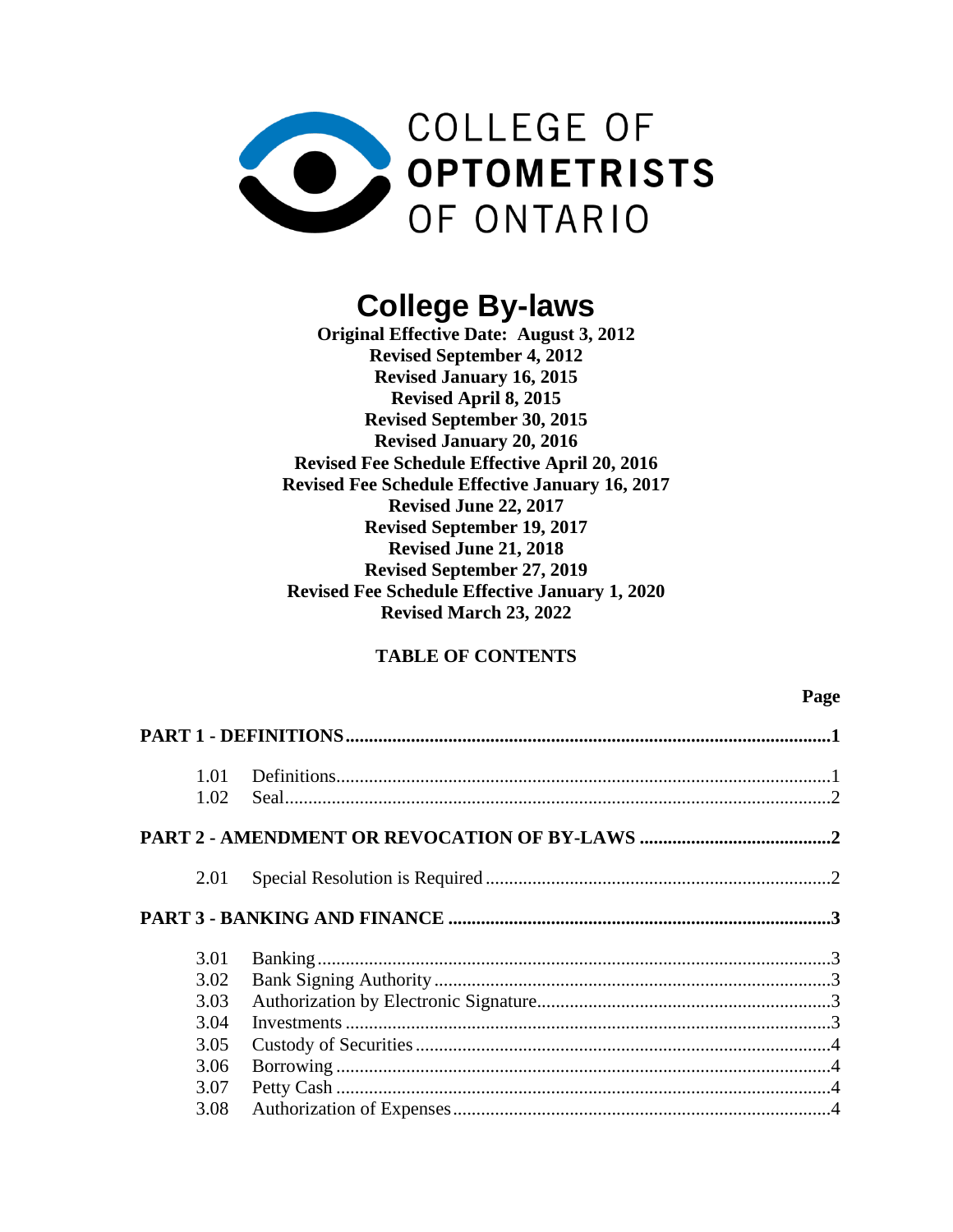| 3.09<br>3.10 |                                                                         |  |
|--------------|-------------------------------------------------------------------------|--|
|              |                                                                         |  |
|              |                                                                         |  |
| 4.01         |                                                                         |  |
| 4.02         |                                                                         |  |
|              |                                                                         |  |
| 5.01         |                                                                         |  |
|              |                                                                         |  |
| 6.01         |                                                                         |  |
| 6.02         |                                                                         |  |
| 6.03         |                                                                         |  |
| 6.04         | Eligibility for Election of Council Members for Districts 1 Through 5 8 |  |
| 6.05         |                                                                         |  |
| 6.06         |                                                                         |  |
| 6.07         |                                                                         |  |
| 6.08         |                                                                         |  |
| 6.09         |                                                                         |  |
| 6.10         |                                                                         |  |
| 6.11         |                                                                         |  |
| 6.12         |                                                                         |  |
|              |                                                                         |  |
| 7.01         |                                                                         |  |
| 7.02         |                                                                         |  |
| 7.03         |                                                                         |  |
| 7.04         |                                                                         |  |
| 7.05         |                                                                         |  |
|              |                                                                         |  |
| 8.01         |                                                                         |  |
| 8.02         | Eligibility of Members for Appointment to Committees17                  |  |
| 8.03         | Process for Appointing Committee Members and Committee Chairs 18        |  |
| 8.04         |                                                                         |  |
|              |                                                                         |  |
|              | PART 9 - DISQUALIFYING OR SANCTIONING COUNCIL MEMBERS AND               |  |
|              |                                                                         |  |
| 9.01         | Grounds for Disqualifying or Sanctioning an Elected Council Member      |  |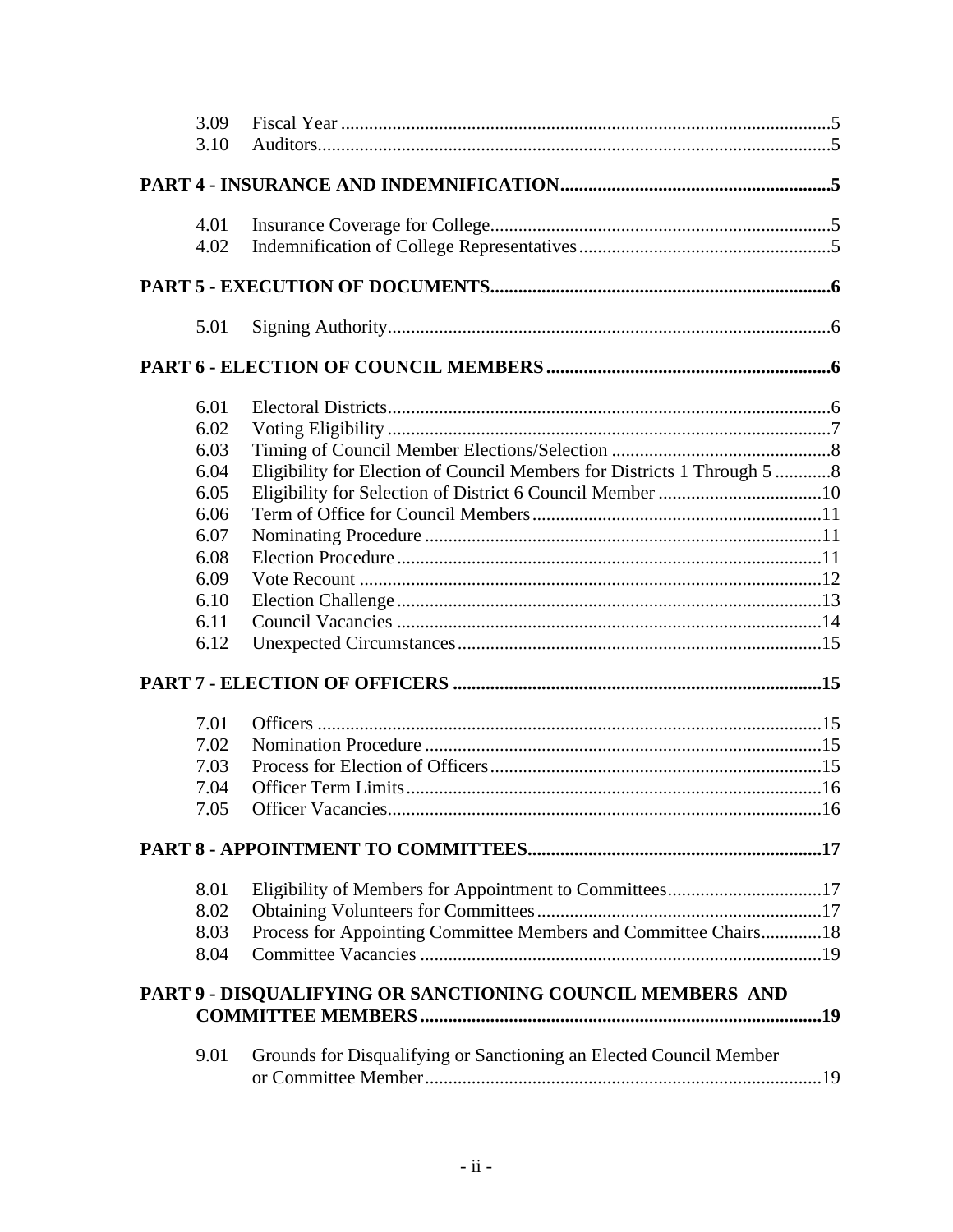| 9.02  | Grounds for Requesting the Disqualification or Sanctioning of an Appointed |  |
|-------|----------------------------------------------------------------------------|--|
| 9.03  | Process for Disqualifying or Sanctioning a Council Member and Committee    |  |
|       |                                                                            |  |
| 9.04  | Temporary Suspension of a Council Member or Committee Member24             |  |
|       |                                                                            |  |
| 10.01 |                                                                            |  |
| 10.02 |                                                                            |  |
| 10.03 |                                                                            |  |
| 10.04 |                                                                            |  |
| 10.05 |                                                                            |  |
|       |                                                                            |  |
|       | PART 11 - OBLIGATIONS OF COUNCIL AND COMMITTEE MEMBERS 28                  |  |
| 11.01 |                                                                            |  |
| 11.02 | Process for Declaring a Conflict of Interest for Council Members 29        |  |
| 11.03 | Process for Declaring a Conflict of Interest for Committee Members 30      |  |
| 11.04 |                                                                            |  |
| 11.05 |                                                                            |  |
| 11.06 |                                                                            |  |
| 11.07 |                                                                            |  |
| 11.08 |                                                                            |  |
|       | PART 12 - REMUNERATION OF ELECTED COUNCIL MEMBERS 34                       |  |
|       |                                                                            |  |
|       |                                                                            |  |
|       |                                                                            |  |
|       |                                                                            |  |
| 13.03 |                                                                            |  |
| 13.04 |                                                                            |  |
|       |                                                                            |  |
| 13.06 |                                                                            |  |
|       |                                                                            |  |
|       |                                                                            |  |
|       |                                                                            |  |
|       |                                                                            |  |
| 14.02 |                                                                            |  |
|       |                                                                            |  |
| 14.04 |                                                                            |  |
|       |                                                                            |  |
|       |                                                                            |  |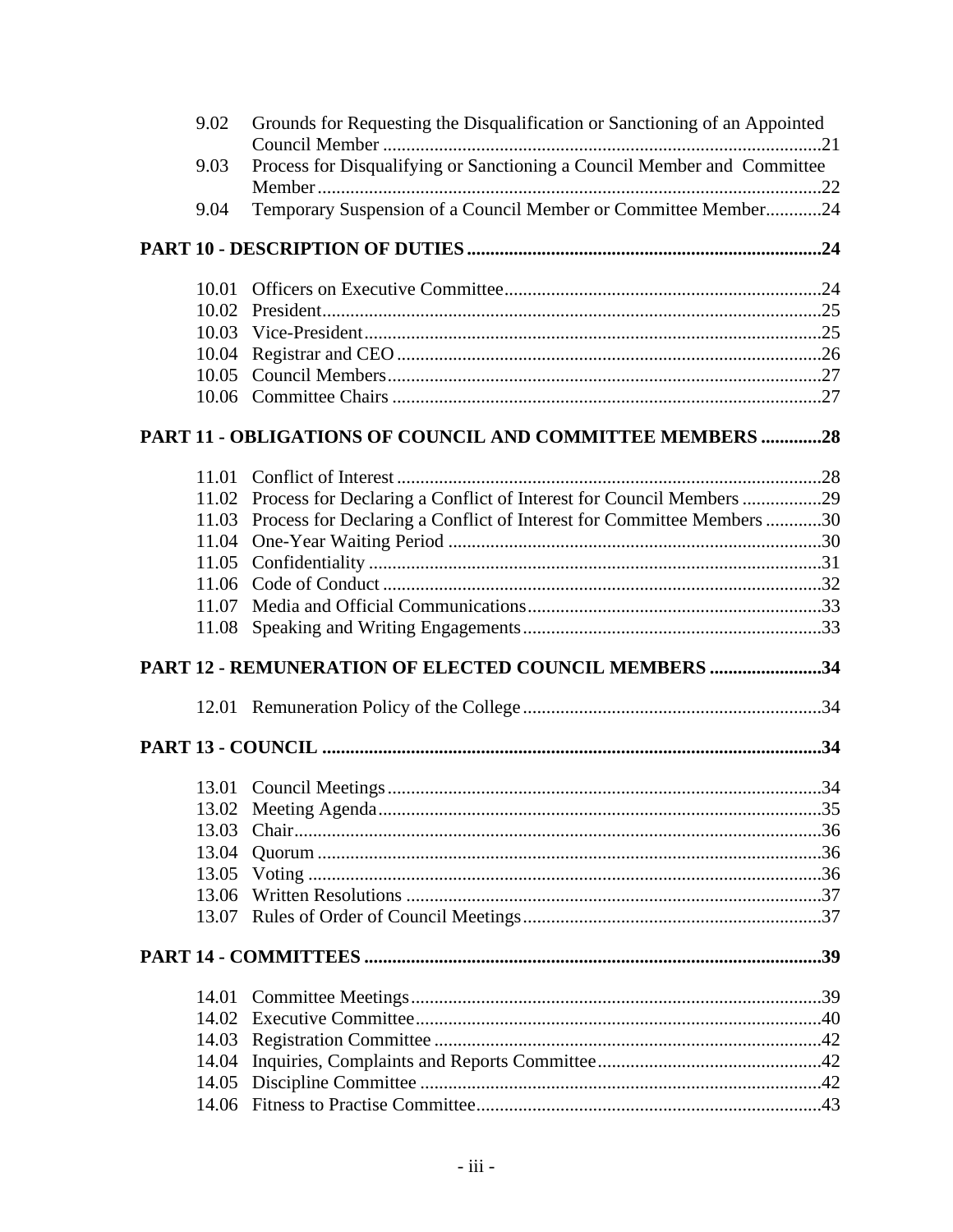| 14.07          |                                                                              |  |
|----------------|------------------------------------------------------------------------------|--|
|                |                                                                              |  |
| 14.09<br>14.10 |                                                                              |  |
| 14.11          |                                                                              |  |
|                |                                                                              |  |
|                |                                                                              |  |
|                |                                                                              |  |
|                |                                                                              |  |
|                |                                                                              |  |
|                |                                                                              |  |
|                |                                                                              |  |
|                | <b>PART 17 - INFORMATION PROVIDED BY HEALTH PROFESSION</b>                   |  |
|                |                                                                              |  |
| 17.01          |                                                                              |  |
|                |                                                                              |  |
|                | 17.03 Health Profession Corporation Obligations to Provide Information 52    |  |
|                |                                                                              |  |
| 18.01          |                                                                              |  |
|                | 18.02 Information that the Code Requires be Kept in the Register52           |  |
| 18.03          | Additional Information that the College Requires Be Kept in the Register  55 |  |
| 18.04          |                                                                              |  |
| 18.05          |                                                                              |  |
| 18.06          |                                                                              |  |
|                |                                                                              |  |
|                |                                                                              |  |
| 20.01          |                                                                              |  |
| 20.02          |                                                                              |  |
|                |                                                                              |  |
|                |                                                                              |  |
|                |                                                                              |  |
|                |                                                                              |  |
| 22.01          |                                                                              |  |
| 22.02          |                                                                              |  |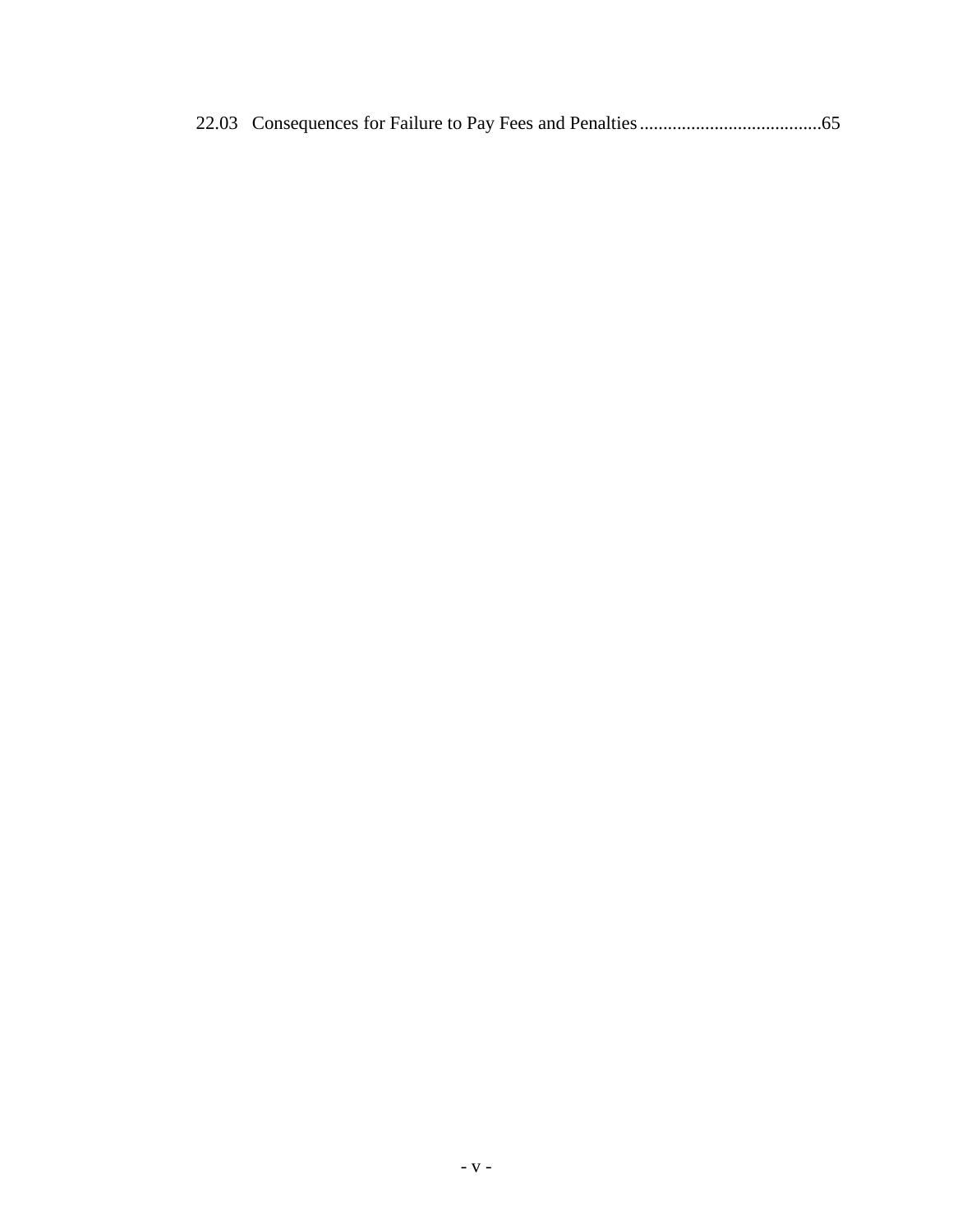# **BY-LAWS OF THE COLLEGE OF OPTOMETRISTS OF ONTARIO**

# <span id="page-5-0"></span>**PART 1 - DEFINITIONS**

#### <span id="page-5-1"></span>**1.01 Definitions**

(1) In these By-laws, unless otherwise defined or required by the context,

**"Act"** means the *Optometry Act, 1991* including its associated regulations;

**"Appointed Council Member"** means a person appointed to Council by the Lieutenant Governor in Council;

**"Code"** means the *Health Professions Procedural Code*, which is Schedule 2 of the *Regulated Health Professions Act, 1991*;

**"College"** means the College of Optometrists of Ontario;

**"Committee"** means a committee established under s. 10 of the Code or a committee established under these By-laws;

**"Committee Member"** means a member of a Committee;

**"Committee Meeting"** means a meeting of any Committee but does not include a hearing or a meeting of a panel of a Committee;

**"Council"** means the Council established under Section 6 of the Act;

**"Council Committee Member"** means a Member of the College who is elected to Council and appointed by Council to a Committee, and includes a Member appointed to a Committee to fill a vacancy;

**"Council Meeting"** means a meeting of Council;

**"Council Member"** means an Elected Council Member, an Appointed Council Member and/or a member of Council selected from the Faculty of the University of Waterloo School of Optometry and Vision Science;

**"Elected Council Member"** means a Member of the College elected to Council in accordance with these By-laws (including district 6);

**"Faculty"** means a person who belongs to the faculty of the University of Waterloo School of Optometry and Vision Science. However, Faculty does not include a person who has only been granted an appointment for research or a special appointment, a visiting or adjunct instructor, or a person who holds a similarly restricted position;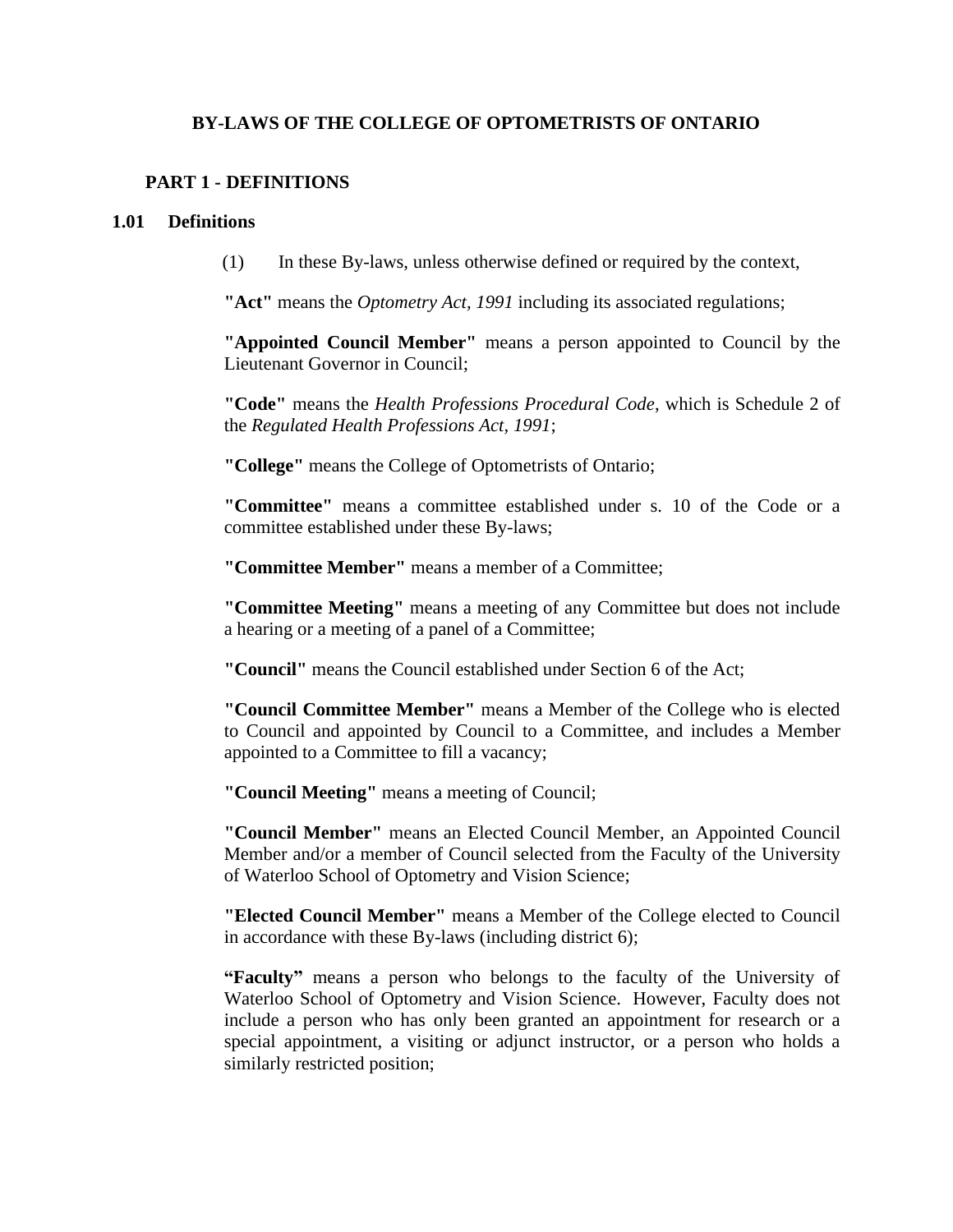**"Life Member"** means a Member or former Member of the College who has been designated as a Life Member by the College because, among other things, he or she has practised optometry in Ontario for at least 25 years and has retired from practising optometry;

**"Member"** means a person or health profession corporation registered with the College, as the case may be;

**"Resolution"** means a vote of at least a majority of those Council Members in attendance at the meeting and voting on the resolution;

**"RHPA"** means the *Regulated Health Professions Act, 1991*, including its associated regulations and the Code;

**"Special Resolution"** means a vote of at least a  $2/3^{rds}$  majority of Council Members in attendance at the meeting and voting on the resolution; and

**"Written Resolution"** means a Resolution or Special Resolution passed by Council Members in the absence of a meeting in person, and the position or vote of any Council Member may be communicated in writing, including fax, e-mail and any other manner as Council may determine.

(2) Any term not defined in these By-laws shall have the meaning provided to it in the RHPA or the Act.

## <span id="page-6-0"></span>**1.02 Seal**

The seal depicted below is the seal of the College.



# <span id="page-6-1"></span>**PART 2 - AMENDMENT OR REVOCATION OF BY-LAWS**

## <span id="page-6-2"></span>**2.01 Special Resolution is Required**

- (1) A Special Resolution is required to amend or revoke these By-laws, or make new By-laws.
- (2) Written notice of all motions applying to the making, amending or revoking of a By-law shall be circulated:
- (a) to Council Members at least 14 days prior to the tabling of such motion; and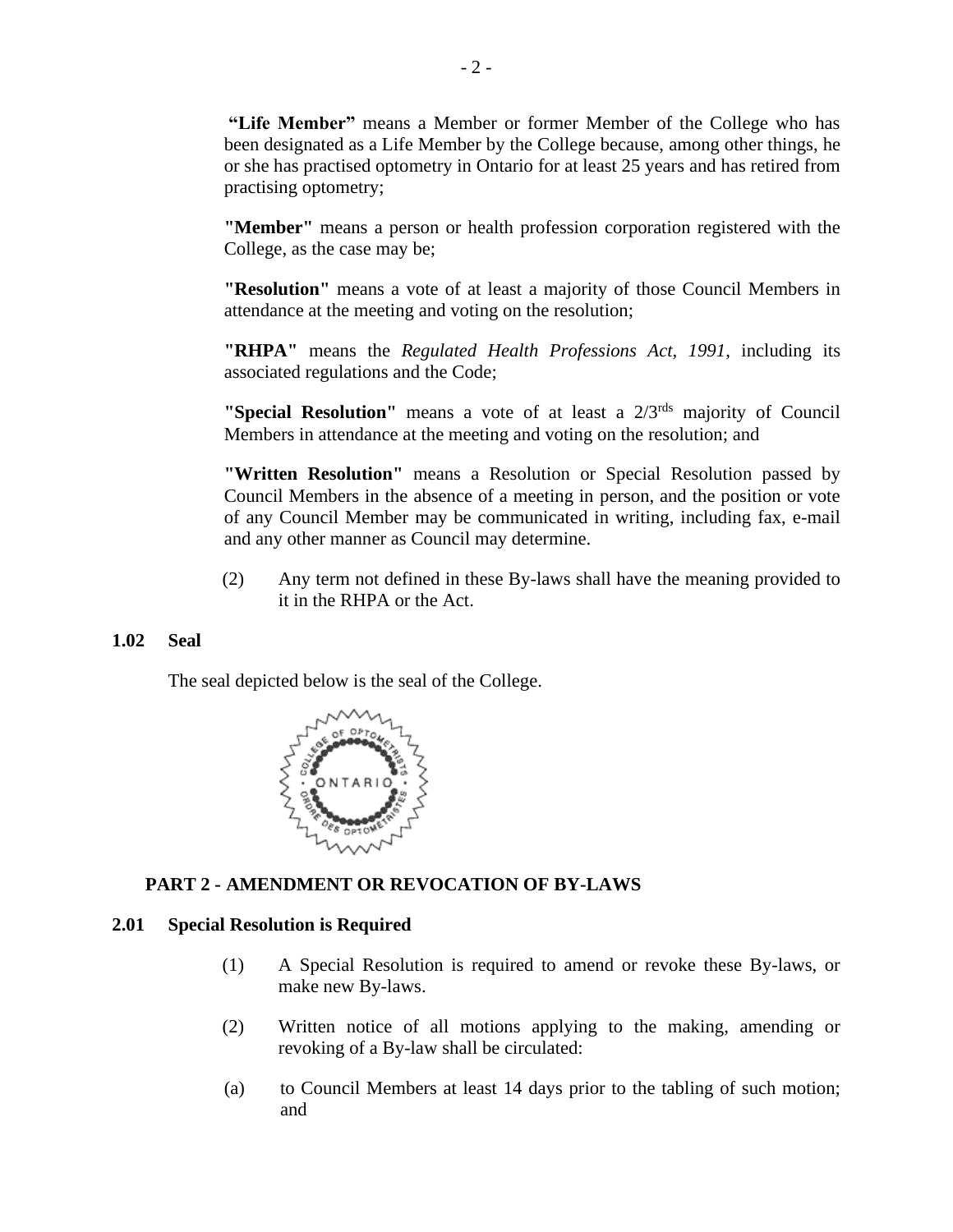- (b) when required under Section 94(2) of the Code, to all Members at least 60 days prior to the tabling of such motion.
- (3) Every By-law, including every amendment and revocation of a By-law, shall be dated and numbered according to the date on which it was passed, certified by the President or Vice-President, in addition to the Registrar, sealed and maintained in a book in its chronological order.

## <span id="page-7-0"></span>**PART 3 - BANKING AND FINANCE**

# <span id="page-7-1"></span>**3.01 Banking**

- (1) The College shall open an account at a Schedule 1 Canadian chartered bank.
- (2) The College shall:
- (a) open all accounts required for the operation of the College, and
- (b) unless otherwise earmarked, deposit all monies belonging to the College, with the bank.
- (3) Except for payments out of the petty cash fund, all College payments shall be made by electronic transfer, credit card, cheque, draft or money order drawn on the College's bank account.

## <span id="page-7-2"></span>**3.02 Bank Signing Authority**

Subject to these By-laws, Council may authorize by Resolution any individual to sign contracts, documents, cheques or other instruments pertaining to the College's bank account. In the absence of such Resolution, any of the President or the Vice-President, in addition to the Registrar, is authorized to sign banking documents on behalf of the College.

## <span id="page-7-3"></span>**3.03 Authorization by Electronic Signature**

Electronic signatures may not be used on any securities or negotiable instruments, unless authorized by Council by Resolution.

## <span id="page-7-4"></span>**3.04 Investments**

- (1) College funds not immediately required for use by the College may be invested.
- (2) The Executive Committee shall recommend, for approval by Council, an investment policy for investing the College's funds in a reasonably safe and secure manner.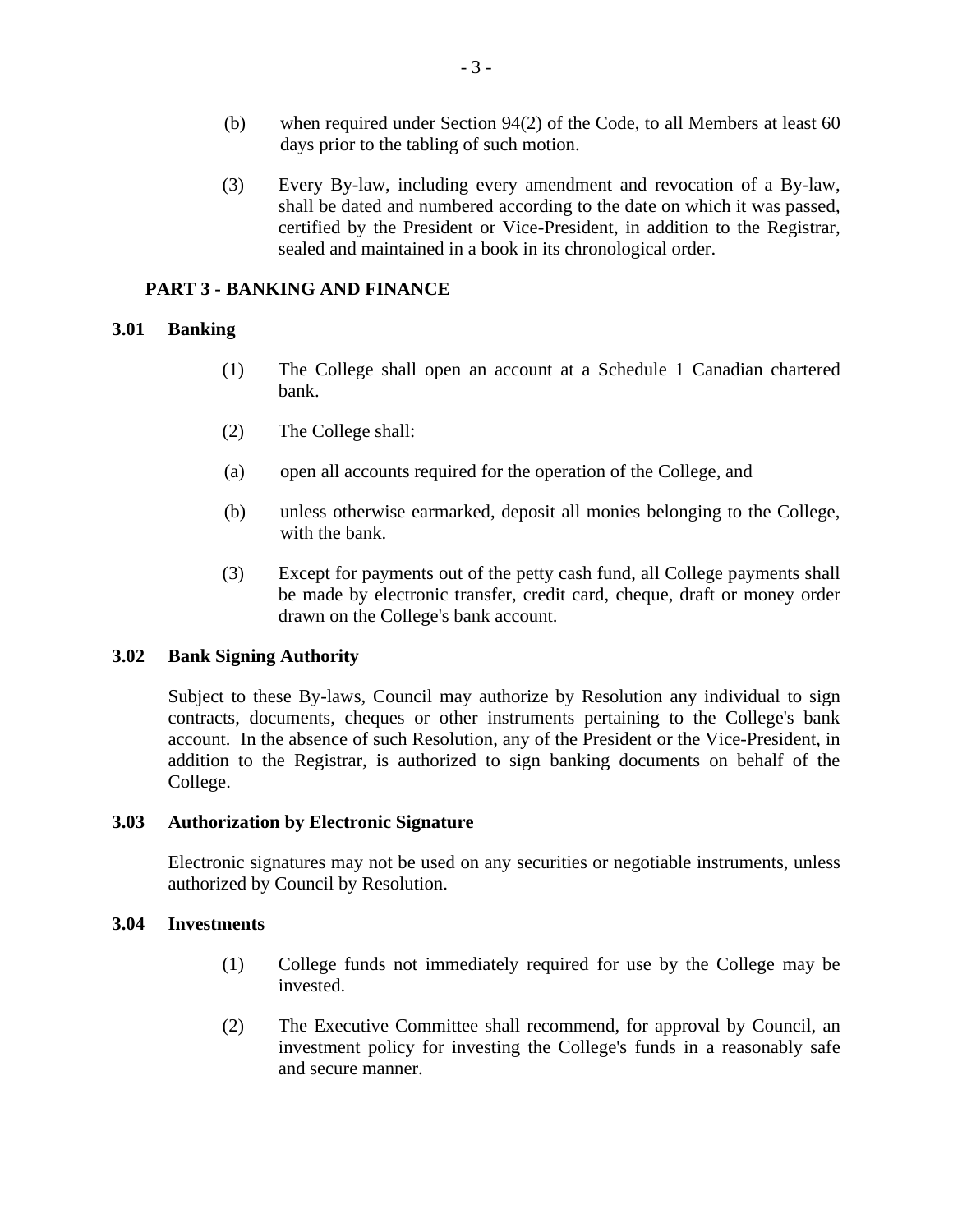- (3) Council may authorize, by Resolution, any employee of the College to give directions to an investment advisor.
- (4) All securities and other negotiable instruments in which the College's monies have been invested shall be registered in the name of the College.
- (5) Council shall oversee and ensure that a process is in place to fairly evaluate the College's investments and investment advisor annually.

## <span id="page-8-0"></span>**3.05 Custody of Securities**

- (1) The Registrar or other individual appointed by Council shall maintain a record of all securities and other negotiable instruments owned by the College.
- (2) Any deposit, cashing or transferring of securities shall require the signature of either the President or Vice-President, in addition to the Registrar.

## <span id="page-8-1"></span>**3.06 Borrowing**

- (1) Council may, by Special Resolution:
- (a) borrow money on the credit of the College;
- (b) limit or increase the amount of money the College may borrow; or
- (c) pledge assets of the College.

The Executive Committee shall review, from time to time, the terms and conditions of any monies borrowed by the College.

## <span id="page-8-2"></span>**3.07 Petty Cash**

(1) The College shall maintain a petty cash fund of up to \$1,000. The Registrar must authorize expenditures from the petty cash fund.

## <span id="page-8-3"></span>**3.08 Authorization of Expenses**

- (1) If a College expenditure has previously been approved as an item in the College's budget, or if it is not an item in the College budget but is below \$25 000, the expense requires only the Registrar's approval.
- (2) If a College expenditure is not an item in the College budget and is above \$25 000, the appropriate Council delegated Committee shall review the expenditure and make recommendations to Council as to whether or not to approve the expenditure.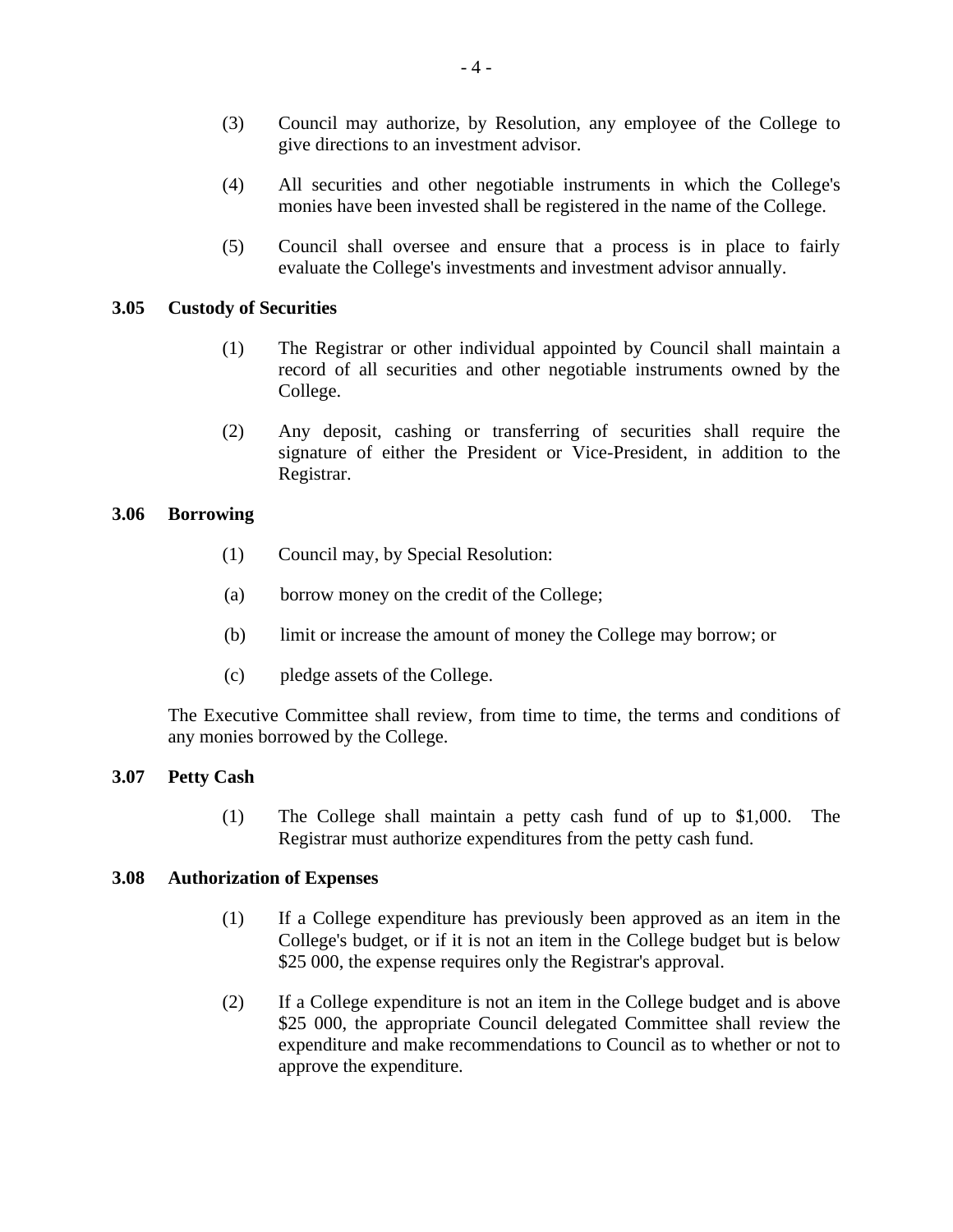## <span id="page-9-0"></span>**3.09 Fiscal Year**

The fiscal year of the College is January  $1<sup>st</sup>$  to December 31 $<sup>st</sup>$ .</sup>

## <span id="page-9-1"></span>**3.10 Auditors**

- (1) At the first meeting following the election of the Executive Committee, the Executive Committee must appoint an auditor to audit the accounts of the College and hold office for the ensuing year.
- (2) Council shall oversee and ensure that a process is in place to fairly evaluate the auditor annually.
- (3) The auditor shall present the results of its annual audit to Council when requested to do so by Council. The results of each annual audit shall be published in the annual report of the College.

## <span id="page-9-2"></span>**PART 4 - INSURANCE AND INDEMNIFICATION**

#### <span id="page-9-3"></span>**4.01 Insurance Coverage for College**

The College shall, after consulting with an insurance broker regarding the College's requirements, obtain comprehensive insurance coverage for, among other things, directors and officers liability, fidelity, property damage and personal injury.

## <span id="page-9-4"></span>**4.02 Indemnification of College Representatives**

The College shall indemnify and save harmless every Council Member, Committee Member, employee, appointee or other duly designated representative of the College and their heirs, executors and administrators, and estates, out of the funds of the College from and against,

- (1) all costs, charges and expenses whatsoever that he or she sustains or incurs in or about any action, suit or proceeding that is brought, commenced or prosecuted against him or her, for or in respect of any act, deed, matter or thing whatsoever, made done or permitted by him or her, in or about the execution of the duties of his or her position or employment, and
- (2) all other costs, charges and expenses that he or she sustains or incurs in relation to the College's affairs,

except such costs, charges or expenses incurred as a result of his or her own wilful misconduct or gross negligence.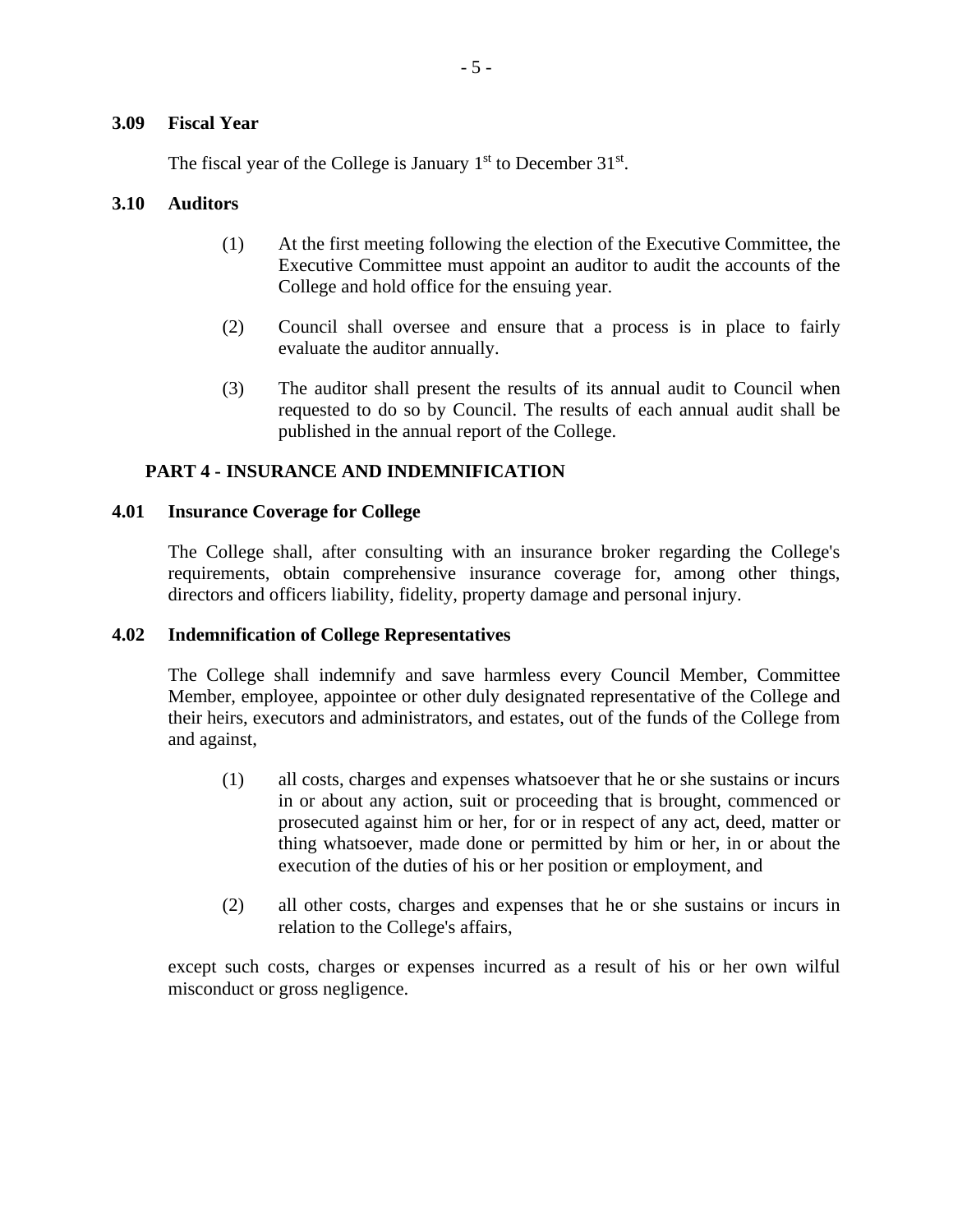## <span id="page-10-0"></span>**PART 5 - EXECUTION OF DOCUMENTS**

## <span id="page-10-1"></span>**5.01 Signing Authority**

- (1) Unless otherwise indicated in these By-laws, either the President or Vice-President, in addition to the Registrar, or any individual appointed by Resolution or Special Resolution of Council, may sign documents or instruments requiring the signature of the College.
- (2) The Registrar may sign summonses, notices and orders on behalf of the College.

## <span id="page-10-2"></span>**PART 6 - ELECTION OF COUNCIL MEMBERS**

## <span id="page-10-3"></span>**6.01 Electoral Districts**

- (1) Council shall consist of:
- (a) Nine Elected Council Members elected from the following electoral districts:
	- (i) **"District 1"** which comprises the municipality of Toronto and the regional municipalities of Halton, City of Hamilton, Niagara, Peel and York;
	- (ii) **"District 2**" which comprises the Northern Electoral District, composed of the territorial districts of Algoma, Cochrane, Kenora, Manitoulin, Nipissing, Parry Sound, Rainy River, City of Greater Sudbury, Thunder Bay and Timiskaming, the counties of Bruce, Dufferin, Grey, Haliburton, Huron; Renfrew and Simcoe and the district municipality of Muskoka;
	- (iii) **"District 3"** which comprises the Eastern Electoral District, composed of the counties of Frontenac, Hastings, Lanark, Northumberland, Peterborough, Prince Edward, Kawartha Lakes, Leeds & Grenville, Lennox and Addington, Prescott and Russell United Counties, Stormont, Dundas and Glengarry and the Durham Region and the City of Ottawa;
	- (iv) **"District 4"** which comprises the Western Electoral District, composed of Brant, Elgin, Essex, Chatham-Kent, Lambton, Middlesex, Oxford, Perth and Wellington and the regional municipalities of Haldimand County, Norfolk County and Waterloo; and
	- (v) **"District 5"** which comprises the Provincial Electoral District, composed of the whole of the Province of Ontario;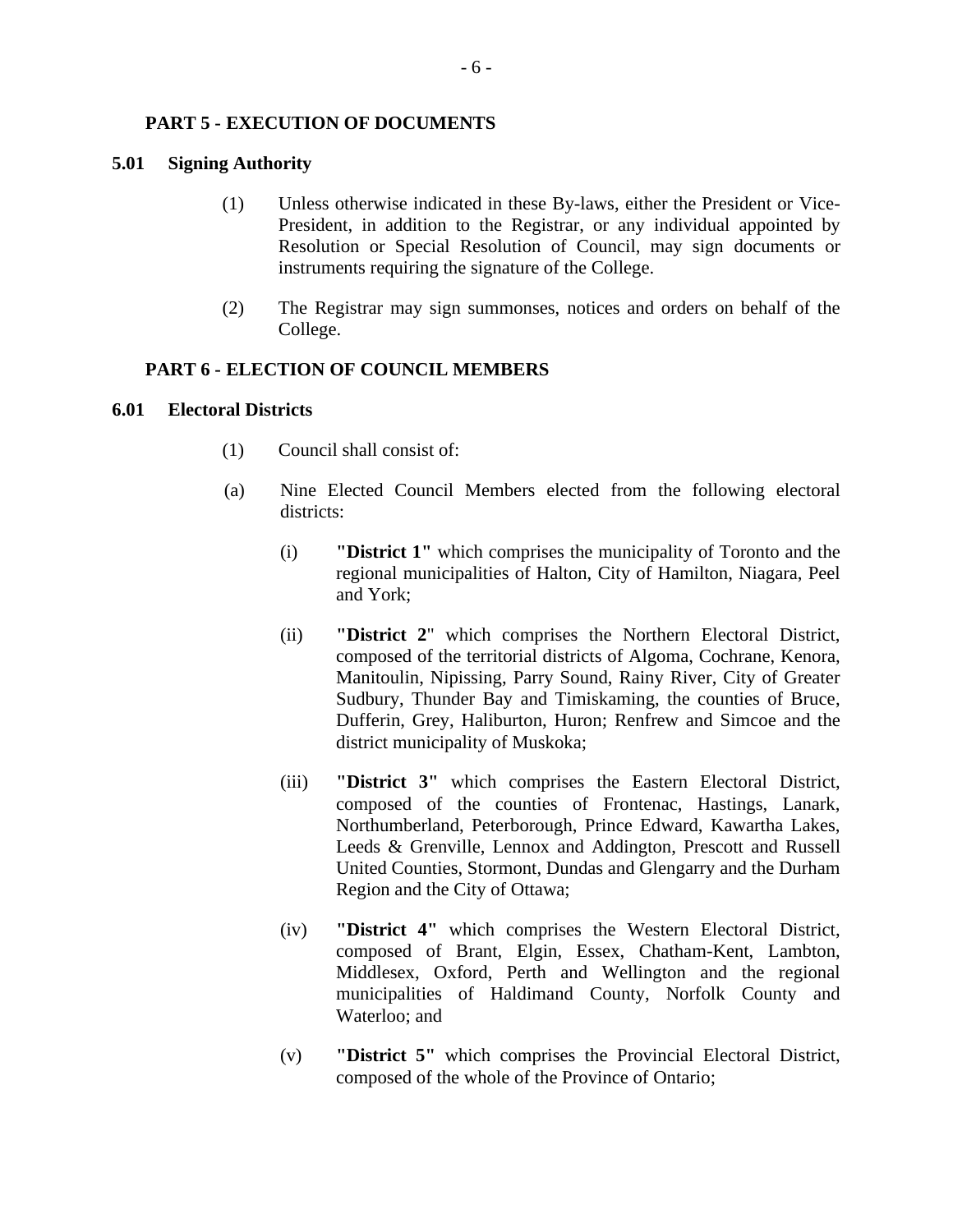- (b) 8 Appointed Council Members; and
- (c) 1 Member, who has been selected from the Faculty of the University of Waterloo School of Optometry and Vision Science, provided that that person has first been elected, in the manner set out in these By-laws, by those Members who belong to the Faculty of the University of Waterloo School of Optometry and Vision Science. The electoral district for this Council position will be referred to as "**District 6**".
- (2) The following electoral districts shall elect the following number of Elected Council Members:

| <b>District</b> | <b>Elected Council</b><br><b>Members</b> |
|-----------------|------------------------------------------|
| District 1      | 2                                        |
| District 2      |                                          |
| District 3      |                                          |
| District 4      |                                          |
| District 5      |                                          |
| District 6      |                                          |

- (3) With the exception of district 6:
- (a) Council may, by Special Resolution, redefine:
	- (i) the geographic area of each electoral district; and
	- (ii) the number of Elected Council Members for each electoral district,

to create balanced representation amongst the electoral districts based on general population; and

(b) if an electoral district has no candidate at the time of an election, that Council seat shall be transferred to District 5 to allow for any eligible Member to stand for election for that Council seat.

#### <span id="page-11-0"></span>**6.02 Voting Eligibility**

A Member is eligible to vote in an election for Council if, on the  $45<sup>th</sup>$  day before the election, the Member:

- (a) is the holder of:
	- (i) a general certificate of registration; or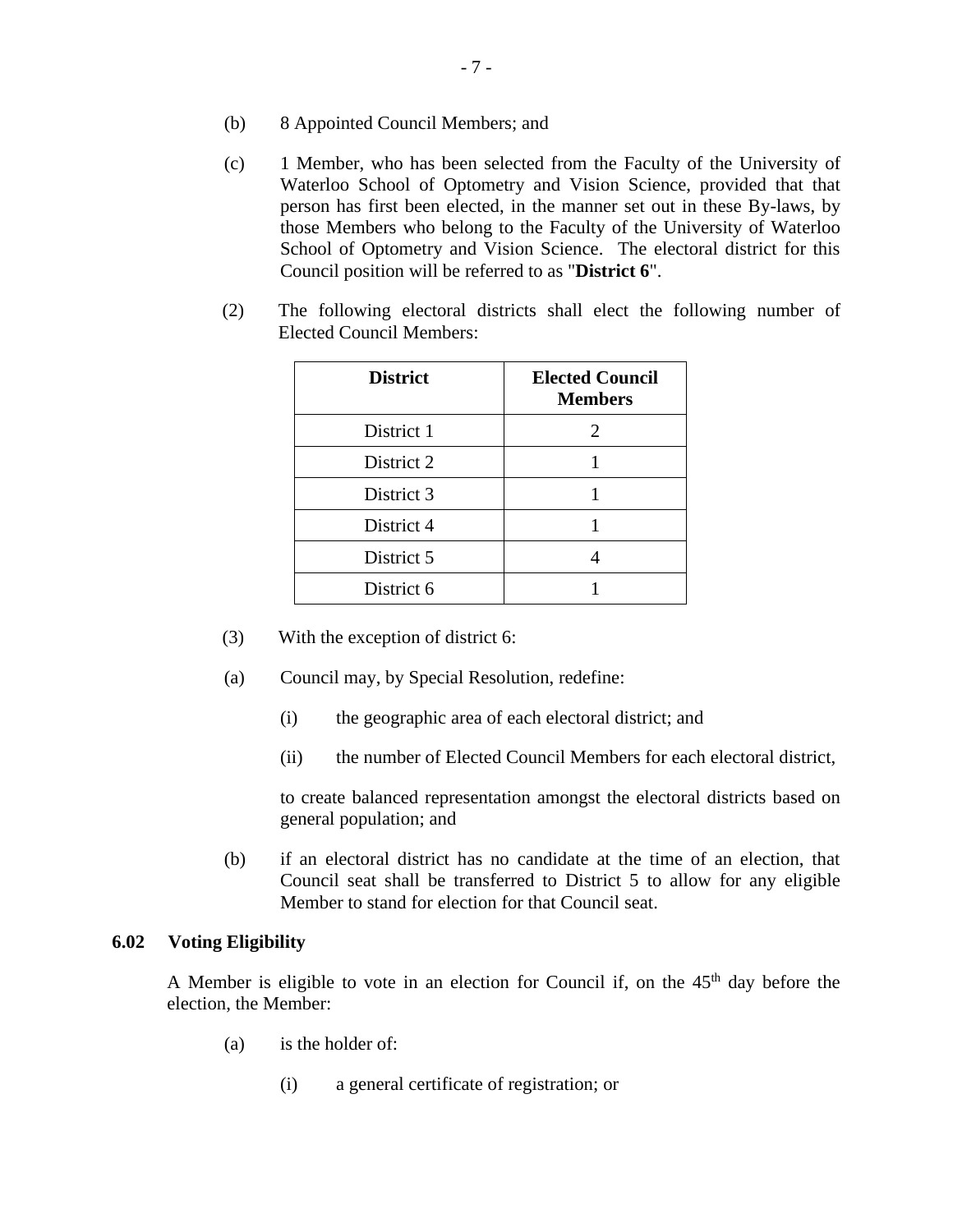- (ii) an academic certificate of registration; and
- (b) after having been provided with an opportunity to rectify any failure of his or her obligations to the College:
	- (i) has paid any fee, penalty or order for costs owing to the College;
	- (ii) has submitted to the College all required forms and documents; and
	- (iii) is otherwise in good standing with the College;

#### <span id="page-12-0"></span>**6.03 Timing of Council Member Elections/Selection**

- (1) Elections or selection for Council shall take place as follows:
- (a) For district 1:
	- (i) one Council Member in 2012 and every third year thereafter; and
	- (ii) one Council Member in 2013 and every third year thereafter;
- (b) For districts 2 and 3 one Council Member each in 2013, and every third year thereafter;
- (c) For district 4 one Council Member in 2012, and every third year thereafter;
- (d) For district 5:
	- (i) one Council Member in 2012 and every third year thereafter;
	- (ii) one Council Member in 2013 and every third year thereafter; and
	- (iii) two Council Members in 2014 and every third year thereafter;
- (e) For district 6, one Council Member in 2012 and every third year thereafter.
- (2) Council elections and selection shall take place before November  $1<sup>st</sup>$  in any given year.

### <span id="page-12-1"></span>**6.04 Eligibility for Election of Council Members for Districts 1 Through 5**

- (1) A Member shall be eligible for election to Council if:
- (a) by the deadline for the receipt of the nomination: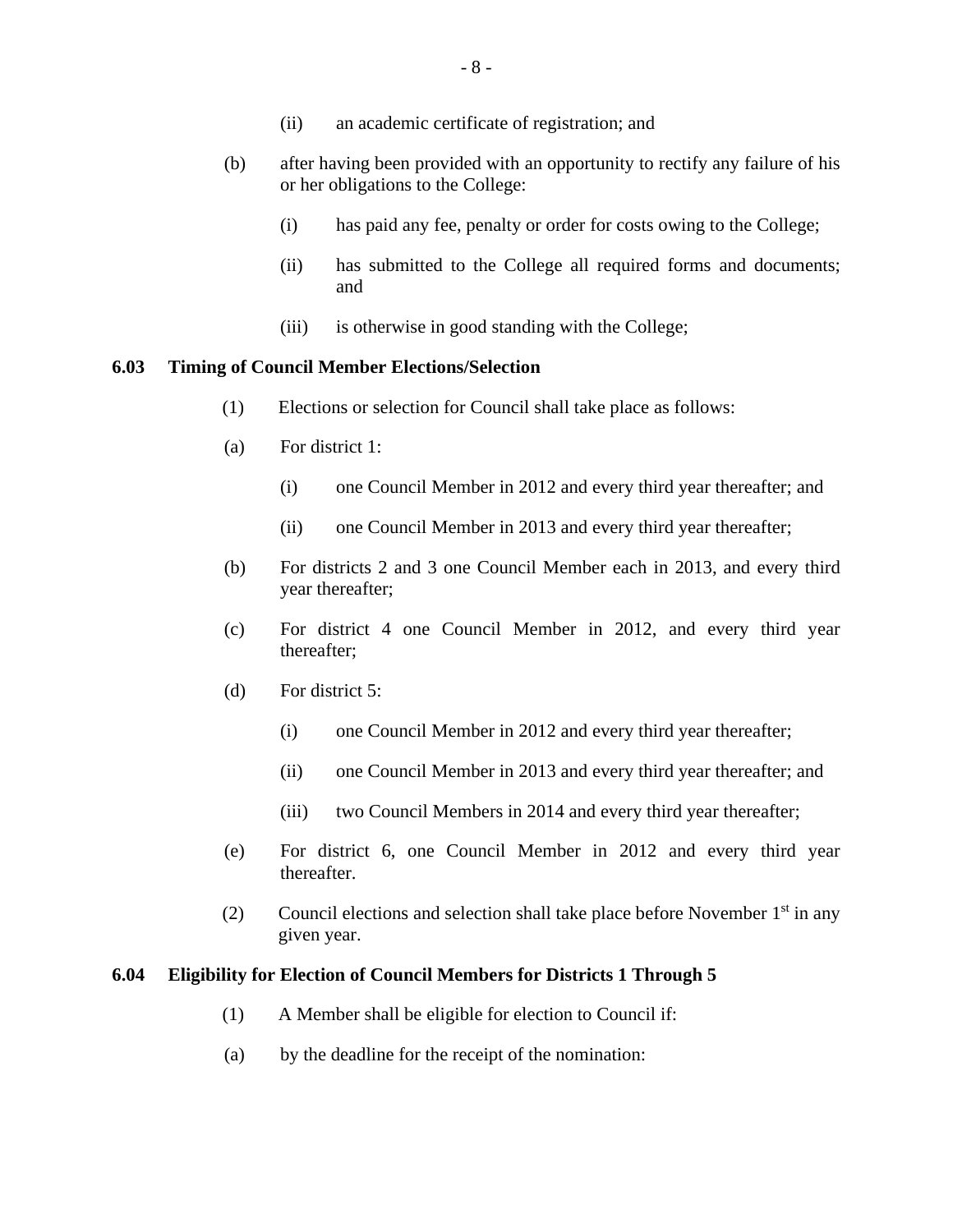- (i) the Member principally resides in or practises optometry in the district for which the Member is seeking election;
- (ii) the Member is the holder of:
	- (A) a general certificate of registration; or
	- (B) an academic certificate of registration,

and the certificate is not subject to a term, condition or limitation that does not already apply to every Member who possesses that class of certificate;

- (iii) the Member is not a member of the Faculty of the University of Waterloo School of Optometry and Vision Science;
- (iv) the Member files with the Registrar a written agreement to resign from all of the applicable following positions if elected as a Council Member:
	- (A) an elected representative, director or officer or employee of, or a party to a contractual relationship (if it is reasonable to expect that a real or apparent conflict of interest may arise) to provide services to, the Ontario Association of Optometrists, the Canadian Association of Optometrists or any other organization determined by Council, or
	- (B) an appointed Committee chairperson or member of a committee of the Ontario Association of Optometrists, the Canadian Association of Optometrists or any other organization determined by Council;
- (b) after having been provided with an opportunity to rectify any failure in his or her obligations to the College, the Member:
	- (i) has paid any fee, charge or order for costs owing to the College,
	- (ii) has submitted to the College all required forms and documents, and
	- (iii) is otherwise in good standing with the College;
- (c) the Member is not the subject of any disciplinary or incapacity proceedings; and
- (d) the Member has not been disqualified by Council as a Council Member or Committee Member in the preceding six years; and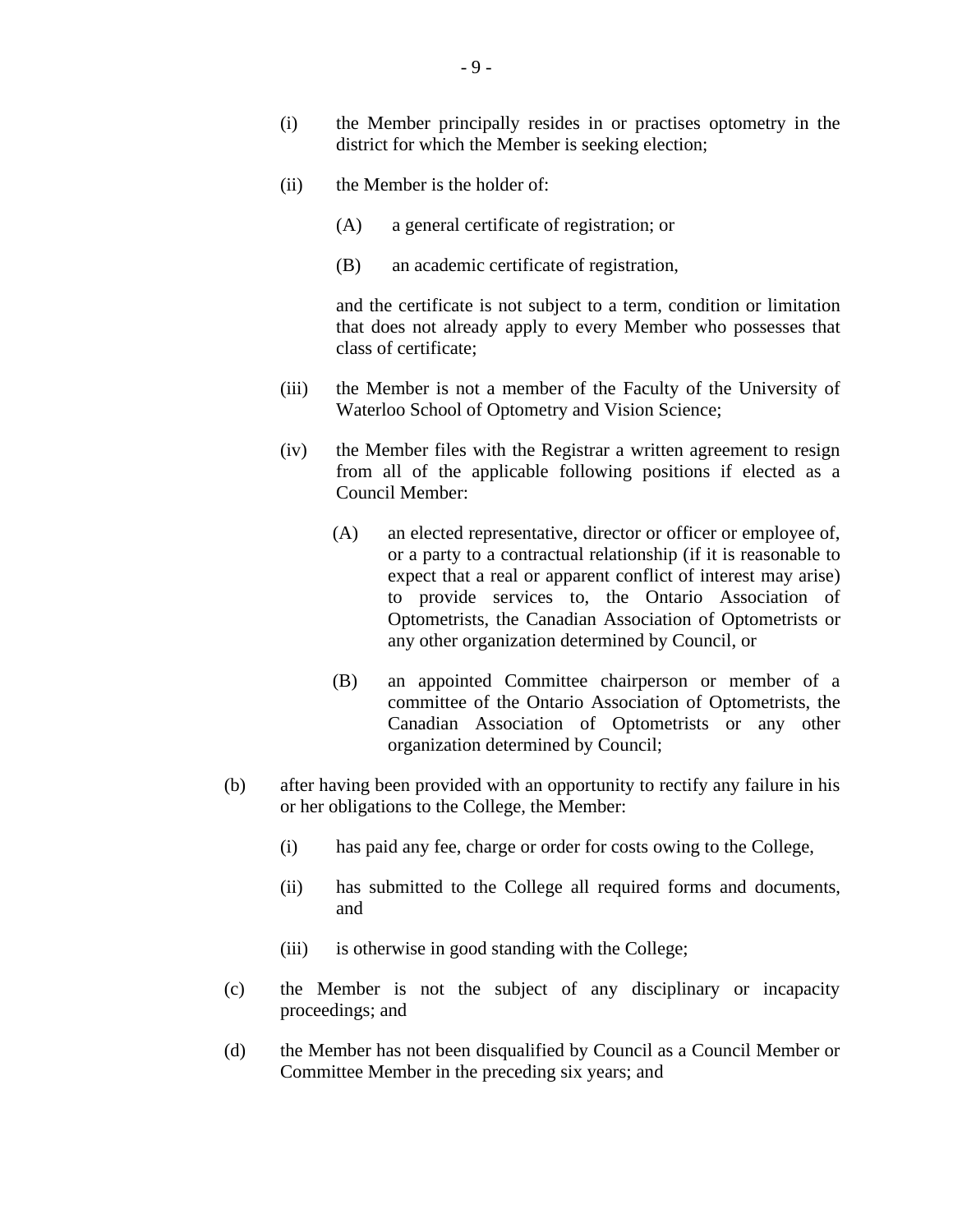(2) No Member shall be a candidate for Council Member in more than one district during an election.

## <span id="page-14-0"></span>**6.05 Eligibility for Selection of District 6 Council Member**

- (1) A Member who is a member of the Faculty of the University of Waterloo School of Optometry and Vision Science shall be eligible for selection to Council if, on the date of selection:
- (a) the Member files with the Registrar a written agreement to resign from all of the applicable following positions if selected as a Council Member:
	- (i) an elected representative, director or officer or employee of, or a party to a contractual relationship (if it is reasonable to expect that a real or apparent conflict of interest may arise) to provide services to, the Ontario Association of Optometrists, the Canadian Association of Optometrists or any other organization determined by Council, or
	- (ii) an appointed Committee chairperson or member of a committee of the Ontario Association of Optometrists, the Canadian Association of Optometrists or any other organization determined by Council;
- (b) the Member is the holder of:
	- (i) a general certificate of registration; or
	- (ii) an academic certificate of registration;

and the certificate is not subject to a term, condition or limitation that does not already apply to every Member who possesses that class of certificate;

- (c) after having been provided with an opportunity to rectify any failure in his or her obligations to the College, the Member:
	- (i) has paid any fee, charge or order for costs owing to the College,
	- (ii) has submitted to the College all required forms and documents, and
	- (iii) is otherwise in good standing with the College;
- (d) the Member is not the subject of any disciplinary or incapacity proceedings;
- (e) the Member has not been disqualified by Council from being a Council Member or Committee Member in the preceding six years.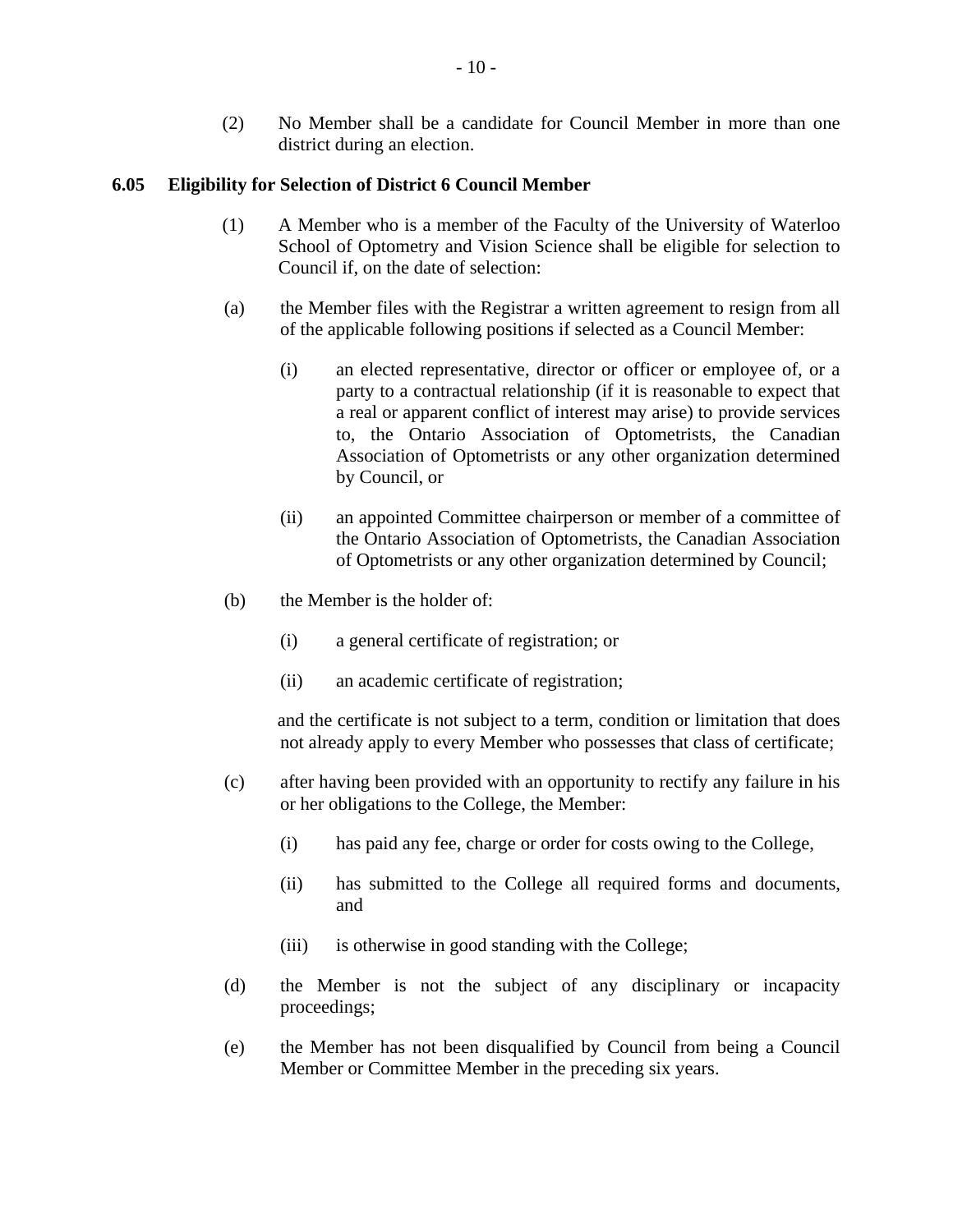(2) No Member shall be a candidate for Council Member in more than one district during an election.

## <span id="page-15-0"></span>**6.06 Term of Office for Council Members**

- (1) The term of office of a Council Member is three years, beginning from the first regular Council meeting after the Member was elected, appointed or selected, as the case may be, until his or her successor takes office in accordance with these By-laws.
- (2) A Council Member may serve more than one term. However, no person may be an Elected Council Member for more than nine consecutive years.

# <span id="page-15-1"></span>**6.07 Nominating Procedure**

- (1) At least 60 days before the date of election each year, the Registrar shall, in the districts where elections are to be held in that year, invite in writing any Member wishing to stand for election to Council.
- (2) A Member's written intent must be returned to the Registrar no later than 30 days before the election.

## <span id="page-15-2"></span>**6.08 Election Procedure**

- (1) Each eligible Member may vote once for a candidate:
- (a) in one of the following:
	- (i) in the district in which the Member's primary place of practise is located; or, if a Member does not practise optometry in Ontario, in the district where he or she primarily resides; or
	- (ii) if the Member also belongs to the Faculty of the University of Waterloo School of Optometry and Vision Science, in district 6; and
- (b) in district 5.
- (2) If a Member practises optometry in multiple electoral districts and has not declared a primary place of practise, the College shall select the electoral district in which the Member is eligible to vote on the Member's behalf.
- (3) When there is more than one candidate for a position, the Registrar shall, at least 15 days before an election, send each Member entitled to vote in an election:
- (a) a clearly marked ballot;
- (b) a blank envelope, if necessary;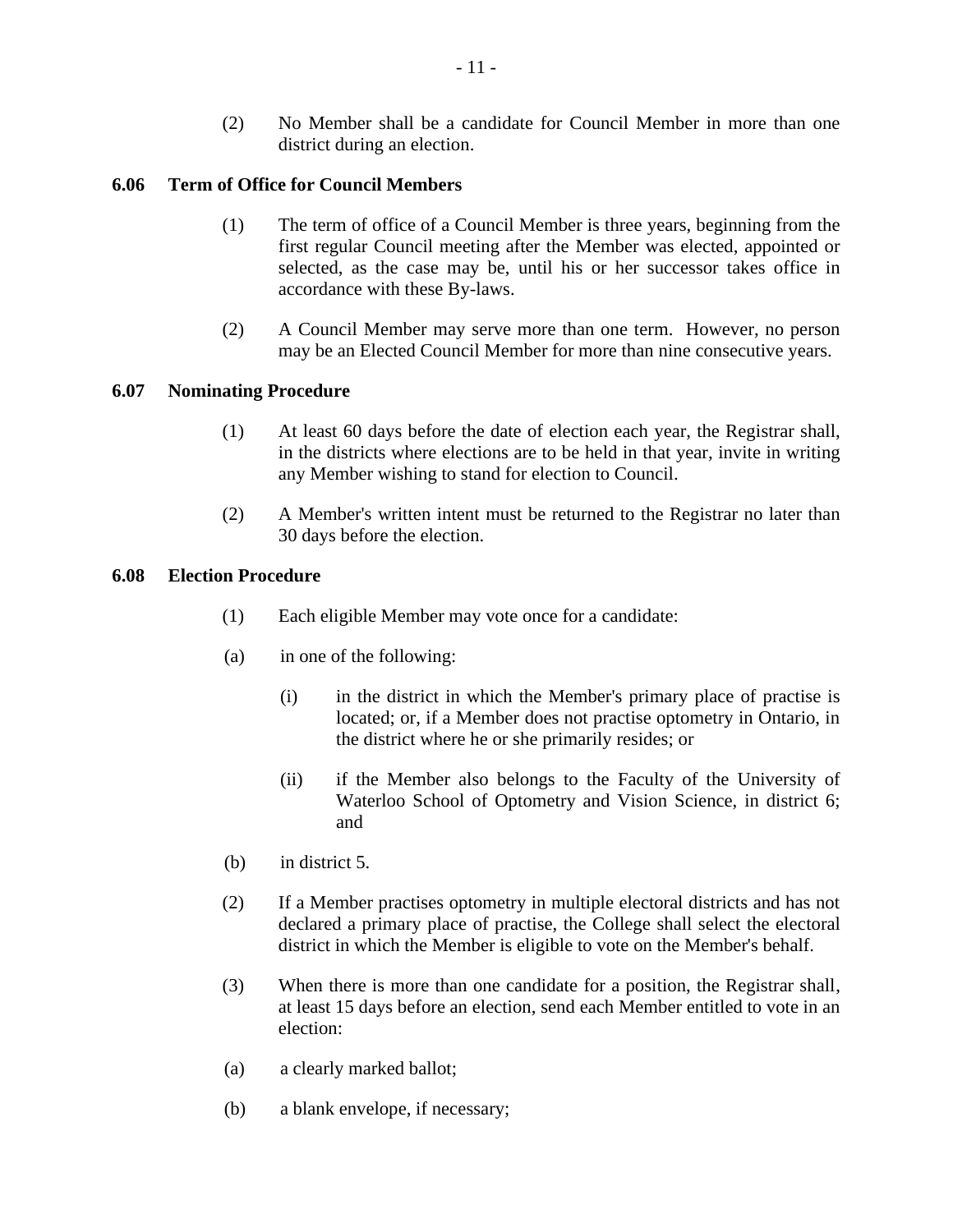- (c) a return mail envelope, if necessary;
- (d) the campaign material provided by each candidate; and
- (e) voting instructions.
- (4) Upon receipt of a Member's ballot, the Registrar shall:
- (a) open the return mail envelope; and
- (b) place the blank envelope containing the ballot in the ballot box.
- (5) At the completion of the election, the Registrar shall tally the votes on each ballot received.
- (6) The candidate (or his or her designate) is entitled to be present while the Registrar tallies the votes.
- (7) The candidate who receives the most votes cast on a ballot for each contested electoral district shall be declared elected.
- (8) If the votes on a ballot result in a tie, the Registrar shall resolve the deadlock by lot.
- (9) If a position in an electoral district is not contested, the Registrar shall declare the candidate elected by acclamation.
- (10) Where an issue arises with respect to a ballot that is not governed by these By-laws, the Registrar shall resolve the dispute in a fair and democratic manner.
- (11) The Registrar shall report the results of the election to Council and the Members.
- (12) If Council determines, by Special Resolution, that an alternative method of voting (such as electronic voting) would be preferable, Council shall create a procedure for voting in accordance with generally accepted principles of democracy and fairness.

#### <span id="page-16-0"></span>**6.09 Vote Recount**

- (1) If a candidate has lost the election, the candidate (or his or her designate) may request a recount in the electoral district in which he or she was a candidate, provided that:
- (a) he or she has lost the election by no more than 20 votes; and
- (b) the request is made in writing to the Registrar within 7 days of the results of the election being reported.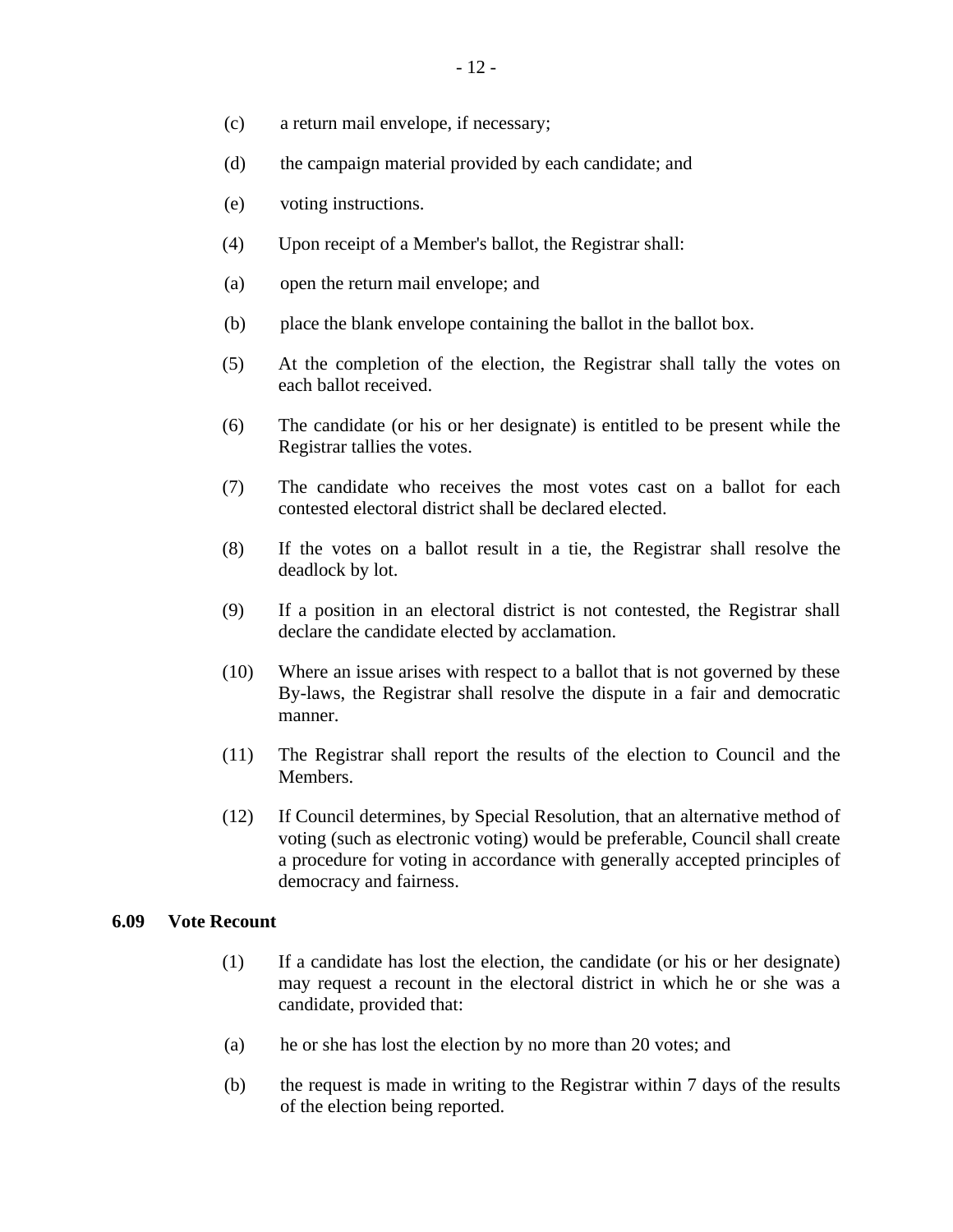- (3) The candidate requesting the recount and the candidate previously declared the winner (or a designate of each) shall be entitled to be present at the recount.
- (4) If the outcome of the recount changes the election results:
- (a) the candidate requesting the recount shall be refunded any fees paid; and
- (b) the candidate who has now received the most votes on the ballot shall be declared elected.
- (5) If the recount of the votes on the ballot results in a tie, the Registrar shall resolve the deadlock by lot.
- (6) Where an issue arises with respect to the recount that is not governed by these By-laws, the Registrar shall resolve the dispute in a fair and democratic manner.
- (7) The Registrar shall report the results of the recount to Council and the Members.
- (8) The Registrar may destroy the ballots 8 days after the election or, if a recount has been requested, 8 days after the recount.

## <span id="page-17-0"></span>**6.10 Election Challenge**

- (1) A candidate or his or her designate may only challenge an election if:
- (a) he or she submits the challenge in writing to the Registrar within:
	- (i) 7 days after the election results are reported; or
	- (ii) if a vote recount has occurred, 7 days after the vote recount results are reported; and
- (b) provide a detailed description of the reason for challenging the vote.
- (2) Within 7 days of the Registrar receiving a valid election challenge, Council shall appoint:
- (a) a panel consisting of 3 Council Members, at least one of whom is an Appointed Council Member, to hold an inquiry into the election (the "Election Challenge Committee"); and
- (b) provide a deadline (which may, depending on the circumstances, be extended) by which the Election Challenge Committee must report its findings to Council in writing.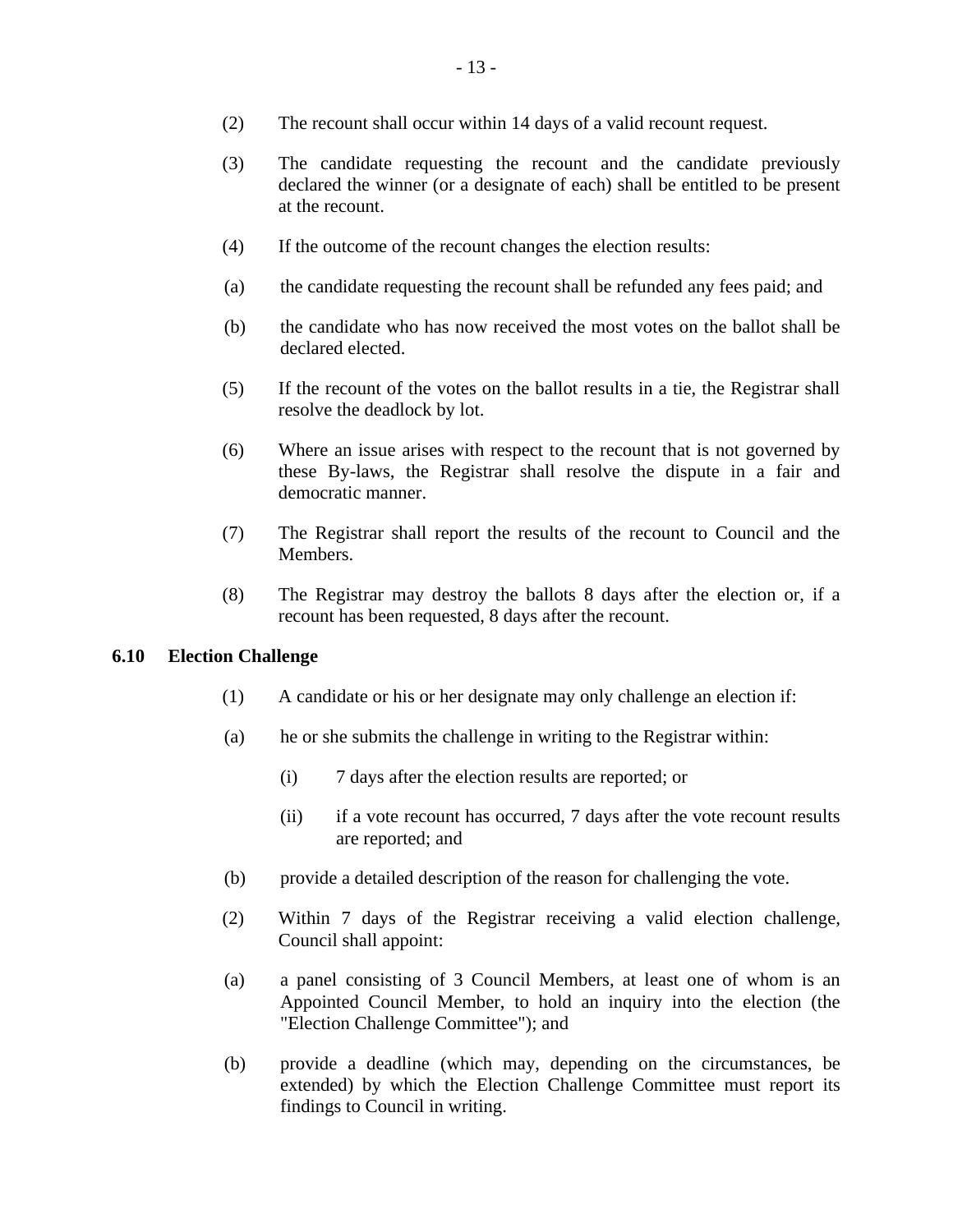- (3) No member of the Election Challenge Committee shall be a Council Member who was elected during the election being disputed.
- (4) The Election Challenge Committee shall:
- (a) provide all candidates with:
	- (i) notice of the challenge in writing; and
	- (ii) a reasonable opportunity to make submissions regarding the challenge in the time and manner determined by the Election Challenge Committee.
- (b) conduct an investigation, if necessary; and
- (c) based on a majority vote, make findings of the facts; and
- (d) report its findings and reasoning to the candidates and to Council in writing.
- (5) Depending on the findings of the Election Challenge Committee, Council may, by Resolution, direct the Registrar to:
- (a) hold a new election for some or all of the districts;
- (b) recount the votes;
- (c) hold a by-election or run-off between two candidates;
- (d) carry out any other means that Council determines would resolve the challenge in a fair and democratic manner.
- (6) If any allegation of the challenge is determined by the Election Challenge Committee to be valid, the candidate challenging the election shall be refunded any fees paid to the College for making the challenge.

#### <span id="page-18-0"></span>**6.11 Council Vacancies**

- (1) If an Elected Council Member's seat becomes vacant during the first 2 years of a Council Member's term:
- (a) Council shall appoint the candidate who received the most votes during the previous election to fill the vacant position in that district provided that:
	- (i) the Member agrees to fill the vacant position; and
	- (ii) the Member is eligible to be a Council Member; or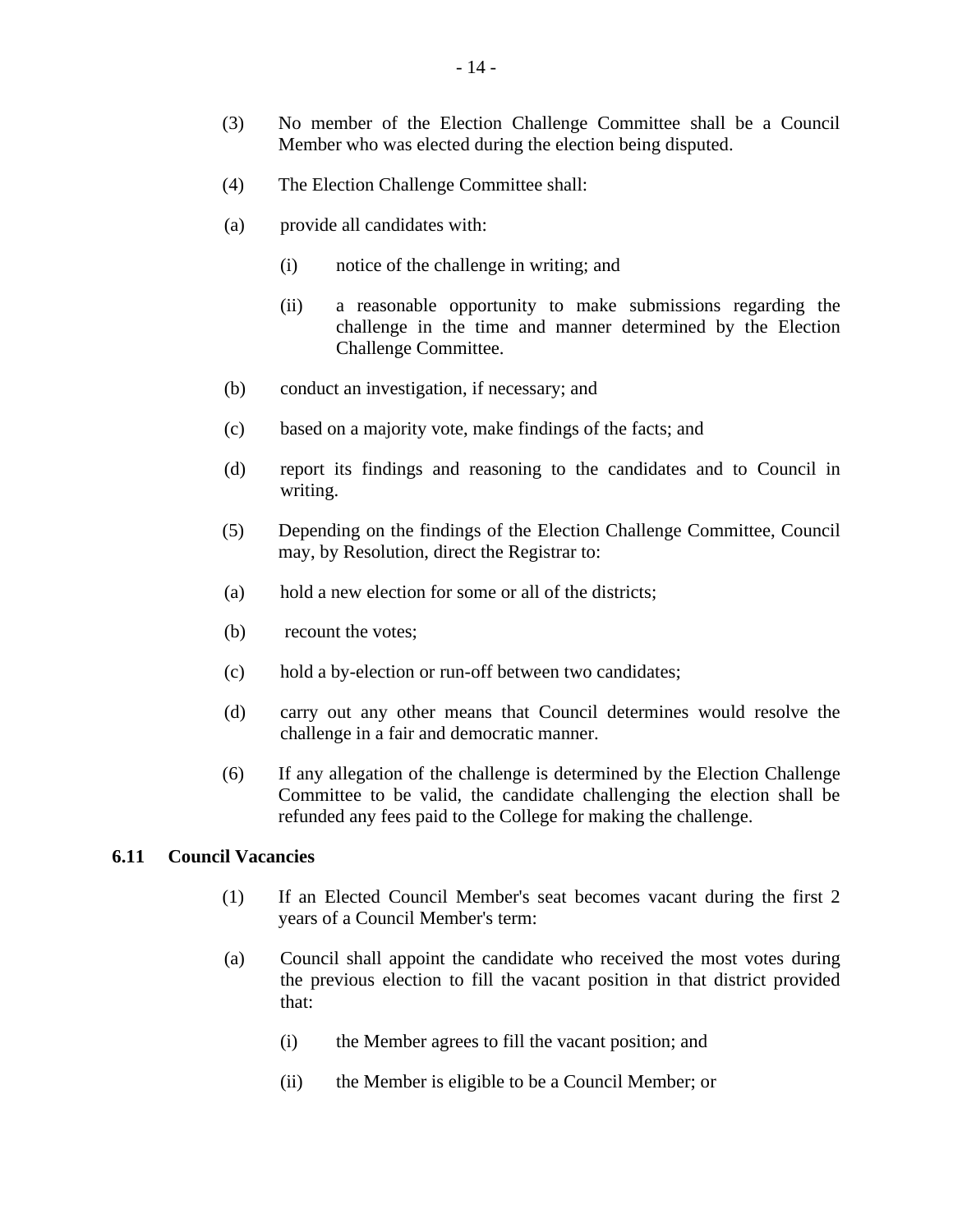- (b) if the above requirements cannot be satisfied, the Registrar shall hold a byelection to fill the vacancy.
- (2) If the seat of an Elected Council Member becomes vacant in the third year of a Council Member's term, Council is not required to fill the vacancy.
- (3) If a vacancy on Council is filled by holding a by-election and the votes cast result in a tie, the Registrar shall resolve the deadlock by lot.
- (4) Where an issue arises that is not governed by these By-laws during an election, the Registrar shall resolve the dispute in a fair and democratic manner.
- (5) The term of the replacement Council Member shall continue until the term of the previous Elected Council Member's term would have expired.

## <span id="page-19-0"></span>**6.12 Unexpected Circumstances**

If, for whatever reason, the election cannot be held in the time or manner intended, the Registrar with consent of the Executive Committee, may delay or extend the election so as to hold the election in a fair and democratic manner.

# <span id="page-19-1"></span>**PART 7 - ELECTION OF OFFICERS**

## <span id="page-19-2"></span>**7.01 Officers**

The officers of the College consist of a President and Vice-President as well as such other officer position as Council may determine by Special Resolution.

## <span id="page-19-3"></span>**7.02 Nomination Procedure**

- (1) Before the first regular Council Meeting each year, the Registrar shall invite in writing all Council Members wishing to stand for election to the office of the President, Vice-President and any other officer position as Council may determine.
- (2) A Council Member's written intent must be returned to the Registrar before the Council Meeting when the election of officers is to take place.

## <span id="page-19-4"></span>**7.03 Process for Election of Officers**

- (1) The election of officers shall take place on an annual basis at the first Council Meeting of each year.
- (2) At a Council Meeting during which an election of officers occurs:
- (a) a special quorum of at least 2/3rds of all Council Members must be present;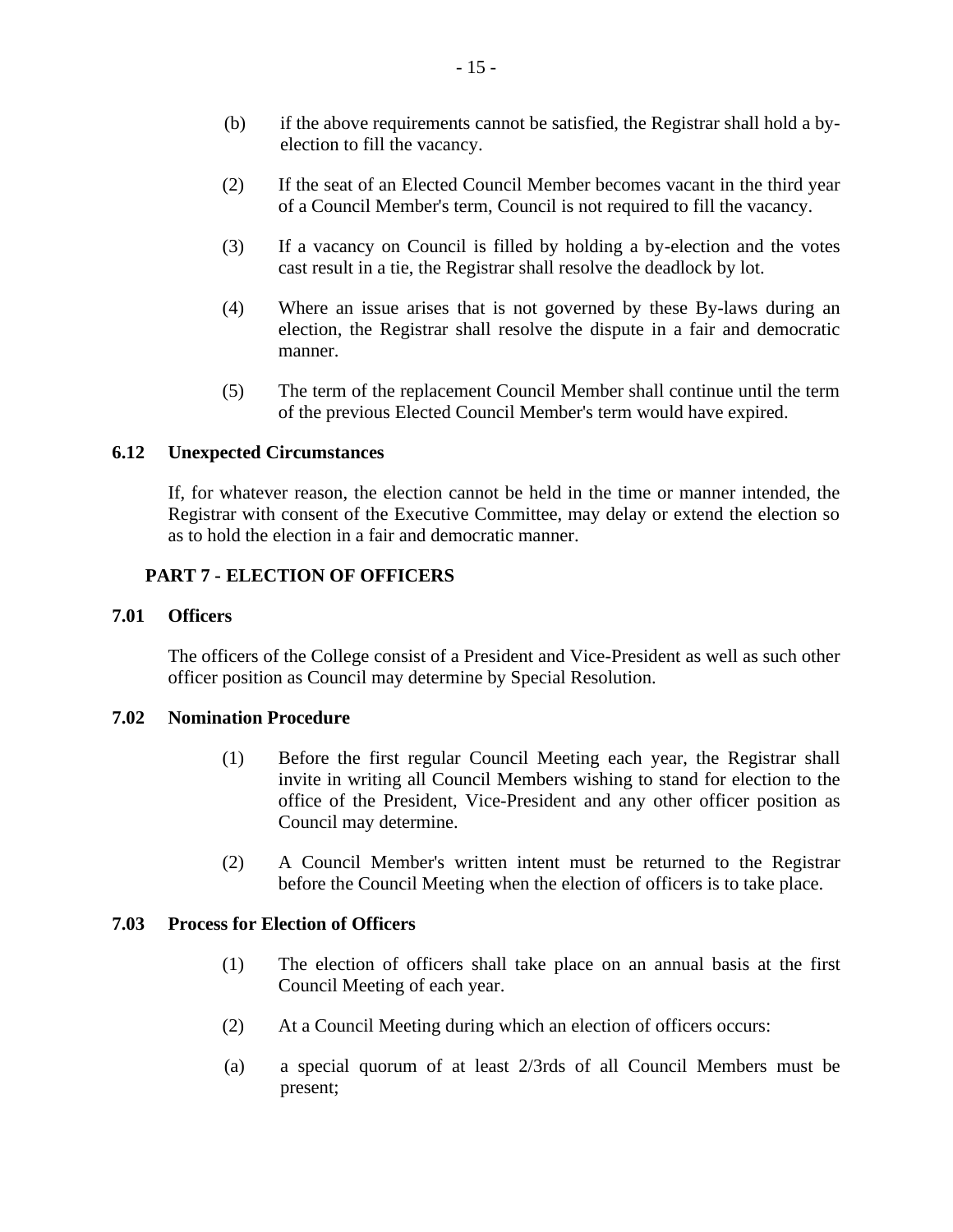- (b) the Registrar shall present the names of candidates who have indicated their interest for each officer's position;
- (c) when an officer's position is not contested, the Registrar shall declare the candidate elected by acclamation; and
- (d) when there is more than one candidate for an officer's position:
	- (i) voting shall be conducted by secret ballot;
	- (ii) the Registrar shall count the ballots, and report the results to Council;
	- (iii) the candidate who receives the most votes cast on a ballot shall be declared elected; and
	- (iv) if there is a tie in votes cast, the Registrar shall resolve the deadlock by lot.
- (3) Where an issue arises that is not governed by these By-laws during an election, the Registrar shall resolve the dispute in a fair and democratic manner.

#### <span id="page-20-0"></span>**7.04 Officer Term Limits**

The term of an officer is one year, beginning from the first regular Council meeting after the officer was elected by Council until the officer's successor takes office.

#### <span id="page-20-1"></span>**7.05 Officer Vacancies**

- (1) If the position of the President becomes vacant, the Vice-President shall become President.
- (2) If the position of the Vice-President becomes vacant, Council shall elect by Resolution a Council Member to fill the position(s) for the remainder of the term.
- (3) If the position of any other officer becomes vacant, that position:
- (a) may remain vacant until the term of the previous holder of that position would have expired; or
- (b) Council may, by Resolution, elect a Council Member to fill the position for the remainder of the term.
- (4) If there is a tie in votes cast for an election for a vacant officer's position, the Registrar shall resolve the deadlock by lot.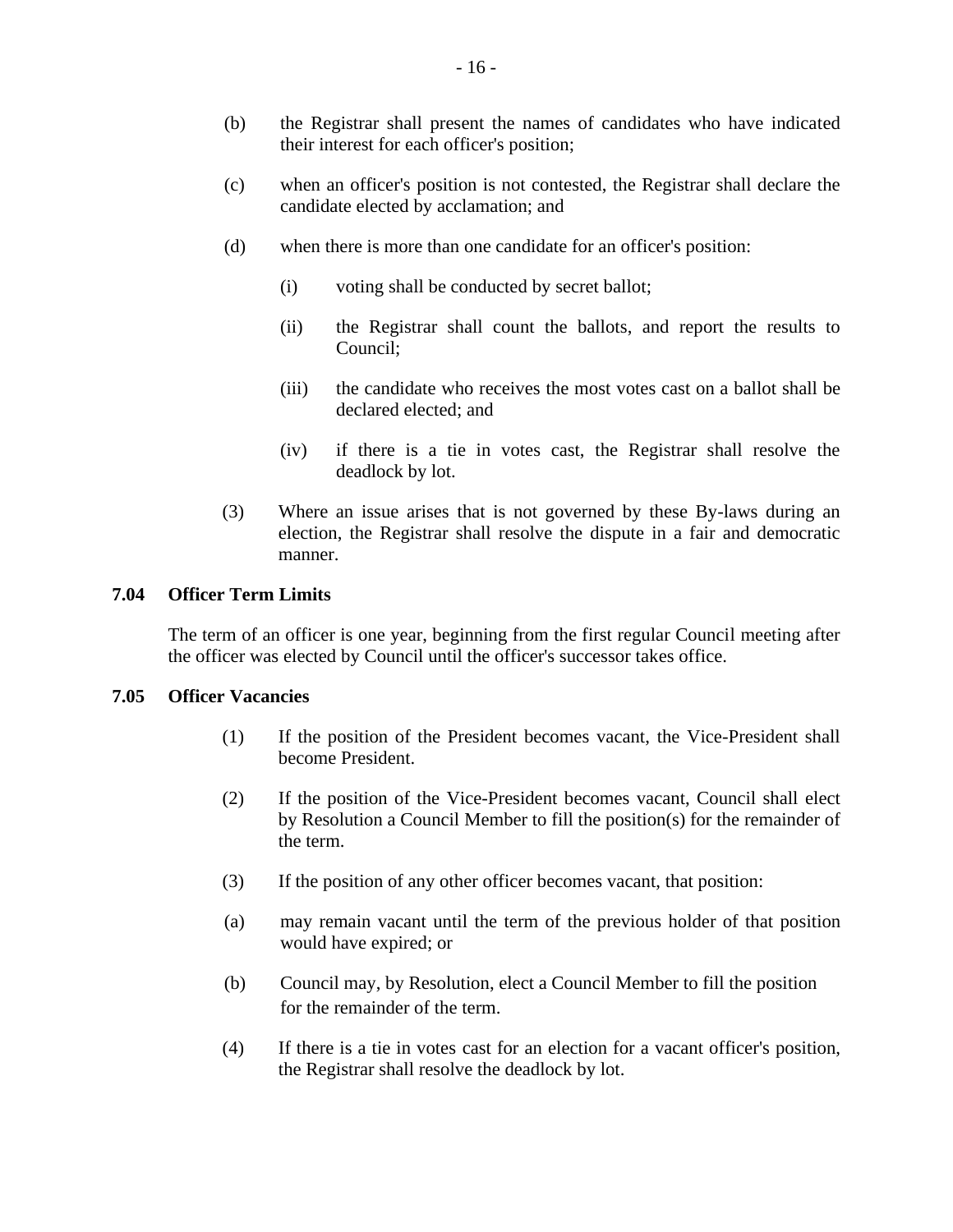(5) Where an issue arises that is not governed by these By-laws during an election, the Registrar shall resolve the dispute in a fair and democratic manner.

## <span id="page-21-0"></span>**PART 8 - APPOINTMENT TO COMMITTEES**

## <span id="page-21-1"></span>**8.01 Eligibility of Members for Appointment to Committees**

A Member shall be eligible to be appointed for a term of one year as a Committee Member if, on the date of appointment:

- (1) the Member's certificate of registration is not subject to a term, condition or limitation that does not already apply to every Member who possesses that class of certificate;
- (2) the Member is not the subject of any disciplinary or incapacity proceeding;
- (3) the Member is not:
- (a) an elected representative, director or officer or employee of, or a party to a contractual relationship (if it is reasonable to expect that a real or apparent conflict of interest may arise) to provide services to, the Ontario Association of Optometrists, the Canadian Association of Optometrists or any other organization determined by Council, or
- (b) an appointed Committee chairperson or member of a committee of the Ontario Association of Optometrists, the Canadian Association of Optometrists or any other organization determined by Council if it is reasonable to expect that a real or apparent conflict of interest may arise;
- (4) the Member has not been disqualified as Council Member or Committee Member in the preceding three years; and
- (5) after having been provided with an opportunity to rectify any failure in his or her obligations to the College, the Member:
- (a) has paid any fee, charge or order for costs owing to the College,
- (b) has submitted to the College all required forms and documents, and
- (c) is otherwise in good standing with the College.

#### <span id="page-21-2"></span>**8.02 Obtaining Volunteers for Committees**

- (1) In the case of Council Members:
- (a) before the first regular meeting of Council in each year the Registrar shall invite in writing all Council Members to indicate in writing their preferences for committee appointment(s); and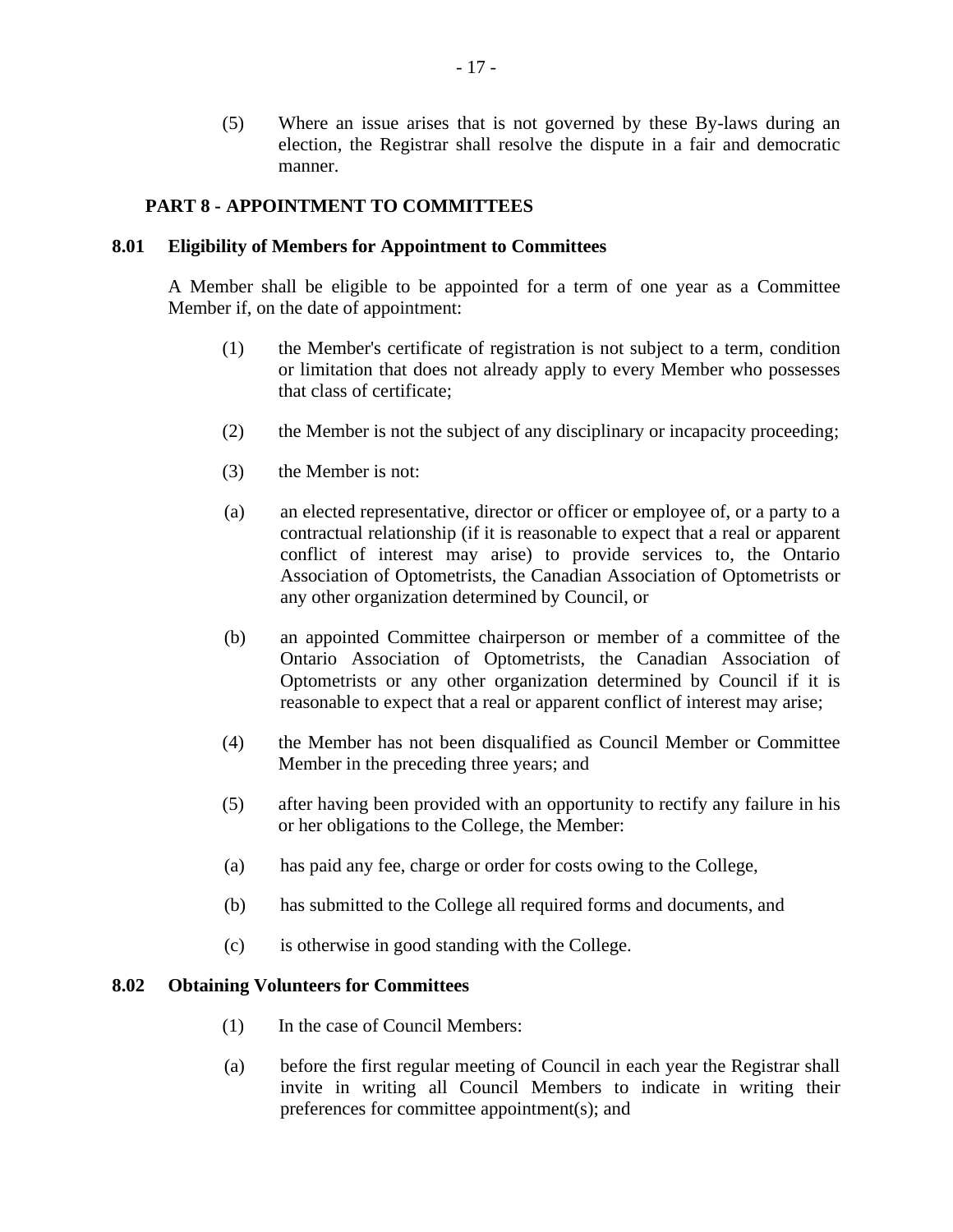- (b) a Council Member's written intent must be returned to the Registrar before the first regular meeting of the Council for the year.
- (2) In the case of non-Council Members:
- (a) the Registrar, at the same time that nomination ballots for Council are distributed, shall invite in writing all Members to indicate in writing any Committee on which they volunteer to sit; and
- (b) a Member's written intent must be returned to the Registrar before the first regular meeting of Council for the year.
- (3) A Member who volunteers to serve on a Committee and is either:
- (a) an elected representative, director or officer or employee of, or a party to a contractual relationship (if it is reasonable to expect that a real or apparent conflict of interest may arise) to provide services to, the Ontario Association of Optometrists, the Canadian Association of Optometrists or any other organization determined by Council, or
- (b) an appointed Committee chairperson or member of a committee of the Ontario Association of Optometrists, the Canadian Association of Optometrists or any other organization determined by Council if it is reasonable to expect that a real or apparent conflict of interest may arise;

must, at the time of submitting their written intent, file with the Registrar a written agreement to resign from the conflicting position if appointed to serve on a Committee.

## <span id="page-22-0"></span>**8.03 Process for Appointing Committee Members and Committee Chairs**

- (1) As soon as possible after the Executive Committee's election, the Council, shall appoint Council Members and non-Council Members volunteering to sit on a Committee and shall:
- (a) review the Committee preferences provided to the Registrar by each Council Member and non-Council Member;
- (b) consider other relevant factors including past experience, conflicts of interest, workload and the fair representation of each district on Committees;
- (c) rank Council Members and non-Council Members in order of preference, and include documentation of each person's qualifications relating to the work of the Committee; and
- (d) shall appoint a chair for each Committee.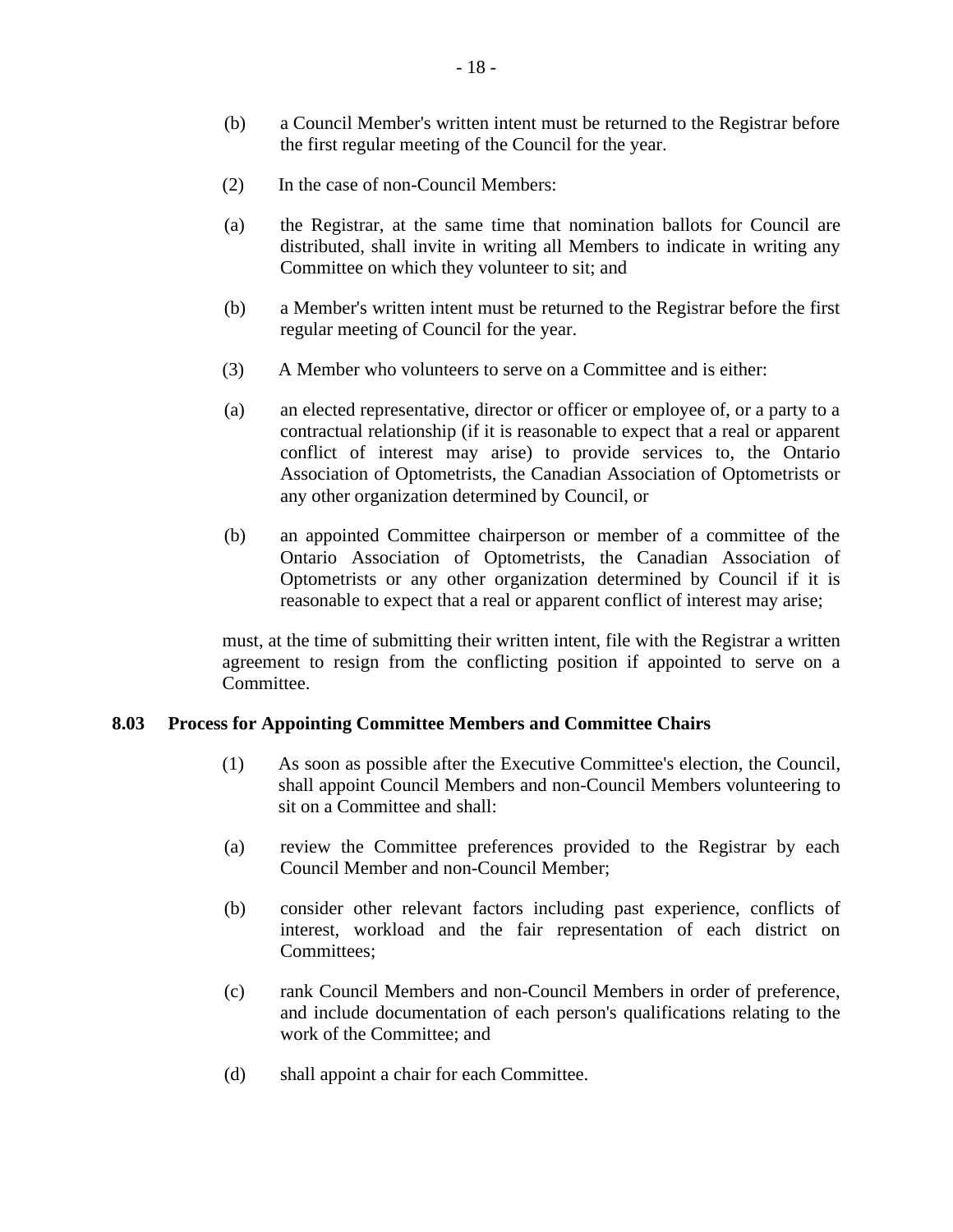(2) If the Council is unable to meet the composition requirements set out in these By-laws of any Committee, Council may temporarily adjust the composition until those requirements can be met.

## <span id="page-23-0"></span>**8.04 Committee Vacancies**

- (1) If a vacancy of a Committee Member occurs, the Executive Committee may appoint a replacement Committee Member.
- (2) If a vacancy of a Committee Chair occurs, the Executive Committee must appoint a replacement Committee Chair.
- (3) At the next Council meeting, the Executive Committee shall present the replacement Committee Member(s) or replacement Committee Chair(s) to Council to be ratified by Resolution.

# <span id="page-23-1"></span>**PART 9 - DISQUALIFYING OR SANCTIONING COUNCIL MEMBERS AND COMMITTEE MEMBERS**

# <span id="page-23-2"></span>**9.01 Grounds for Disqualifying or Sanctioning an Elected Council Member or Committee Member**

- (1) Council shall disqualify an Elected Council Member or Committee Member from sitting on Council or a Committee, as the case may be, if he or she:
- (a) is found by a panel of the Discipline Committee to be incompetent or to have committed an act of professional misconduct;
- (b) is found by a panel of the Fitness to Practise Committee to be an incapacitated member;
- (c) was elected in electoral districts 1 through 4, and ceases to principally reside in or practise optometry in the electoral district for which the Member was elected;
- (d) was elected in district 6 and ceases to be a member of the Faculty of the University of Waterloo School of Optometry and Vision Science;
- (e) ceases to be the holder of:
	- (i) a general certificate of registration; or
	- (ii) academic certificate of registration;
- (f) after having been provided with an opportunity to rectify any failure in his or her obligations to the College: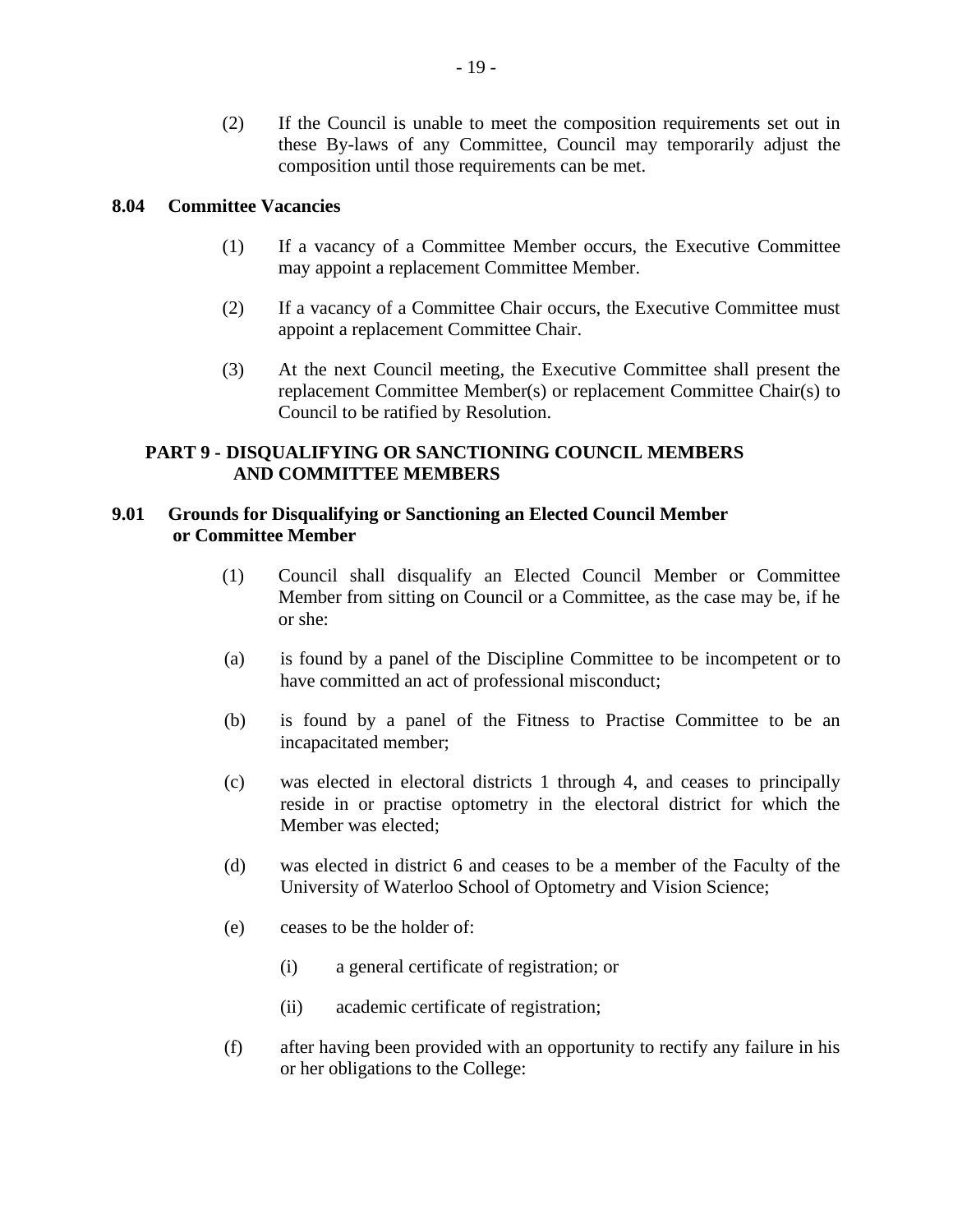- (i) remains in default of any fee, charge or order for costs owing to the College,
- (ii) fails to submit to the College all required forms and documents, or
- (iii) ceases to otherwise be in good standing with the College;
- (g) has a term, condition or limitation on his or her certificate of registration that does not already apply to every Member who possesses that class of certificate;
- (h) fails to sign, on an annual basis, a confidentiality agreement with the College, in the form approved by Council;
- (i) breaches Section 36 of the RHPA or the By-laws of the College that require Council Members or Committee Members to preserve the confidentiality of information disclosed during the course of his or her duties as a Council Member or Committee Member;
- (j) depending on the eligibility requirements for a Council Member or Committee Member set out in Parts 6 and 8, becomes an elected representative, board member, director, officer or employee of, or enters into a contractual relationship to provide services (if it is reasonable to expect that a real or apparent conflict of interest may arise) to:
	- (i) the Ontario Association of Optometrists,
	- (ii) the Canadian Association of Optometrists, or
	- (iii) any other organization determined by Council;
- (k) depending on the eligibility requirements for a Council Member or Committee Member set out Parts 6 and 8, becomes an appointed committee chairperson or member of a committee of:
	- (i) the Ontario Association of Optometrists,
	- (ii) the Canadian Association of Optometrists, or
	- (iii) any other organization determined by Council;
- (l) subject to the discretion of Council to excuse the absence:
	- (i) fails to attend any two of three consecutive regular meetings of the Council;
	- (ii) fails to attend any two of three consecutive regular meetings of a Committee of which he or she is a member; and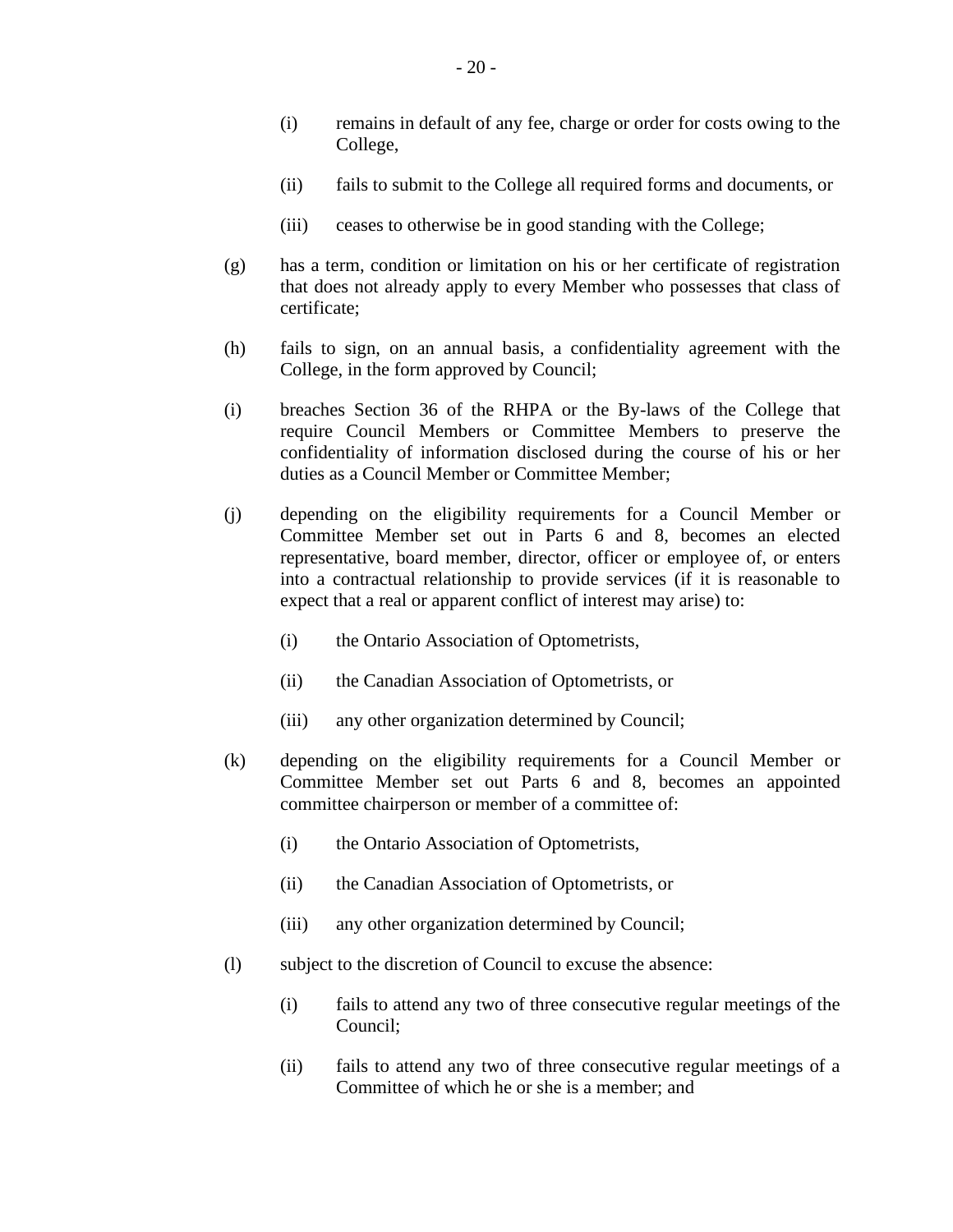- (iii) fails to attend a hearing or proceeding, or part thereof, of a panel on which he or she sits.
- (2) An Elected Council Member or a Committee Member may also be removed from their position or sanctioned if they contravene their duties (including abiding by the College's Code of Conduct and conflict of interest provisions).

# <span id="page-25-0"></span>**9.02 Grounds for Requesting the Disqualification or Sanctioning of an Appointed Council Member**

- (1) The College shall request the Public Appointments Secretariat to disqualify and remove an Appointed Council Member from Council if the Appointed Council Member:
- (a) becomes a Member;
- (b) fails to sign, on an annual basis, a confidentiality agreement with the College, in the form approved by Council;
- (c) breaches Section 36 of the RHPA or the By-laws of the College that require Committee Members to preserve the confidentiality of information obtained in the course of his or her duties as a Committee Member;
- (d) depending on whether the person is a Council Member or Committee Member, becomes an elected representative, Board member, director, officer or employee of, or enters into a contractual relationship (if it is reasonable to expect that a real or apparent conflict of interest may arise) to provide services to the Ontario Association of Optometrists, the Canadian Association of Optometrists or any other organization determined by Council;
- (e) depending on whether the person is a Council Member or Committee Member, becomes an appointed Committee chairperson or member of a Committee of the Ontario Association of Optometrists, the Canadian Association of Optometrists or any other organization determined by Council; or
- (f) subject to the discretion of Council to excuse the absence:
	- (i) fails to attend any two of three consecutive regular meetings of the Council;
	- (ii) fails to attend any two of three consecutive regular meetings of a Committee of which he or she is a Member; or
	- (iii) fails to attend a hearing or proceeding, or part thereof, of a panel on which he or she sits.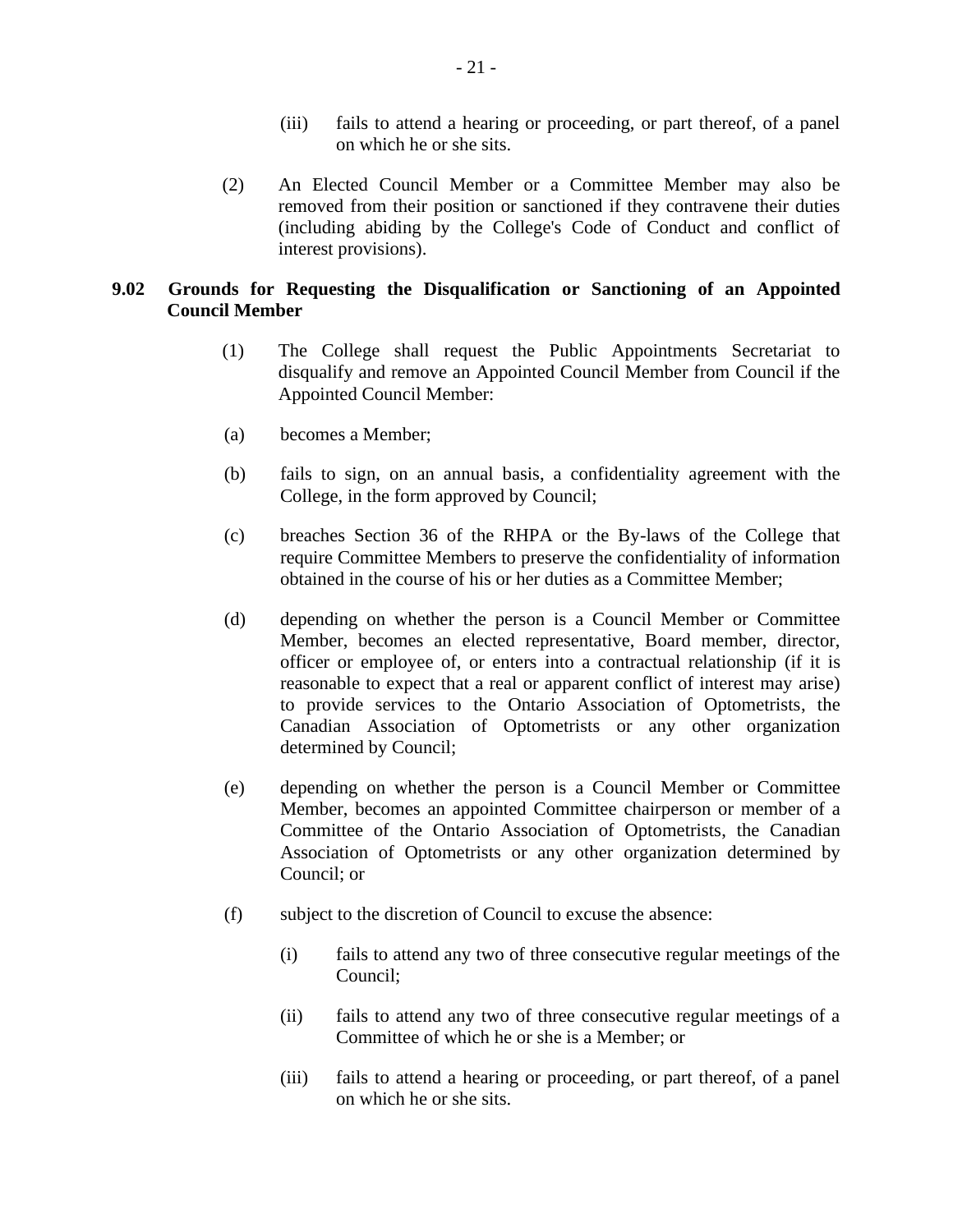(2) The College may also request the removal of an Appointed Council Member or sanction an Appointed Council Member if they contravene their duties (including abiding by the College's Code of Conduct and conflict of interest provisions).

## <span id="page-26-0"></span>**9.03 Process for Disqualifying or Sanctioning a Council Member and Committee Member**

- (1) The following process shall be used to disqualify or sanction an Elected Council Member, Committee Member or Appointed Council Member (the "Subject Member"):
- (a) Where a Council Member or the Registrar believes that the College should consider the disqualification or sanction of the Subject Member, and in the event that mediation involving the Registrar and President (or Vice President in the event of a complaint against the President) is unsuccessful in resolving the dispute, the Council Member or Registrar shall advise the Executive Committee in writing;
- (b) The Executive Committee shall:
	- (i) provide the Subject Member with:
		- (A) notice of the concerns in writing, and
		- (B) reasonable time to make submission in the time and manner determined by the Executive Committee;
- (c) The Executive Committee shall, based on at least a  $2/3^{rds}$  majority vote, make a preliminary finding of the facts and, in writing, report those findings and its reasoning to the Subject Member and Council, and, depending on the circumstances, the individual who brought the matter to the Executive Committee's attention;
- (d) The Executive Committee may then, based on at least a 2/3rds majority vote, either:
	- (i) sanction the Subject Member, provided the sanction does not include the disqualification, request to disqualify or dismissal of the Subject Member. Sanctions by the Executive Committee may include:
	- (ii) dismiss the allegations against the Subject Member; or
	- (iii) refer the matter to Council.
- (e) If either the individual who brought the matter to the Executive Committee's attention or the Subject Member is of the view that Council's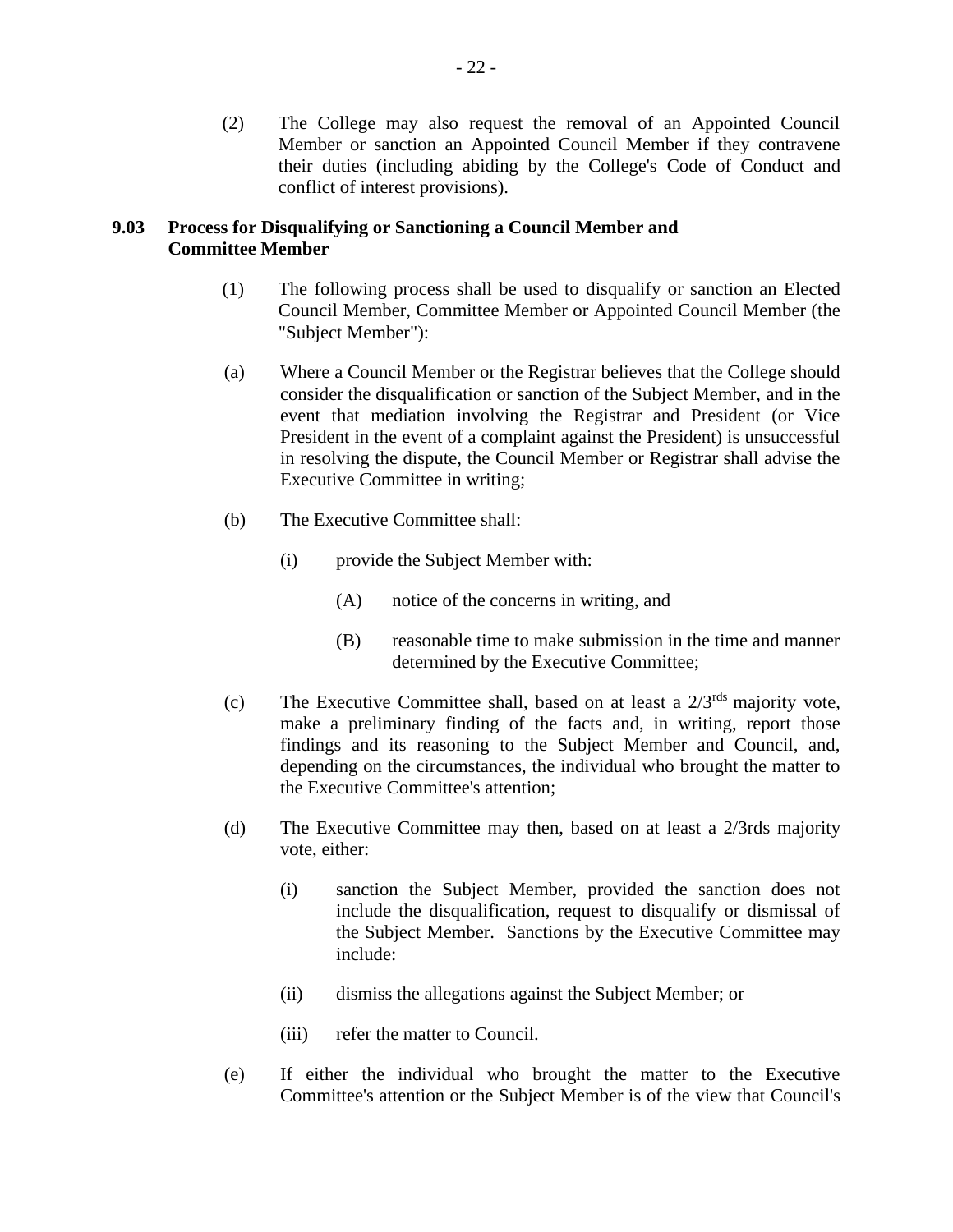involvement is required, they shall provide, in writing, their concern to the attention of the President within 15 days after being notified and the issue will be placed on the agenda for the next Council meeting.

- (f) Council shall:
	- (i) advise the Subject Member and the individual who brought the matter to the Executive Committee's attention:
		- (A) that the matter has been referred to Council; and
		- (B) of their opportunity to make submissions in the manner determined by Council;
	- (ii) conduct an investigation, if necessary; and
	- (iii) by Special Resolution make a finding of fact and, in writing, report those findings and its reasoning to the Subject Member, and, depending on the circumstances, the individual who brought the matter to the Executive Committee's attention;
- (g) Council may then, based on a Special Resolution, either:
	- (i) sanction the Subject Member (which may include the disqualification, or the request to disqualify the Subject Member); or
	- (ii) dismiss the allegations against the Subject Member.
- (2) In determining the appropriate sanction, the Executive Committee and Council should be guided by the principle that the primary purpose of sanctions is to protect the College and to modify behaviour that could be potentially harmful to the College.
- (3) The Subject Member, throughout the process, may be temporarily suspended as a Council Member or Committee Member at the discretion of the Registrar and President (or Vice President in the event of a complaint against the President) depending on the nature of the conduct complained about, until a final decision by the College has been rendered or the Public Appointments Secretariat has removed the Appointed Council Member, as the case may be.
- (4) Before any debate is had or vote is taken by Council, throughout the process, Council shall consider whether the public should be excluded from all or part of the meeting in accordance with the Code.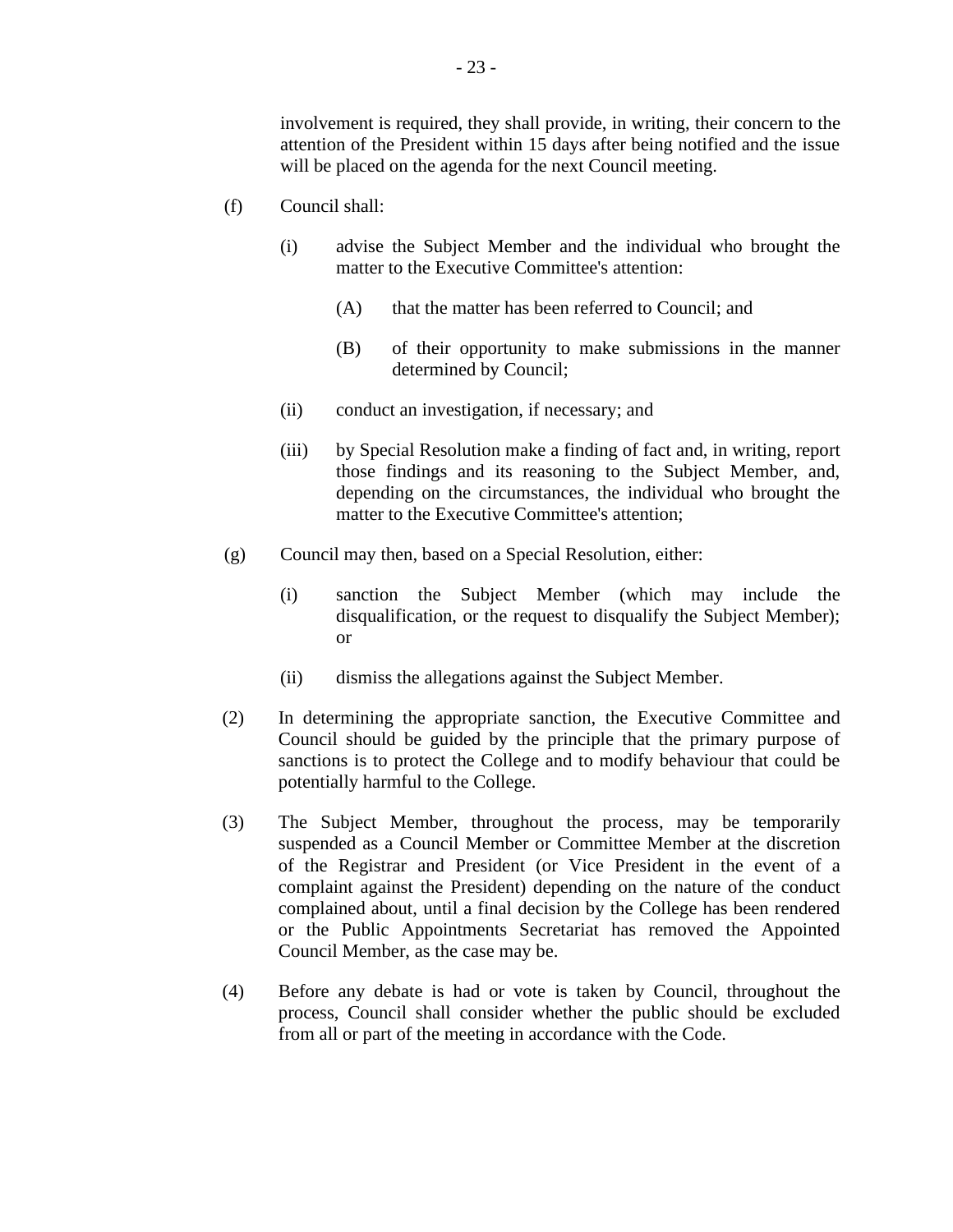- (5) Where Council votes to request the Public Appointments Secretariat to disqualify and remove an Appointed Council Member, the College shall make such a request to the Public Appointments Secretariat.
- (6) If the Subject Member is disqualified or removed as a Council Member or Committee Member, the College shall act as if a vacancy had been created as a result of a resignation.
- (7) A Subject Member who has been disqualified ceases to be a Council Member and a member of all Committees.

# <span id="page-28-0"></span>**9.04 Temporary Suspension of a Council Member or Committee Member**

- (1) A Council Member or Committee Member who becomes the subject of a disciplinary or incapacity proceeding (including, in the case of an Elected Council Member, one which originates at any time after the deadline for receipt of nominations), shall not serve on Council or on any Committee until a final decision (including any appeal) has been rendered.
- (2) An Elected Council Member and/or a Committee Member who, after having been provided with an opportunity to rectify a failure in their obligations to the College:
- (a) remains in default of any fee, charge or order for costs owing to the College,
- (b) fails to submit to the College all required forms and documents, or
- (c) ceases to otherwise be in good standing with the College;

(including, in the case of an Elected Council Member, a default which originates at any time after the deadline for receipt of nominations), shall not serve on Council or any Committee until the failure is remedied or the Elected Council Member and/or a Committee Member is disqualified.

## <span id="page-28-1"></span>**PART 10 - DESCRIPTION OF DUTIES**

#### <span id="page-28-2"></span>**10.01 Officers on Executive Committee**

- (1) The President and Vice-President are members of the Executive Committee.
- (2) In addition to the President and Vice-President, Council may, by Special Resolution, determine the composition of the Executive Committee provided that all members of the Executive Committee are Council Members.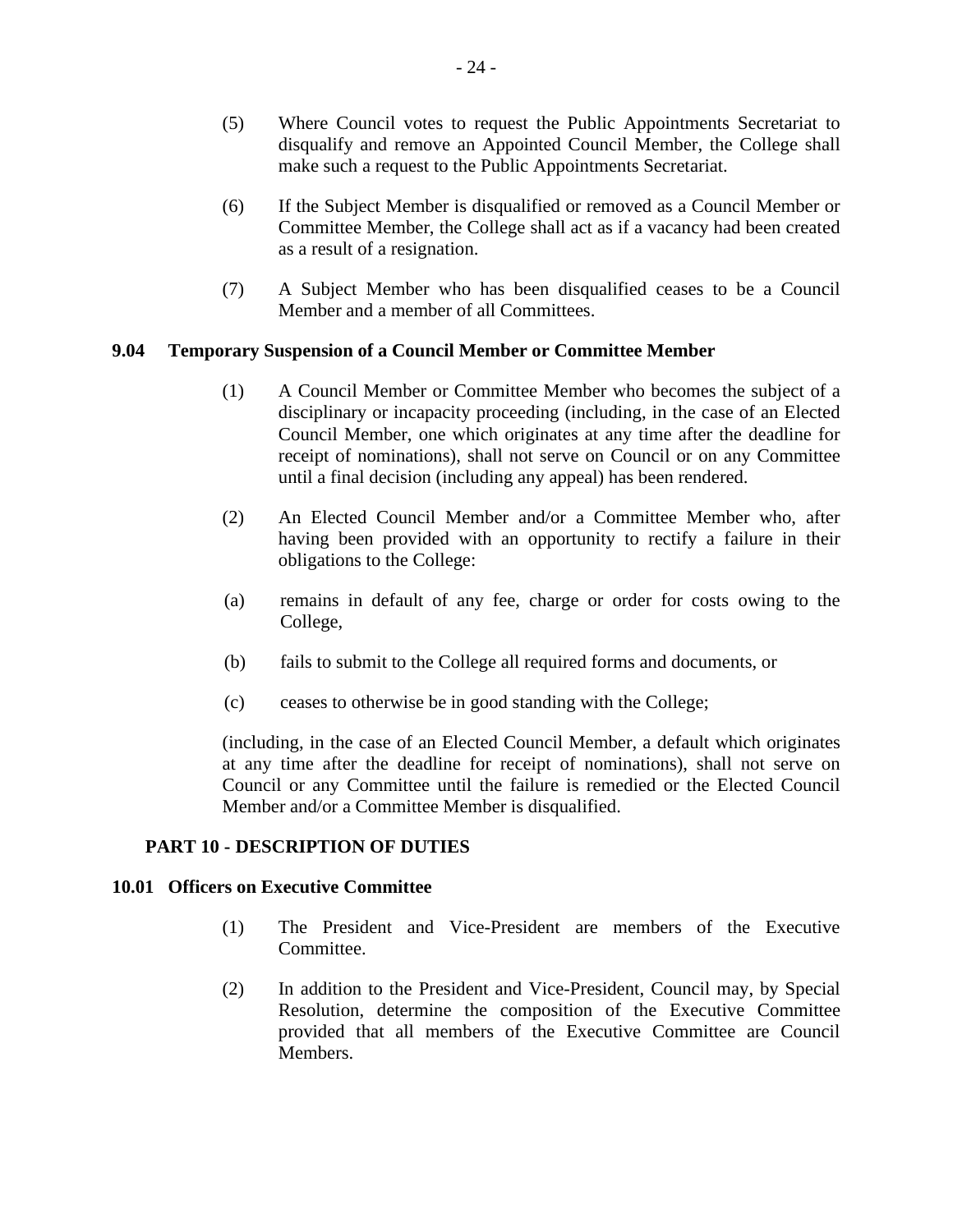(3) Each additional member of the Executive Committee shall be elected in the same manner as the officers.

## <span id="page-29-0"></span>**10.02 President**

- (1) The President, with Council, is responsible for fulfilling mandate, objectives and strategic plans of the College. The President is directly accountable to Council and indirectly accountable to the government, the public and the profession for the effective governance of the College.
- (2) The President's duties include:
- (a) providing effective leadership for Council;
- (b) presiding as chair of all Council Meetings and Executive Committee meetings, unless another chair has been appointed;
- (c) overseeing the operations of Council, including approving the agenda for Council Meetings and presenting an Executive Committee report at each Council Meeting;
- (d) working with the Registrar to ensure the efficient conduct of all Council Meetings and Executive Council meetings and that decisions of Council and the Executive Committee are implemented;
- (e) participating in the orientation of new Council Members, officers, Committee Members, chairs and volunteers and encouraging Members to participate in Council;
- (f) overseeing and ensuring that a process is in place to fairly evaluate the Registrar;
- (g) along with the Registrar, representing the College as the authorized spokesperson on College policies and positions;
- (h) signing contracts, documents or instruments on behalf of the College;
- (i) liaising with the Registrar on any issue relating to the interaction between Council Members and College staff; and
- (j) any other duty determined by Council.

## <span id="page-29-1"></span>**10.03 Vice-President**

(1) In the absence, inability or refusal of the President to act, the Vice-President shall have all the powers and perform all the duties of the President.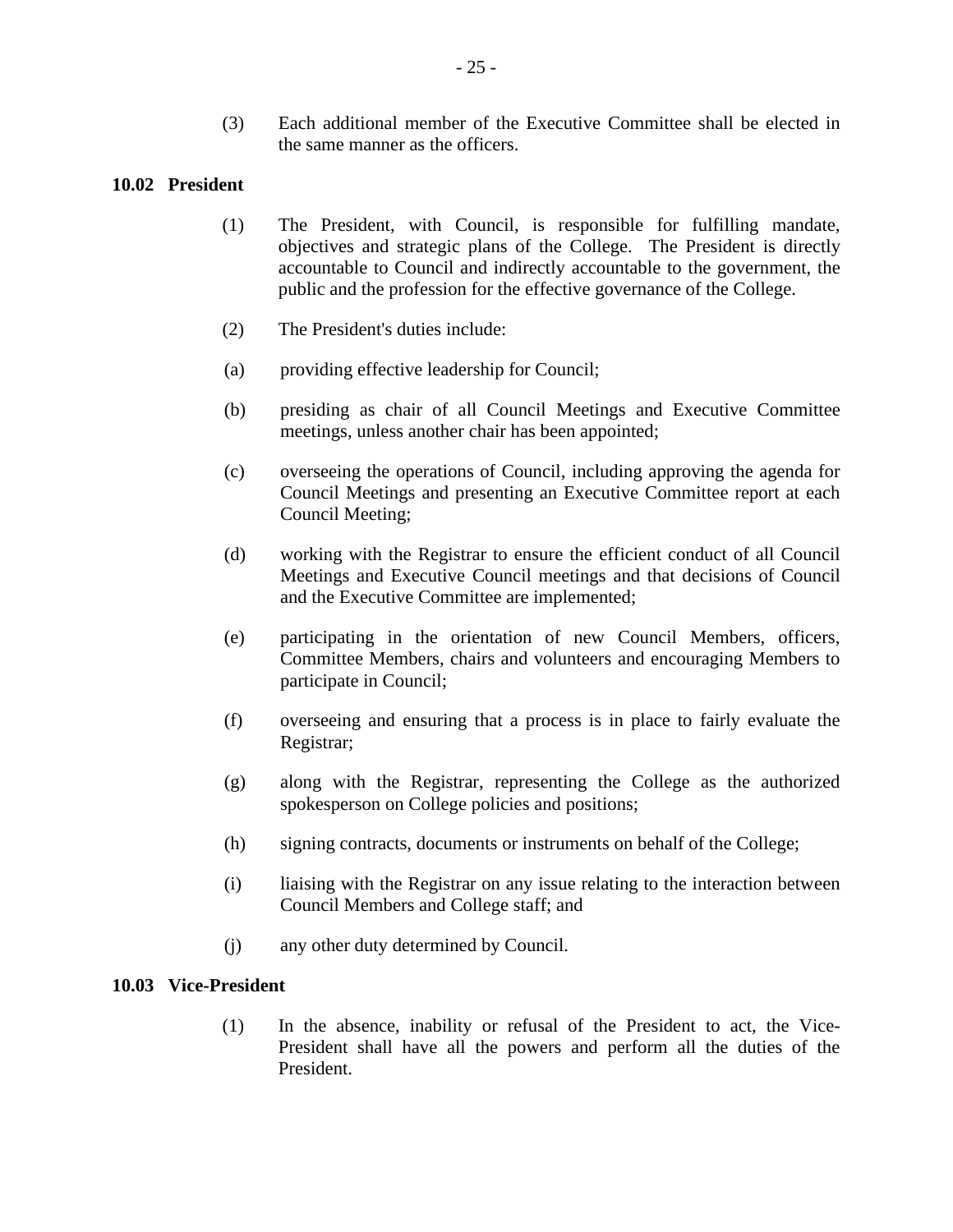- (2) The Vice-President is directly accountable to Council and indirectly accountable to the government, the public and the profession for the effective governance of the College.
- (3) The Vice-President's duties include:
- (a) serving on the Executive Committee;
- (b) any duty delegated by the President;
- (c) signing contracts, documents or instruments on behalf of the College; and
- (d) any other duty determined by Council.

## <span id="page-30-0"></span>**10.04 Registrar and CEO**

- (1) The Registrar holds the most senior position on the College's staff and is the chief executive officer of the College.
- (2) The Registrar is directly accountable to Council and, between Council meetings, to the Executive Committee.
- (3) The Registrar's duties include:
- (a) overseeing the day to day affairs of the College;
- (b) ensuring compliance with statutory obligations;
- (c) implementing and monitoring College policies;
- (d) facilitating the orderly transfer of presidential responsibility, when required;
- (e) preparing and maintaining minutes of all Council and Executive Committee meetings and maintaining the College's records, documents and register;
- (f) preparing agendas for meetings of Council and the Executive Committee, and submitting those agendas to the President for approval;
- (g) providing notice of all Council and Executive Committee meetings;
- (h) establishing and maintaining administrative, human resource, and financial operations of the College's office, in collaboration with Council and the Executive Committee, to ensure effective management of the College;
- (i) hiring, promoting, terminating and establishing the terms, duration and severances of employment of College staff;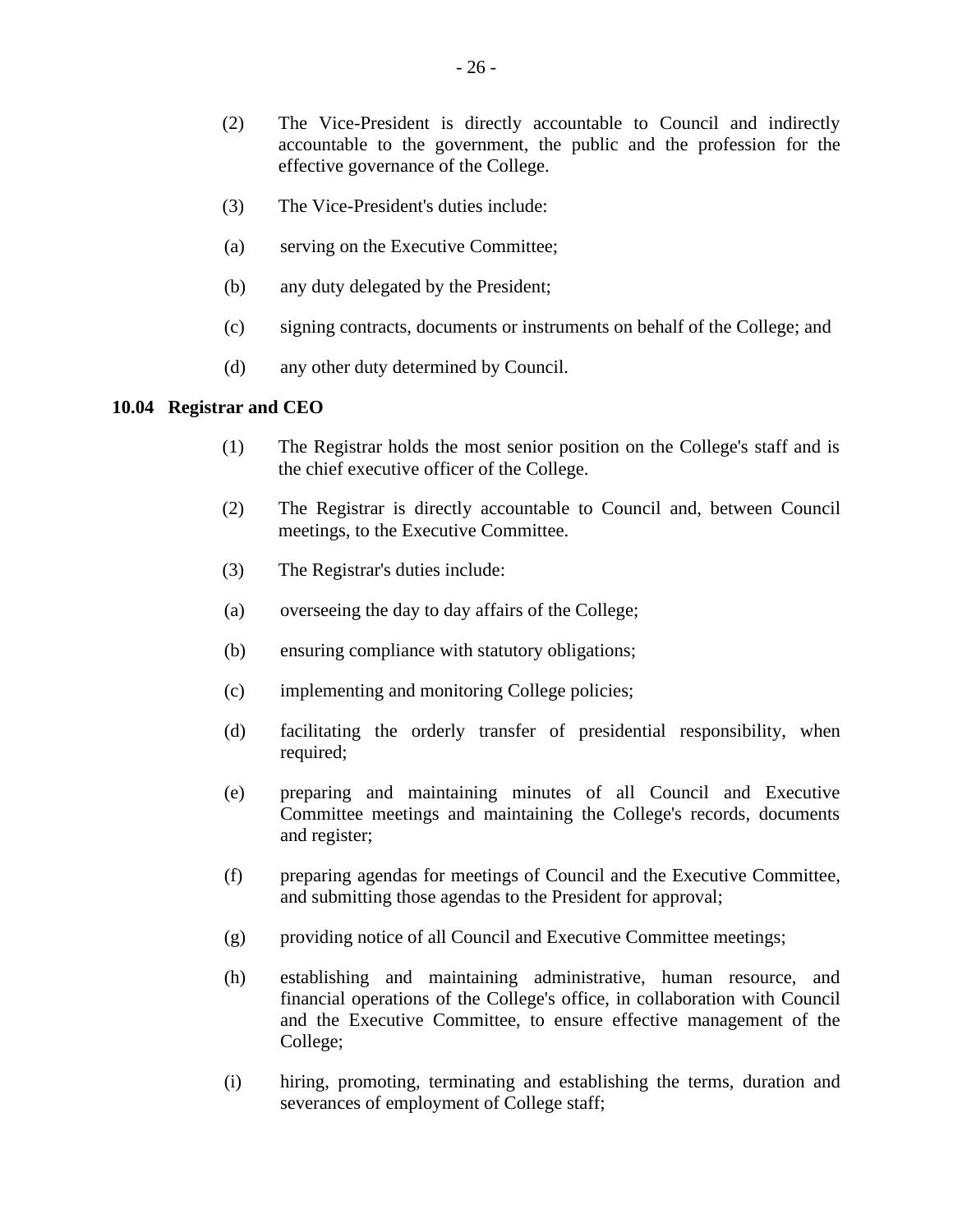- (j) signing contracts, documents and other instruments as may be assigned by Council or as are incidental to the office of the Registrar;
- (k) recruiting personnel, ensuring an annual performance assessment and, when applicable, encouraging continuing professional development for College staff';
- (l) acting as official spokesperson for the College; and
- (m) any other duty determined by Council.

#### <span id="page-31-0"></span>**10.05 Council Members**

- (1) The primary functions of a Council Member:
- (a) is to debate and establish College policy; and
- (b) to serve as a liaison between the College and those who elect or appoint them.
- (2) Council Member duties include:
- (a) working with Council to abide by, develop, enforce and propose amendments to:
	- (i) the RHPA;
	- (ii) the Act; and
	- (iii) these By-laws;
- (b) establishing policy, strategic direction and goals of the College, including approving statements of principles and positions related to College policy;
- (c) supporting and implementing Council decisions;
- (d) preparing for each Council meeting;
- (e) monitoring the performance of the Registrar through feedback reports prepared by the President;
- (f) ensuring appropriate succession planning for the Registrar; and
- (g) any other duty determined by Council.

#### <span id="page-31-1"></span>**10.06 Committee Chairs**

(1) The Committee chair reports to Council.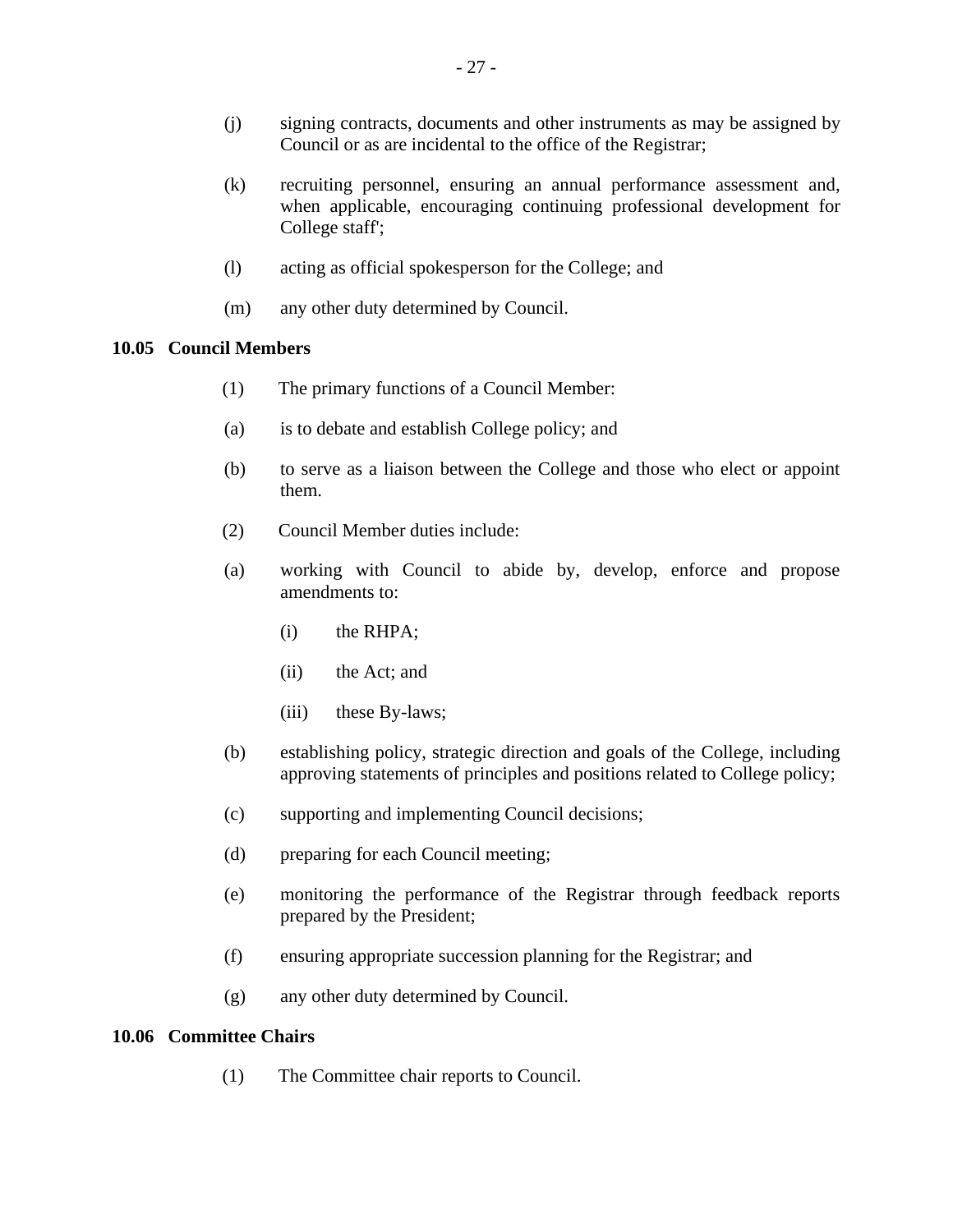- (2) Committee chair duties include:
- (a) chairing Committee meetings;
- (b) approving meeting agendas prepared by College staff;
- (c) assessing whether Committee Members have the resources and training to effectively perform the Committee's work;
- (d) ensuring that the activities of the Committee are conducted within budget;
- (e) working with the Committee and College staff to establish, monitor and execute Committee goals;
- (f) providing effective leadership for the Committee and facilitating Committee Meetings;
- (g) liaising with Council and reporting to the Executive Committee the affairs of the Committee;
- (h) being spokesperson for the Committee and ensuring all Committee Members publicly support Committee decisions; and
- (i) any other duty determined by Council.

## <span id="page-32-0"></span>**PART 11 - OBLIGATIONS OF COUNCIL AND COMMITTEE MEMBERS**

## <span id="page-32-1"></span>**11.01 Conflict of Interest**

- (1) Council Members and Committee Members must not engage in any activities or decision-making where a conflict of interest may arise.
- (2) **A c**onflict of interest means a Council Member or Committee Member's personal or financial interest or participation in an arrangement or agreement which influences, is likely to influence, or could be perceived as influencing that person's judgment or decision-making with respect to College matters.
- (3) The personal or financial interests of any family member or a close relation (such as a friend or business associate) of a Council Member or Committee Member shall be interpreted to be the interests of a Council Member or Committee Member.
- (4) Council Members and Committee Members must recognize that even the appearance of a conflict of interest can bring discredit to the College, and should be dealt with in the same manner as an actual conflict of interest.
- (5) A conflict of interest may amount to a breach of Council Members' fiduciary obligations and can create liability for everyone involved.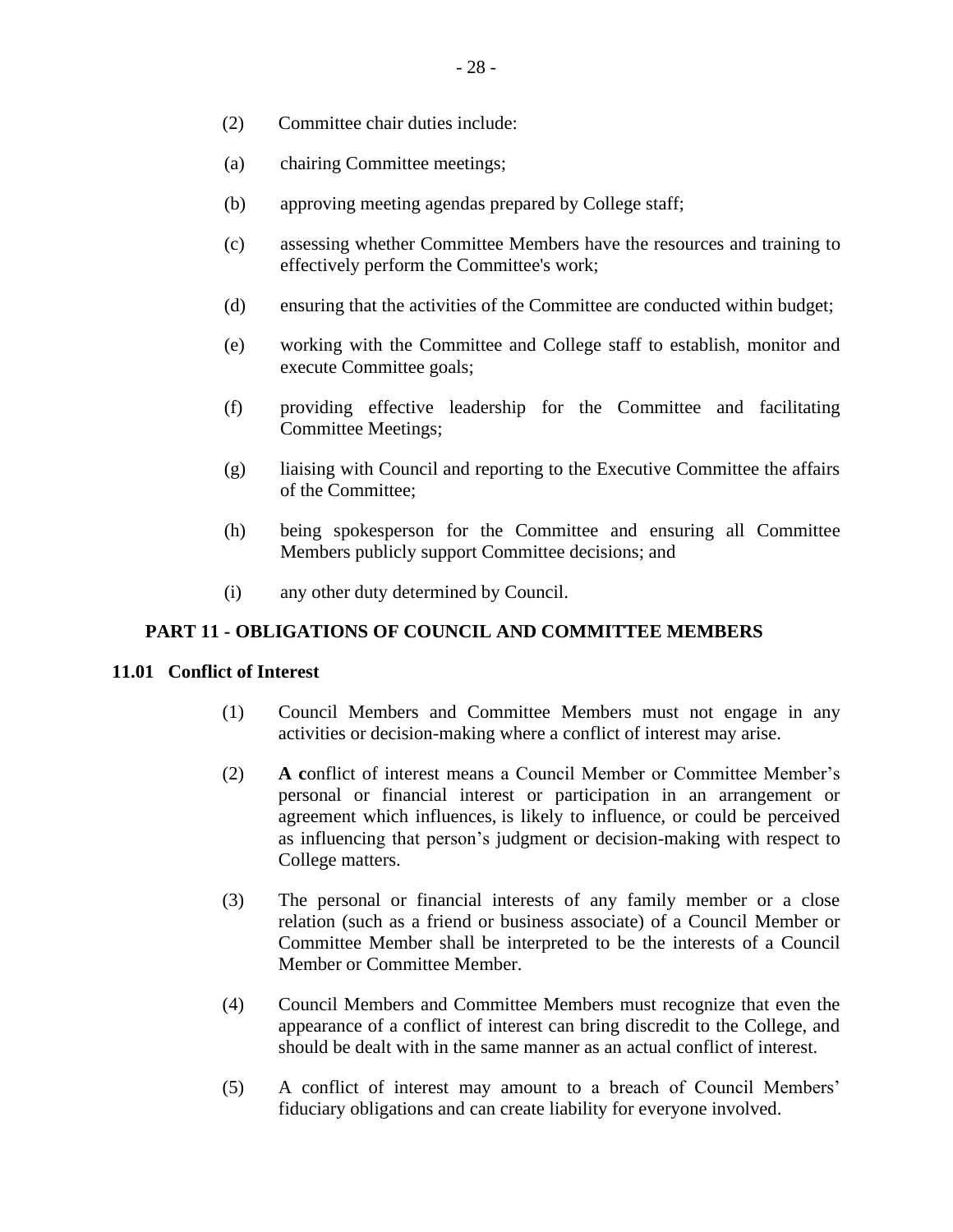(6) A Council Member or Committee Member shall not use College property or information of any kind to advance his or her own interests.

# <span id="page-33-0"></span>**11.02 Process for Declaring a Conflict of Interest for Council Members**

- (1) If a Council Member believes or suspects that he, she or any other Council Member may have a conflict of interest, including an appearance of a conflict of interest, in any matter which is the subject of deliberation or action by Council, he or she shall, prior to any consideration of the matter at the meeting, declare it to Council.
- (2) If there is any doubt about whether a conflict of interest exists, any Council Member may introduce a motion to have the conflict of interest issue determined by Council. On such a motion:
- (a) the chair presiding over Council shall provide the Council Member introducing the motion a brief opportunity to explain why he or she believes the Council Member may have a conflict of interest;
- (b) the chair presiding over Council shall provide the Council Member who is the subject of the potential conflict of interest a brief opportunity to explain why he or she believes that he or she does not have a conflict of interest;
- (c) Council shall determine by Special Resolution using a secret ballot whether the Council Member has a conflict of interest; and
- (d) The Council Member who is the subject of the potential conflict of interest and the Council member who initiates the conflict of interest motion shall not participate in the vote.
- (3) If a Council Member has or is determined to have a conflict of interest with respect to a matter that is the subject of deliberation or action by Council:
- (a) the conflict of interest shall be recorded in the minutes of the Council meeting; and
- (b) the Council Member shall:
	- (i) not participate in the debate in respect of the matter;
	- (ii) refrain from voting on the matter;
	- (iii) absent himself or herself from the room; and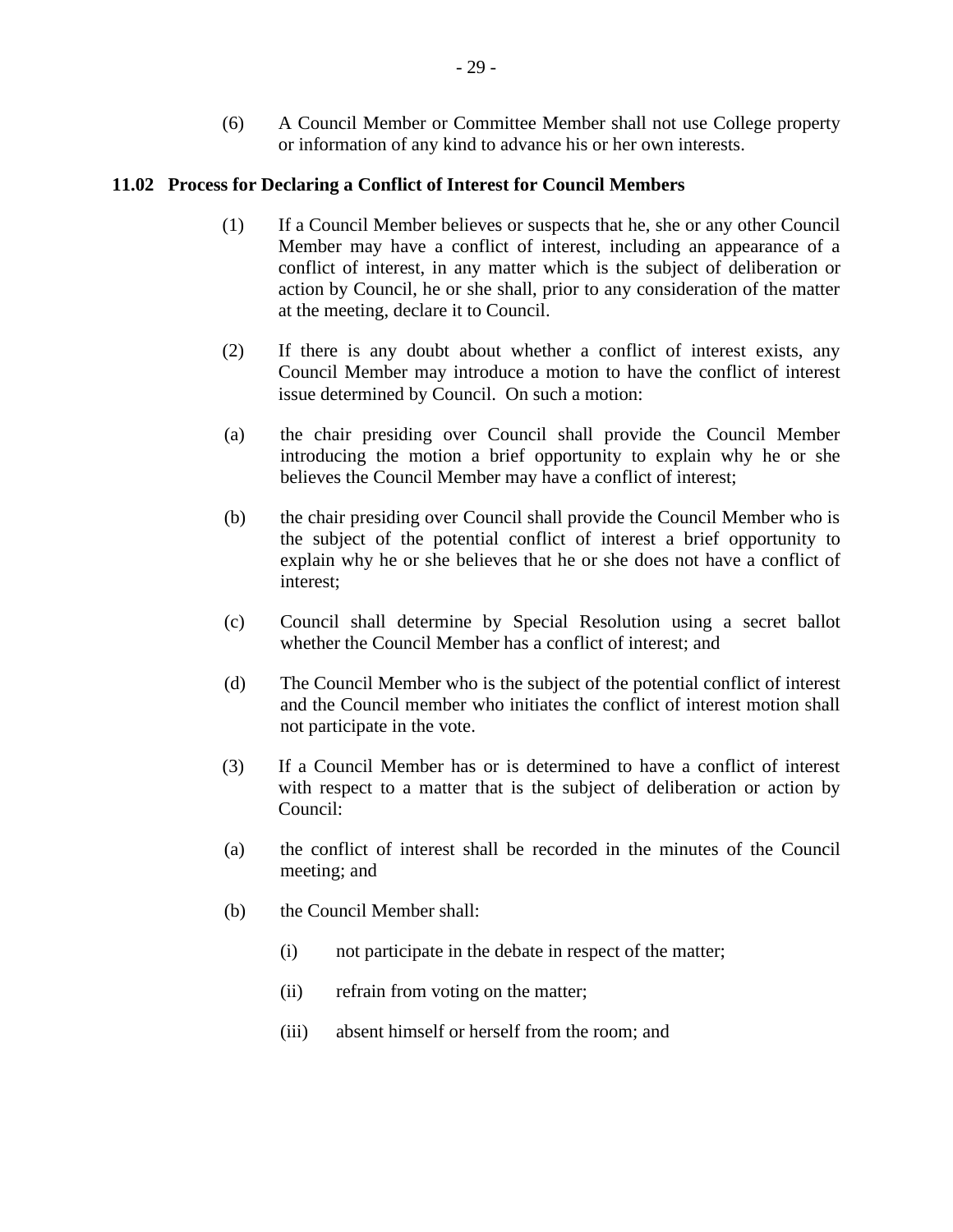(iv) not attempt in any way to influence the voting or do anything that might be perceived as attempting to influence the decision of Council on the matter.

# <span id="page-34-0"></span>**11.03 Process for Declaring a Conflict of Interest for Committee Members**

- (1) If a Committee Member believes or suspects that he, she or any other Committee Member may have a conflict of interest, including an appearance of a conflict of interest, in any matter which is the subject of deliberation or action by a Committee, he or she shall:
- (a) prior to any consideration of the matter at the meeting, disclose to the Committee chair, Committee staff support, Committee, Registrar and/or the College's legal counsel the fact that he, she or any other Committee Member may have a conflict of interest;
- (b) if the Committee Member has a conflict of interest or if there is any doubt about whether a conflict of interest exists, the Committee Member shall, unless the Committee chair has agreed otherwise:
	- (i) not participate in the debate in respect of the matter;
	- (ii) refrain from voting on the matter;
	- (iii) absent himself or herself from the room; and
	- (iv) not attempt in any way to influence the voting or do anything that might be perceived as attempting to influence the decision of the Committee on the matter; and
- (c) the conflict of interest shall be recorded in the minutes of the Committee meeting.

## <span id="page-34-1"></span>**11.04 One-Year Waiting Period**

- (1) Subject to subsection 11.04(2), there shall be a one-year waiting period with respect to:
- (a) a Council Member or Committee Member who wants to work as an employee or on a contract with the College (if it is reasonable to expect that a real or apparent conflict of interest may arise) or hold any appointment by the College;
- (b) an employee, contractor or any other appointee of the College who wants to be a Council Member or Committee Member; and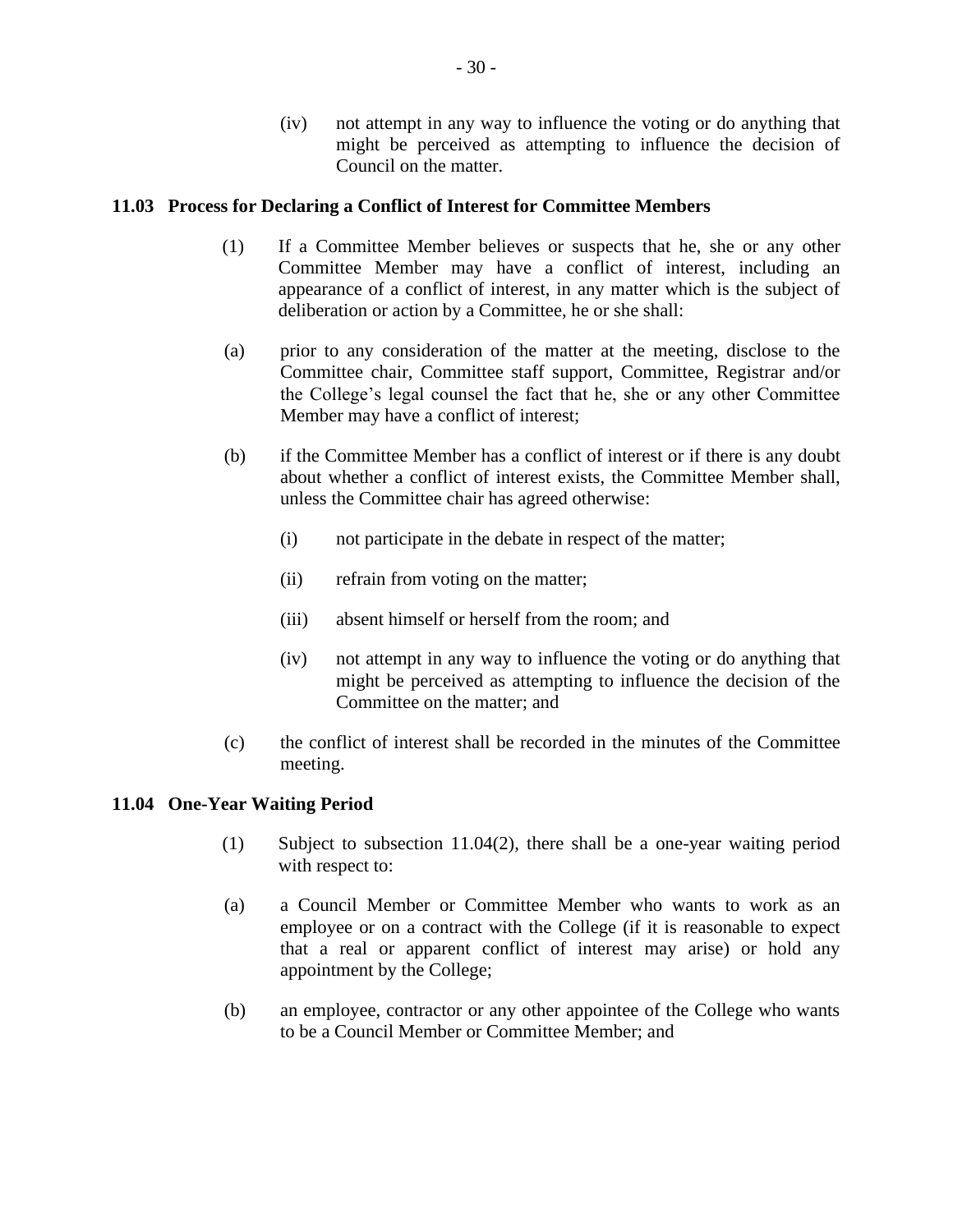- (c) an employee, contractor, appointee, director or officer of the Ontario Association of Optometrists, the Canadian Association of Optometrists or any other organization determined by Council who wants to:
	- (i) be an employee or work on a contract with the College (if it is reasonable to expect that a real or apparent conflict of interest may arise); or
	- (ii) hold any appointment by the College.

The one-year waiting period shall commence on the first day following the last day that the conflicting position was held by the individual.

(2) Council may, under exceptional circumstances, adjust the one-year waiting period by Special Resolution.

## <span id="page-35-0"></span>**11.05 Confidentiality**

(1) Section 36(1) of the RHPA states, in part:

Every person employed, retained or appointed for the purposes of the administration of this Act, a health profession Act or the *Drug and Pharmacies Regulation Act*  and every Member of a Council or committee of a College shall keep confidential all information that comes to his or her knowledge in the course of his or her duties and shall not communicate any information to any other person ….

- (2) Council Members and Committee Members, College staff and persons retained or appointed by the College shall:
- (a) maintain confidentiality of information disclosed to them in the course of discharging their duties, unless otherwise authorized by Council or permitted under Section 36(1) of the RHPA;
- (b) refrain from communicating to Members, including Council Members or Committee Members, information regarding registration, complaints, reports, investigations, disciplinary or fitness to practise proceedings which could be perceived as an attempt to influence a statutory decision or a breach of confidentiality, unless:
	- (i) he or she is a Member of the same panel considering the matter, or
	- (ii) when there is no panel, of the same Committee considering the matter.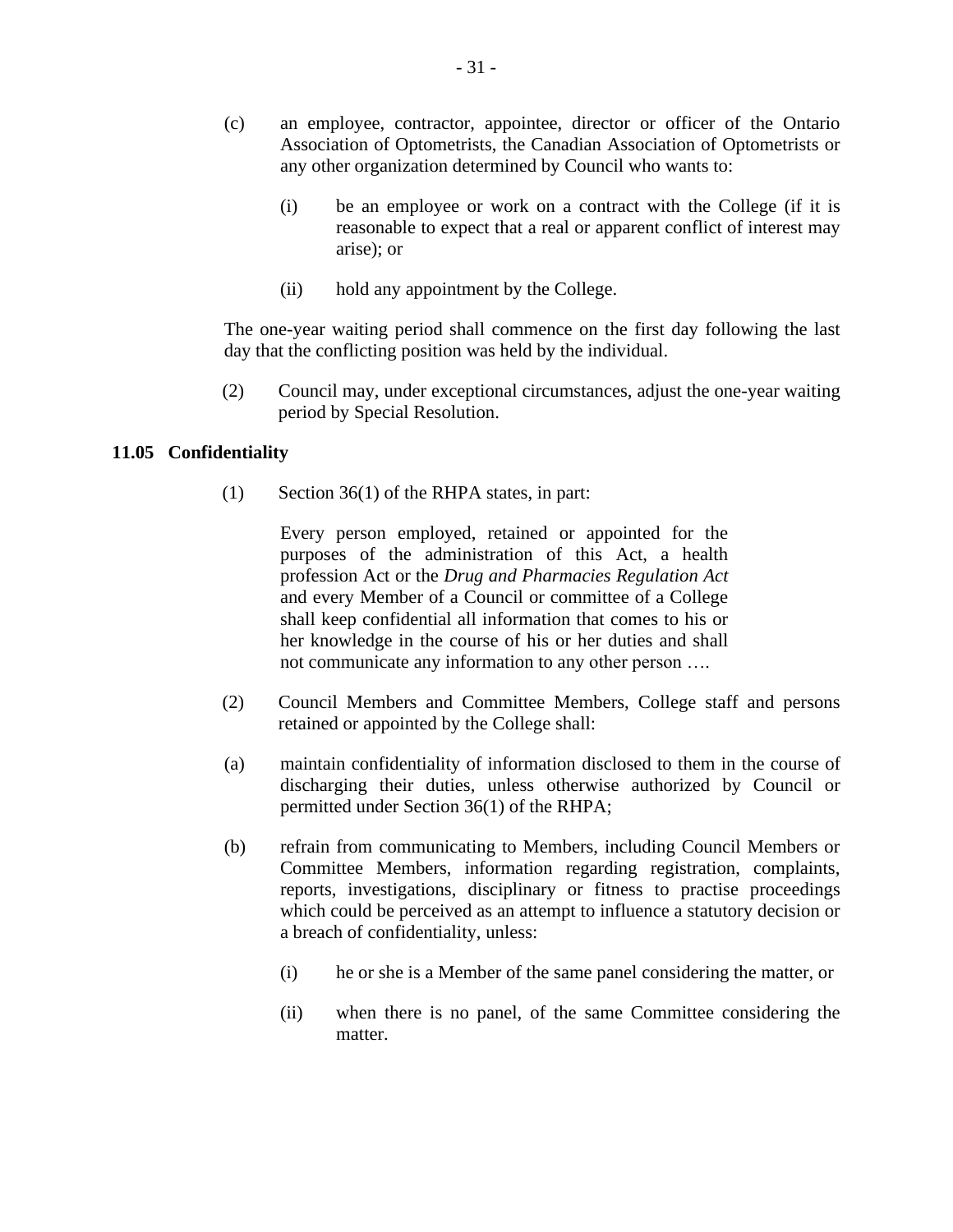However, Council Members and Committee Members may discuss any other matter not prohibited by Section 36(1) of the RHPA and not arising from an *in camera* meeting;

- (c) be aware of and understand those exceptions to confidentiality obligations in Section 36(1) of the RHPA; and
- (d) seek advice if any doubt whether an exception applies.

## **11.06 Code of Conduct**

- (1) Council Members and Committee Members must, at all times, when discharging their College duties, act in the College's best interest, maintain high standards of integrity, honesty, and loyalty.
- (2) The College's Code of Conduct for Council Members and Committee Members includes:
- (a) being familiar and comply with the provisions of the RHPA, the Act, and the By-laws and policies of the College;
- (b) actively participating in Council and Committees;
- (c) regularly attending and being prepared for meetings on time, and participating constructively in debates;
- (d) participating in all deliberations in a respectful and courteous manner, recognizing the diverse background, skills and experience of Council Members and Committee Members;
- (e) abiding by and endorsing Council and Committee decisions, regardless of the level of prior personal disagreement; and
- (f) avoiding and, where that is not possible, declaring any appearance of or actual conflicts of interest.
- (g) preserving confidentiality of all information before Council and/or its Committees unless disclosure has been authorized by Council or otherwise exempted under s. 36(1) of the RHPA;
- (h) refraining from communicating to Members, including Council Members or Committee Members, information regarding registration, complaints, reports, investigations, disciplinary or fitness to practise proceedings which could be perceived as an attempt to influence a statutory decision or a breach of confidentiality, unless:
	- (i) he or she is a Member of the same panel considering the matter, or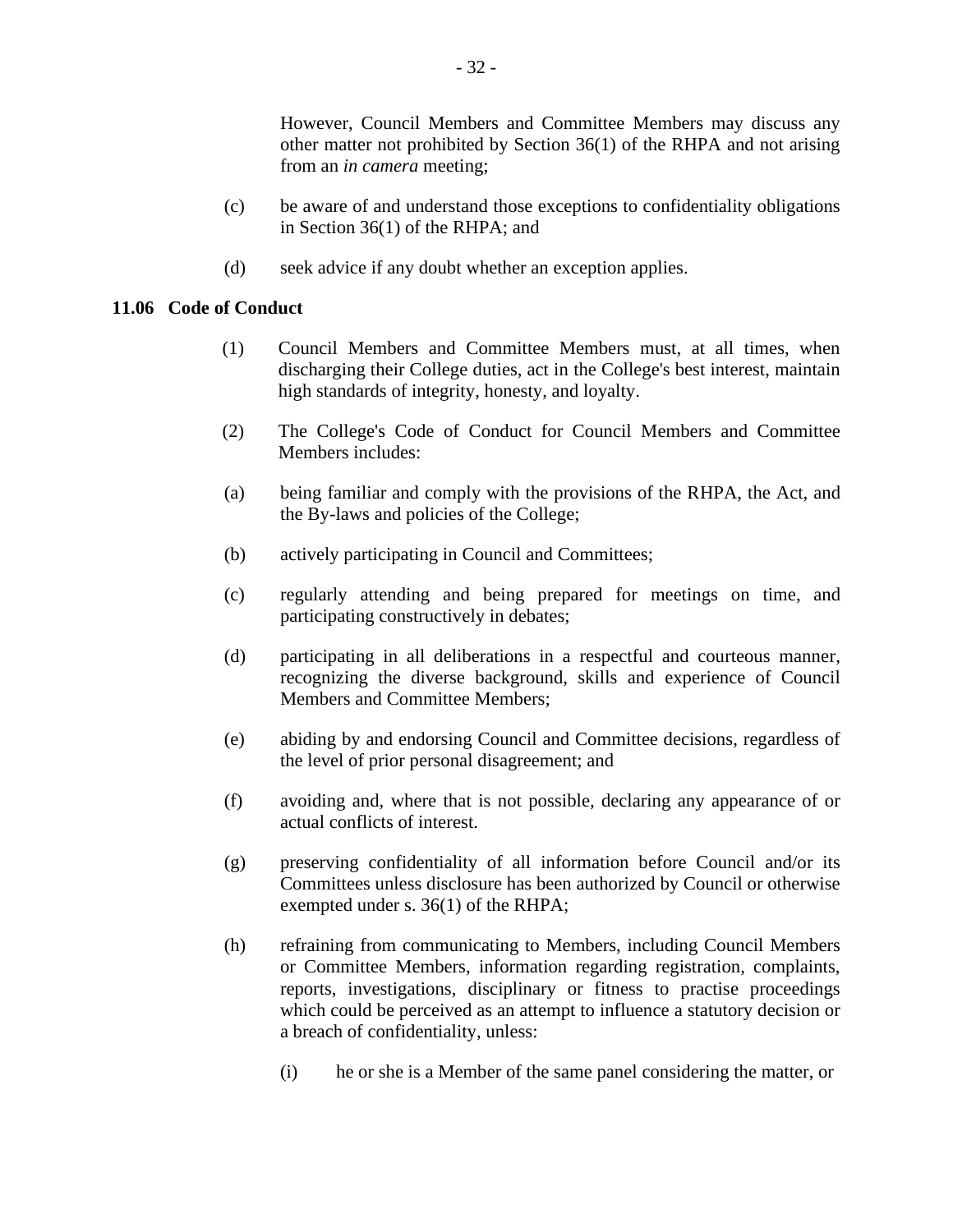(ii) when there is no panel, of the same Committee considering the matter;

However, Council Members and Committee Members may discuss any other matter not prohibited by Section 36(1) of the RHPA and not arising from an *in camera* meeting;

- (i) respecting the boundaries of College staff whose role is not to report to or work for individual Council Members or Committee Members;
- (j) being respectful of others and not engaging in behaviour that might reasonably be perceived as verbal, physical or sexual abuse or harassment; and
- (k) any other form of misconduct Council may determine.

## **11.07 Media and Official Communications**

- (1) Official communications on behalf of the College shall be coordinated through the Registrar.
- (2) The President and the Registrar are the authorized spokespersons of the College. On any given issue, they shall consult with one another to determine who will speak on behalf of the College.
- (3) The College shall develop an official communications policy.
- (4) All communications by the College to the media and to the public shall be consistent with the policies and positions of the College.

## **11.08 Speaking and Writing Engagements**

- (1) All requests inviting a Council Member, Committee Member or an employee, contractor or other appointee of the College to represent the College must be provided in writing to the Registrar giving details of the date, time and place, the topic and anticipated length of the presentation.
- (2) The Registrar in consultation with the President will accept or decline a request and determine the appropriate representative to address the topic.
- (3) The contents of every engagement must be consistent with the approved policies and positions of the College and shall be reviewed in advance by the Registrar.
- (4) No person in his or her capacity as a representative of the College shall receive any payment or benefit related to the engagement. If the payment or gift cannot in the circumstances be gracefully declined, it shall immediately be turned over to the Registrar for the benefit of the College.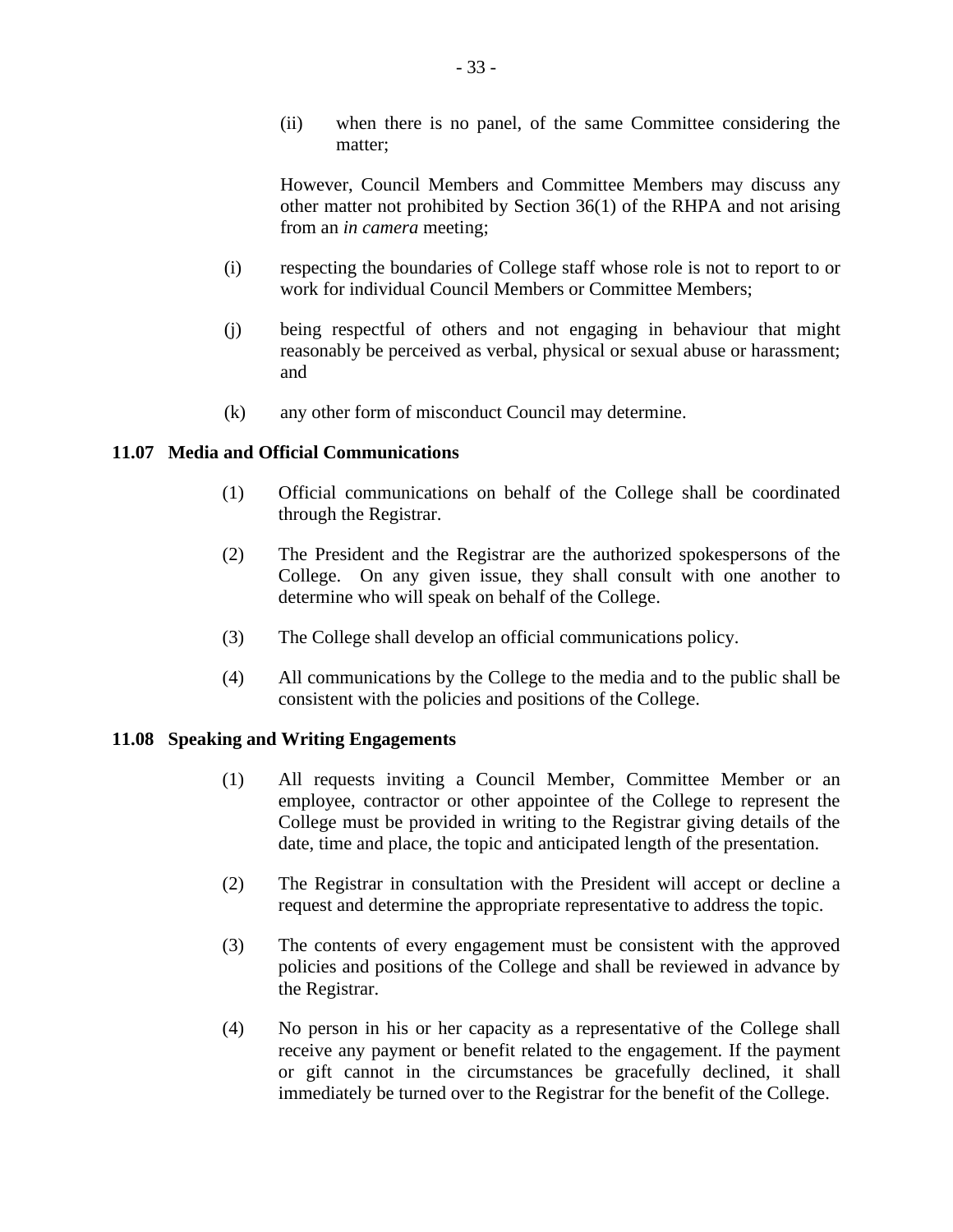(5) Any Council Member, Committee Member or an employee, contractor or other appointee of the College speaking or writing on a topic involving the practise of optometry in a personal capacity must include a disclaimer that they are not speaking/writing as a representative of the College.

## **PART 12 - REMUNERATION OF ELECTED COUNCIL MEMBERS**

#### **12.01 Remuneration Policy of the College**

Elected Council Members shall be paid a stipend and be reimbursed by the College for travelling and other expenses reasonably incurred in relation to the performance of their duties as Council Members or Committee Members in accordance with the College's remuneration policy.

#### **PART 13 - COUNCIL**

#### **13.01 Council Meetings**

- (1) Council Meetings shall be held at the College or any other location determined by the Registrar.
- (2) The Registrar shall serve as Council's secretary.
- (3) At least four Council meetings shall be held in a calendar year. Additional Council meetings may be called by:
- (a) Resolution;
- (b) the President; or
- (c) the written request of a majority of Council Members.
- (4) A Council meeting may be held in any manner that allows all Members, along with any members of the public, to participate simultaneously and instantaneously.
- (5) Council meetings are open to the public. However, the public may be excluded from any meeting or part of a meeting in accordance with Section 7 of the Code*.*
- (6) Notice of a Council Meeting shall:
- (a) be communicated to Council Members as soon as practicable;
- (b) be posted at least 14 days before the Council Meeting on the College's website;
- (c) be published in English and French; and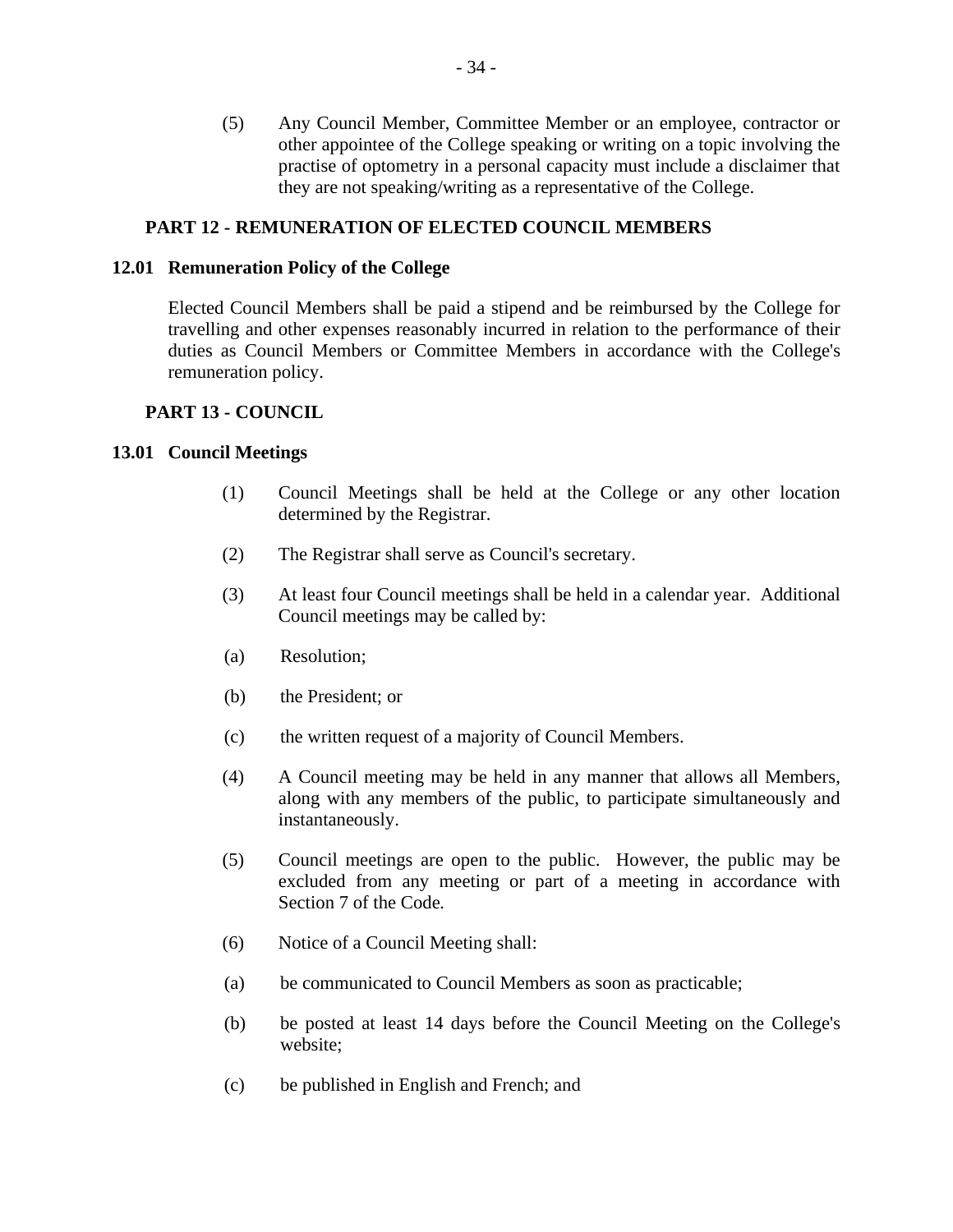- (d) contain:
	- (i) the meeting agenda;
	- (ii) the date, time and location of the meeting;
	- (iii) an address and telephone number at which further information about the meeting may be obtained; and
	- (iv) if the Registrar anticipates that the Council will exclude the public from any meeting or part of a meeting under subsection 7(2) of the Code, the grounds for doing so.
- (7) Briefing books containing the information and documentation that will be provided to members of Council shall be posted on the College's website at least three days before any Council meeting. Information and documentation related to meetings or parts of meetings where the Registrar anticipates Council will exclude the public shall not be posted. The failure to give notice or a briefing book, or the non-receipt of any notice or briefing book, shall not invalidate any actions taken by Council at a Council Meeting.
- (8) If Council decides to exclude the public from a meeting or a part of a meeting under subsection 7(2) of the Code, it may make orders it considers necessary to prevent the public disclosure of matters disclosed in the meeting, including banning publication or broadcasting of those matters.
- (9) Minutes shall be kept for every Council Meeting and shall:
- (a) include details of all motions, recommendations, decisions and the grounds for excluding the public from any meeting or part of a meeting;
- (b) be circulated to Council Members following the Council Meeting; be approved or amended at the next Council Meeting;
- (c) be approved or amended at the next Council Meeting; and
- (d) and once approved:
	- (i) signed by the chair; and
	- (ii) provided to the Registrar by the chair to be kept with the College's records.

#### **13.02 Meeting Agenda**

- (1) During a Council Meeting, Council may only consider:
- (a) matters on the agenda; and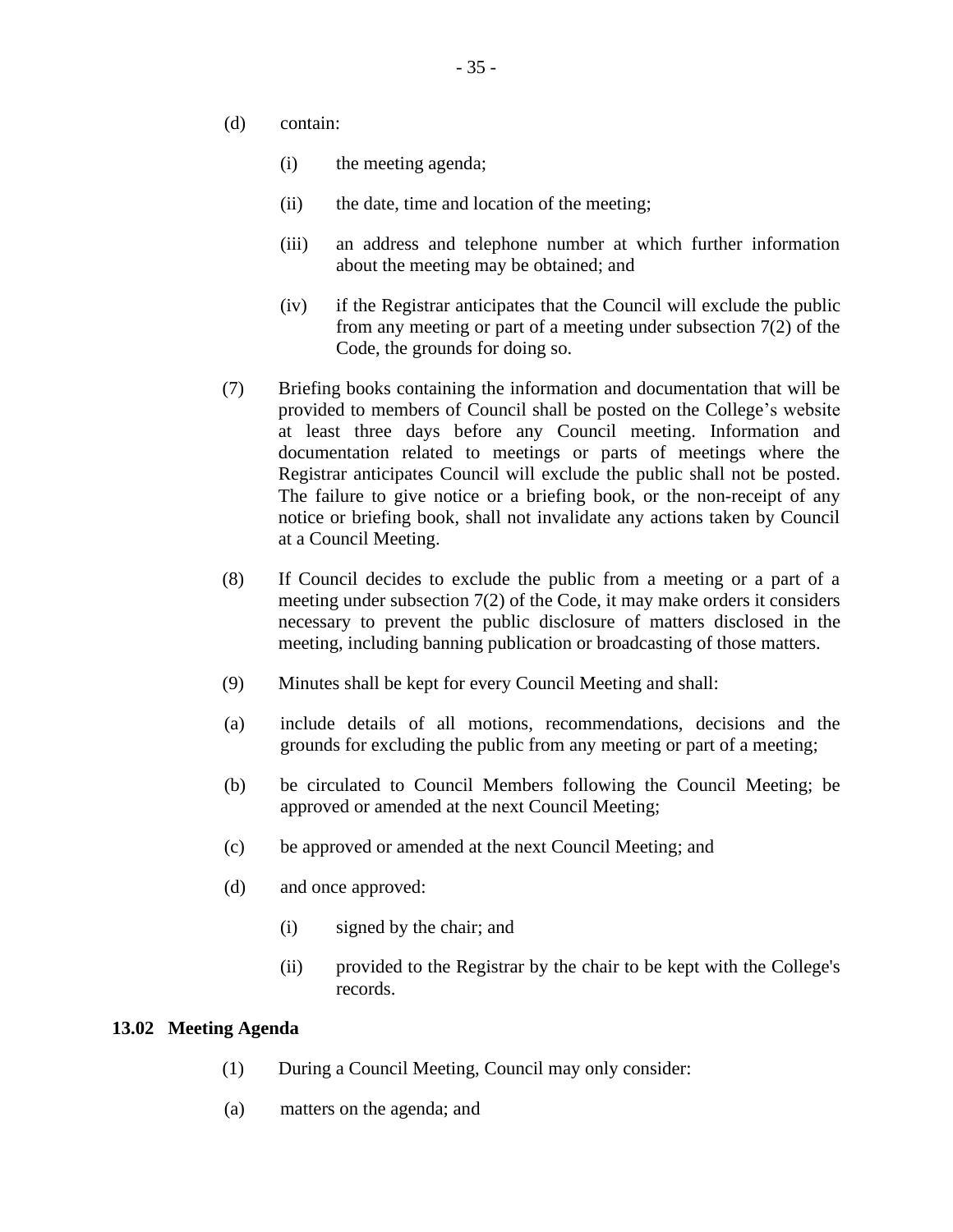- (b) any other matter that the majority of Council Members in attendance determine to be of an urgent nature.
- (2) A Council Meeting agenda may include:
- (a) a discussion of any potential conflict of interest involving a Council Member;
- (b) the review for approval or amendment of the minutes of a previous Council Meeting;
- (c) review Committee reports and recommendations;
- (d) any matter requiring Council's decision or direction;
- (e) motions to be tabled at the meeting;
- (f) any other matters determined by the President.

#### **13.03 Chair**

- (1) The President shall chair Council Meetings. However, Council may by Resolution appoint anyone else to preside as chair of a Council Meeting in lieu of the President, provided that, at all times, it does so in good faith and is not in an effort to usurp the function of the President as the presumptive chair of Council Meetings.
- (2) In the case of an appointed chair who is a not a Council Member, the chair:
- (a) shall not participate in deliberations;
- (b) may not vote; and
- (c) shall undertake to maintain confidentiality.

#### **13.04 Quorum**

- (1) A majority of Council Members constitutes a quorum to hold a Council meeting.
- (2) In determining whether or not a quorum has been met, the number of Council Members shall be deemed not to be reduced as a result of any vacancy on Council.

#### **13.05 Voting**

(1) Every motion shall, depending on the circumstances, be decided by Resolution or Special Resolution.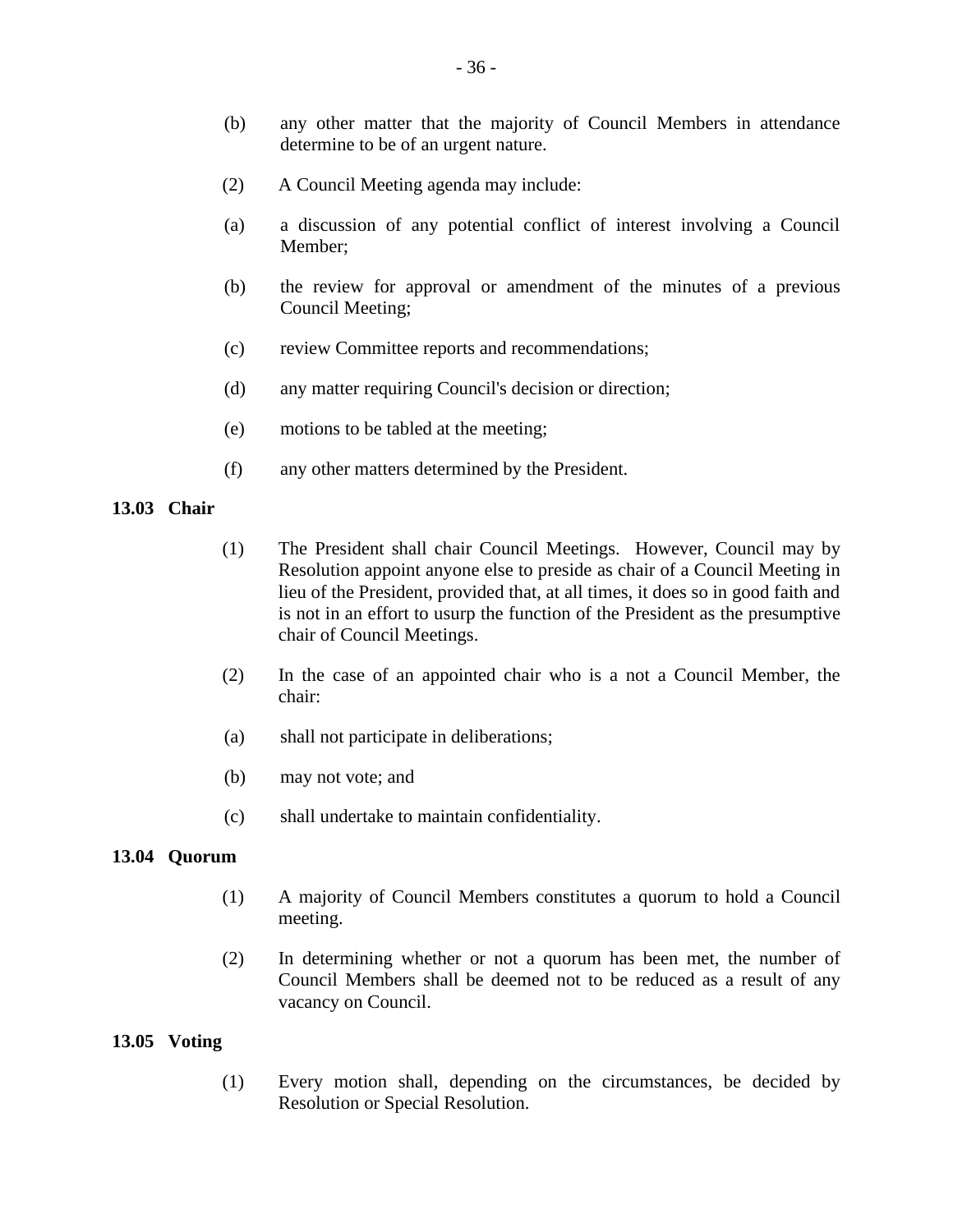- (2) If the votes cast result in a tie, the chair shall not have a second vote and the motion will be defeated.
- (3) Every vote at a Council meeting shall be by a show of hands, roll call, secret ballot or as the chair of the meeting shall otherwise determine. A vote held during a meeting conducted through telecommunications shall be by way of roll call.
- (4) In the event of a roll call vote, the Registrar shall record the votes of each Council Member in the minutes of the meeting.

## **13.06 Written Resolutions**

A Written Resolution is as valid and effective as if passed at a Council Meeting.

## **13.07 Rules of Order of Council Meetings**

- (1) *Conduct*
- (a) Council Meetings shall be conducted in English.
- (b) All attendees shall turn off communications devices during Council Meetings.
- (c) Laptops shall only be used during Council Meetings to review materials related to the meeting and to take notes.
- (d) No one shall speak out of turn.
- (2) *General Procedure*
- (a) Council may informally discuss a matter without the requirement of a motion.
- (b) Council may decide matters by consensus or any other informal method. However, a motion should be made if it is Council's intention to vote on a matter.
- (c) College staff and consultants with expertise in a matter before Council may be permitted by the chair to answer specific questions.
- (d) Non-Council Members are not permitted to speak at a Council Meeting without the prior permission from the President or chair.
- (e) However, the President or chair may at any time request a non-Council Member to speak.
- (3) *Motions*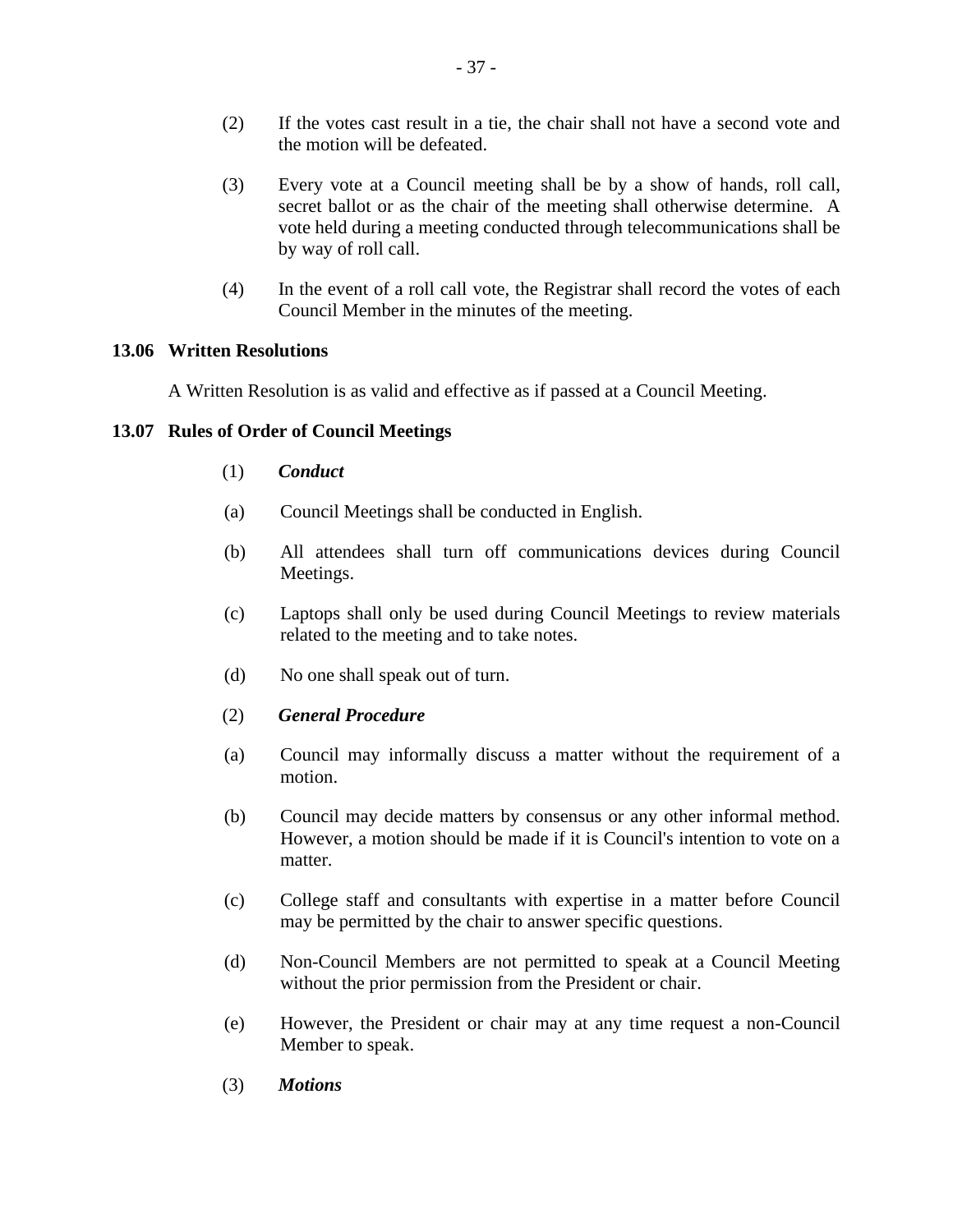- (a) Before a matter may be voted on:
	- (i) it must be introduced by a Council Member;
	- (ii) Council Members must have an opportunity to debate it; and
	- (iii) a motion regarding the matter must be tabled and seconded.
- (b) When a motion is being debated, no other motion can be tabled except to:
	- (i) amend it;
	- (ii) postpone it;
	- (iii) vote on it;
	- (iv) adjourn the debate or the Council meeting; or
	- (v) refer the motion to a Committee.
- (c) The chair shall put the motion to a vote when:
	- (i) the debate on a matter has concluded;
	- (ii) Council has passed a motion to vote on the motion; or
	- (iii) when the time allocated to the debate of the matter has concluded.
- (d) During a Council vote:
	- (i) no Council Member shall enter or leave the room; and
	- (ii) no further debate is permitted.
- (e) When a motion contains multiple matters that are distinct, any Council Member may revise the motion so that each matter is tabled separately.
- (f) After a motion has been decided upon, no Council Member may introduce the same or similar motion during the same session of Council unless the majority of Council agrees.
- (g) Whenever the chair is of the opinion that a motion tabled by a Council Member is contrary to these By-laws:
	- (i) the chair shall rule the motion out of order;
	- (ii) the chair shall give reasons for doing so; and
	- (iii) the secretary shall record such reasons in the meeting minutes.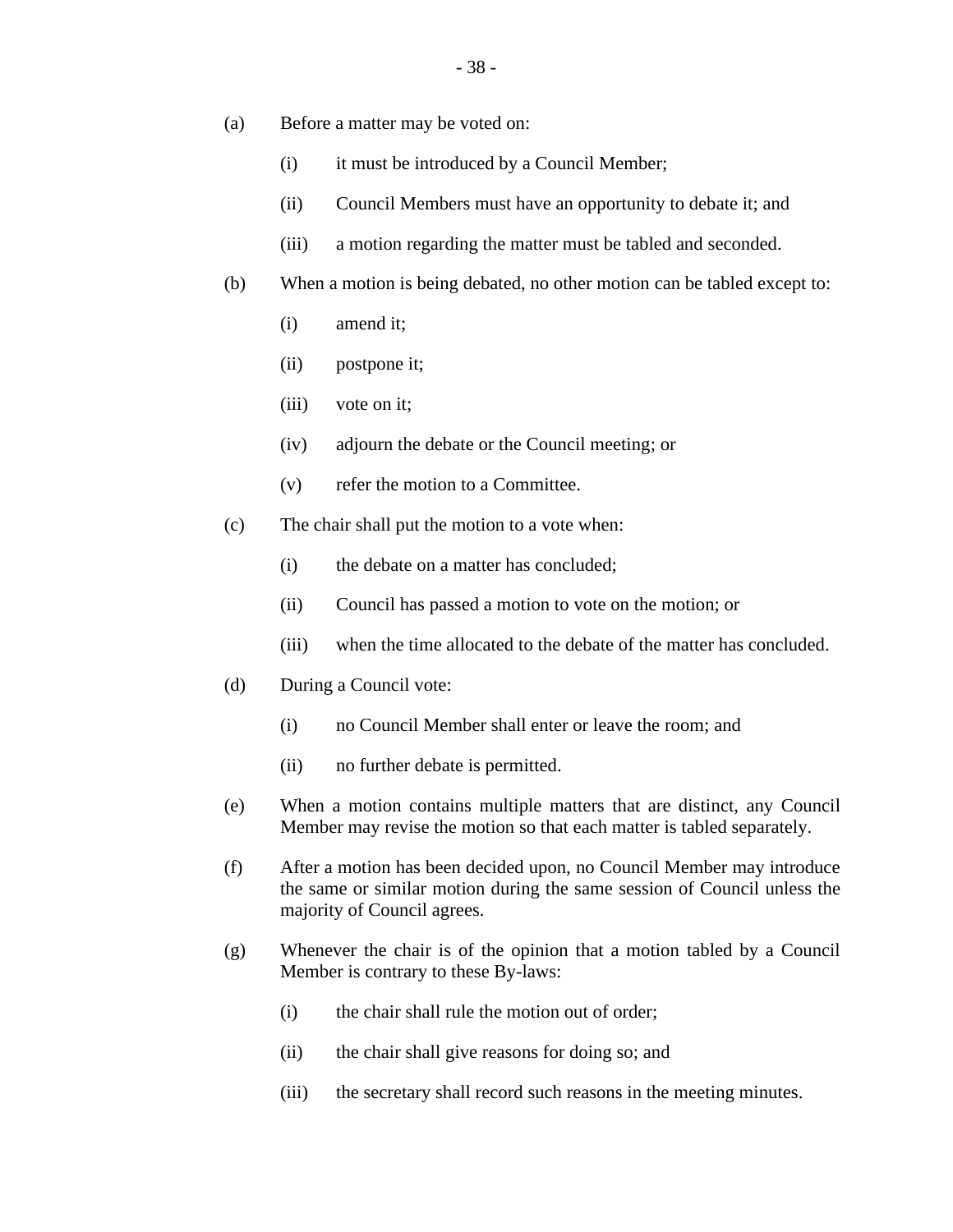## (4) *Amendment of Motions*

- (a) A Council Member may only table a motion to amend a motion that has already been tabled (but not yet voted upon) if it:
	- (i) is relevant to the motion that has already been tabled; and
	- (ii) does not negate the purpose of the initial motion.
- (b) A motion to amend the initial motion shall be debated and voted upon before the initial motion is voted upon.
- (c) When there is more than one motion to amend the initial motion, the motions shall be debated and voted upon in the reverse order in which they were tabled.

## (5) *Maintaining Order*

- (a) The chair shall maintain order and decide questions of order. If a Council Member disagrees with the chair's ruling, the ruling may be appealed to Council.
- (b) The chair may limit:
	- (i) the number of times a Council Member may speak;
	- (ii) the length of time a Council Member may speak; and
	- (iii) impose any other reasonable restrictions to maintain order and efficiency.
- (6) *Other*
- (a) The Rules of Order of Meeting may be relaxed by the chair if greater informality is required.
- (b) In situations not provided for in these By-laws, the most recent edition of *Robert's Rules of Order* shall be followed.

## **PART 14 - COMMITTEES**

## **14.01 Committee Meetings**

- (1) Committee meetings shall be conducted in English.
- (2) Each Committee shall meet at the direction of the Committee chair or the majority of Committee Members.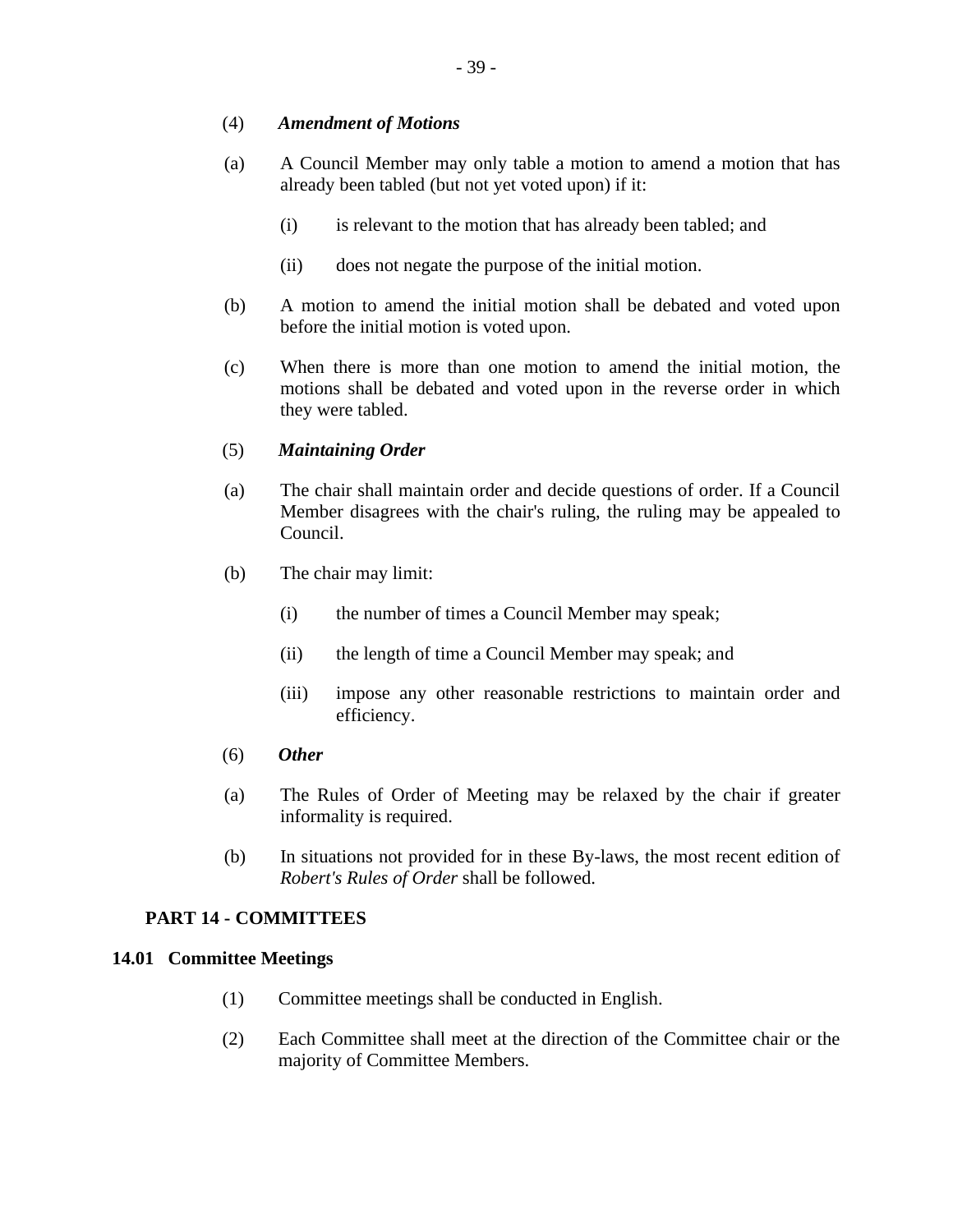- (3) The conduct of Committee Meetings shall be held in accordance with the most recent edition of *Robert's Rules of Order*.
- (4) A Committee Meeting may be held in any manner that allows all persons to participate simultaneously and instantaneously.
- (5) No formal notice is required for a Committee meeting. However, College staff designated to assist a Committee shall make reasonable efforts to provide notice of each meeting to Committee Members.
- (6) Every motion considered by a Committee shall be decided by a majority of the votes cast at the meeting. If the votes cast result in a tie, the chair shall not have a second vote and the motion will be defeated.
- (7) Minutes shall be kept for every Committee Meeting and shall:
- (a) include details of all motions, recommendations and decisions;
- (b) be circulated to Committee Members following the Committee Meeting;
- (c) be approved or amended at the next Committee Meeting; and
- (d) once approved:
	- (i) signed by the chair; and
	- (ii) provided to the Registrar by the chair to be kept with the College's records.
- (8) Committees shall provide Council with reports:
- (a) annually; and
- (b) when requested to do so by either the Executive Committee or Council.

#### **14.02 Executive Committee**

- (1) The Executive Committee shall be composed of:
- (a) an odd number of persons;
- (b) one more Elected Council Member than Appointed Council Members;
- (c) no more than five Council members, including:
	- (i) the President; and
	- (ii) the Vice-President.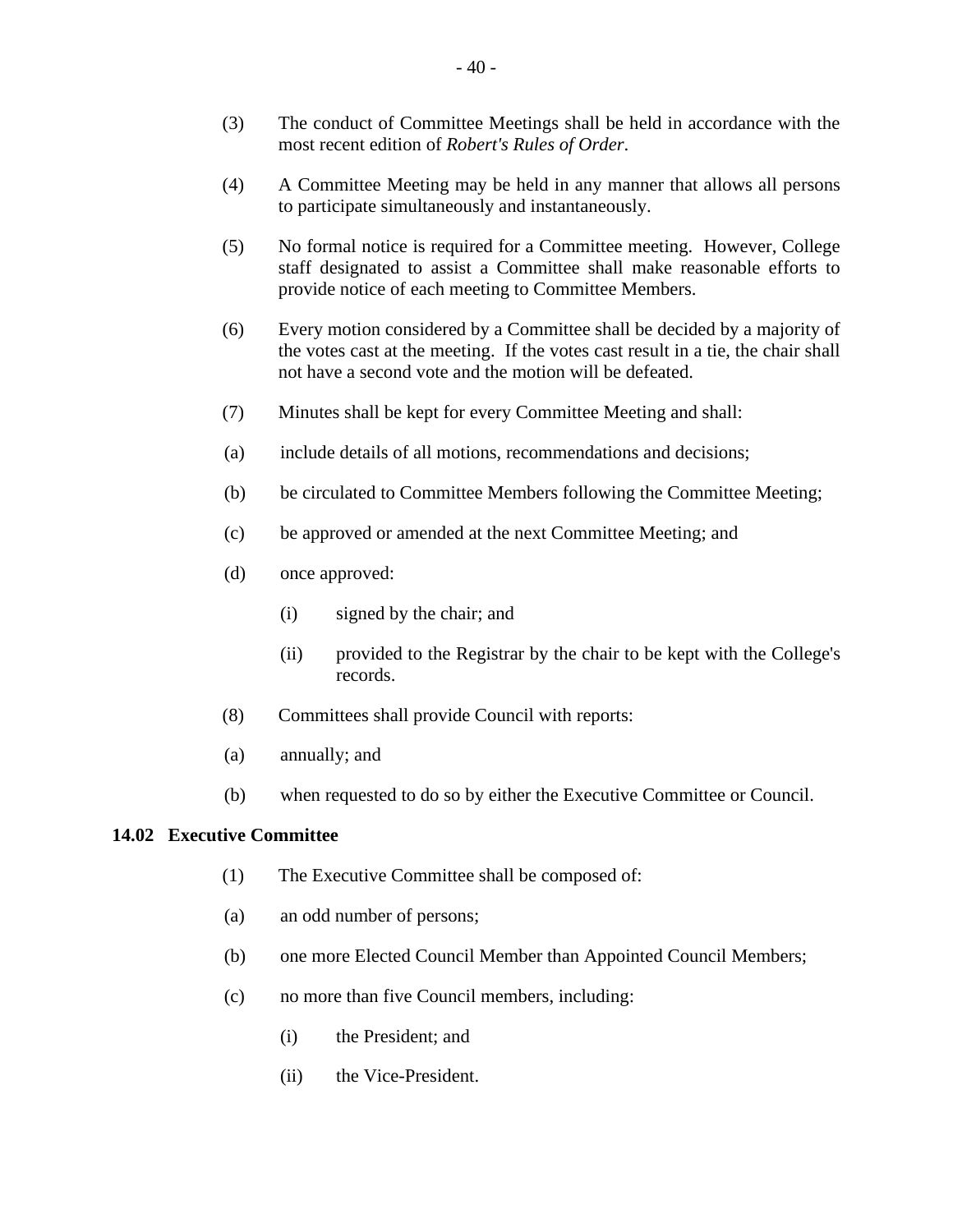- (2) The Executive Committee is directly accountable to Council and indirectly accountable to the government, the public and the profession for the effective governance of the College.
- (3) The Executive Committee's duties include:
- (a) exercise the full powers of Council in all matters of administrative urgency (including cases of unauthorized practice), reporting every action at the next meeting of Council;
- (b) review and approve the agenda for Council meetings, as prepared by the Registrar in consultation with the President, for clarity and priority, identify items for which Council meetings may be closed to observers in accordance with s. 7(2) of the *Health Professions Procedural Code* and recommend closure, with rationale, to Council;
- (c) review selected briefing materials for Council for clarity, comprehensiveness, and planning the appropriate approach for presentations;
- (d) call special meetings of Council;
- (e) provide feedback and support to committees and Council as requested;
- (f) assist Council members, committees and the Registrar in resolving internal conflicts;
- (g) monitor legislation of the federal and provincial government through facilitating College input to relevant legislation proposals and the assessment of relevant new legislation;
- (h) coordinate an effective liaison with external government, private and nonprofit sector bodies/agencies, including international, national and provincial optometric and health care organisations;
- (i) coordinate an appropriate public relations program through the development of targeted public communication efforts;
- (j) facilitate the development of protocol agreements with other agencies to maximize inter-agency cooperation to pursue College goals and strategic direction;
- (k) provide guidance and support to the Registrar; and
- (l) serve as an informal resource to the Registrar, at their request.
- (4) Between Council Meetings, the Executive Committee has all the powers of Council with respect to any matter that, in the opinion of the Executive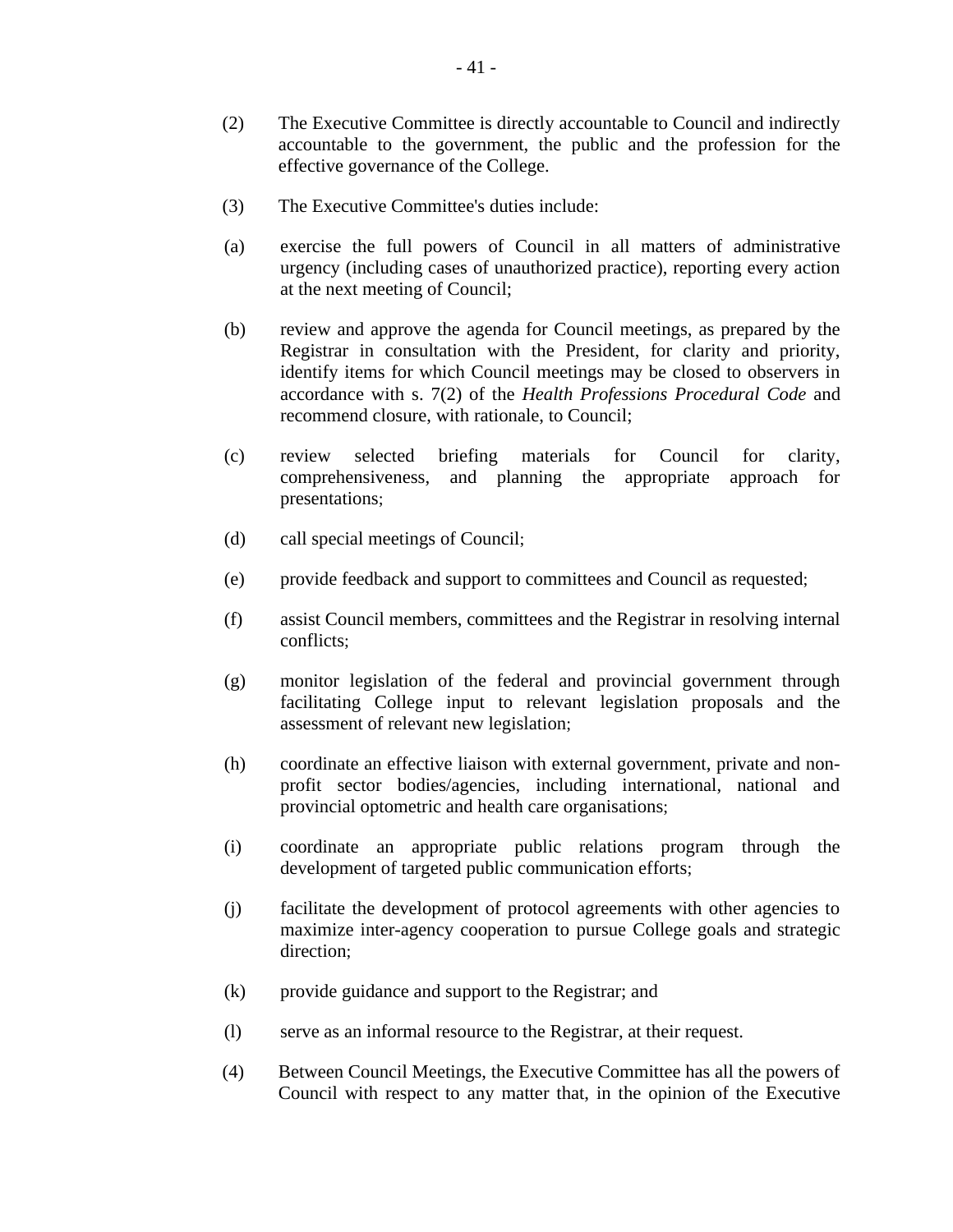Committee, requires immediate attention. However, the Executive Committee does not have the power to make, amend or revoke a regulation or by-law.

- (5) The President is the chair of the Executive Committee.
- (6) The Registrar is the secretary of the Executive Committee.
- (7) Executive Committee meetings are closed to the public. However, the Executive Committee may permit anyone to attend or participate in meetings.

## **14.03 Registration Committee**

- (1) The Registration Committee shall be composed of a minimum of five persons, including at least:
- (a) one Elected Council Member;
- (b) two Appointed Council Members; and
- (c) two Members who may or may not be Council Members.
- (2) A panel of the Registration Committee shall be composed of at least three Committee Members, at least one of whom is an Appointed Council Member. The Committee chair will select the panels and appoint the chair for each panel.

#### **14.04 Inquiries, Complaints and Reports Committee**

- (1) The Inquiries, Complaints and Reports Committee ("ICRC") shall be composed of at least 10 persons, including at least:
- (a) four Appointed Council Members;
- (b) one Elected Council Member; and
- (c) five Members who may or may not be Council Members.
- (2) A panel of the ICRC shall be composed of at least three Committee Members, at least one of whom is an Appointed Council Member. The Committee chair will select the panels and appoint the chair for each panel.

#### **14.05 Discipline Committee**

- (1) The Discipline Committee shall be composed of:
- (a) all elected Council Members who are not members of the ICRC;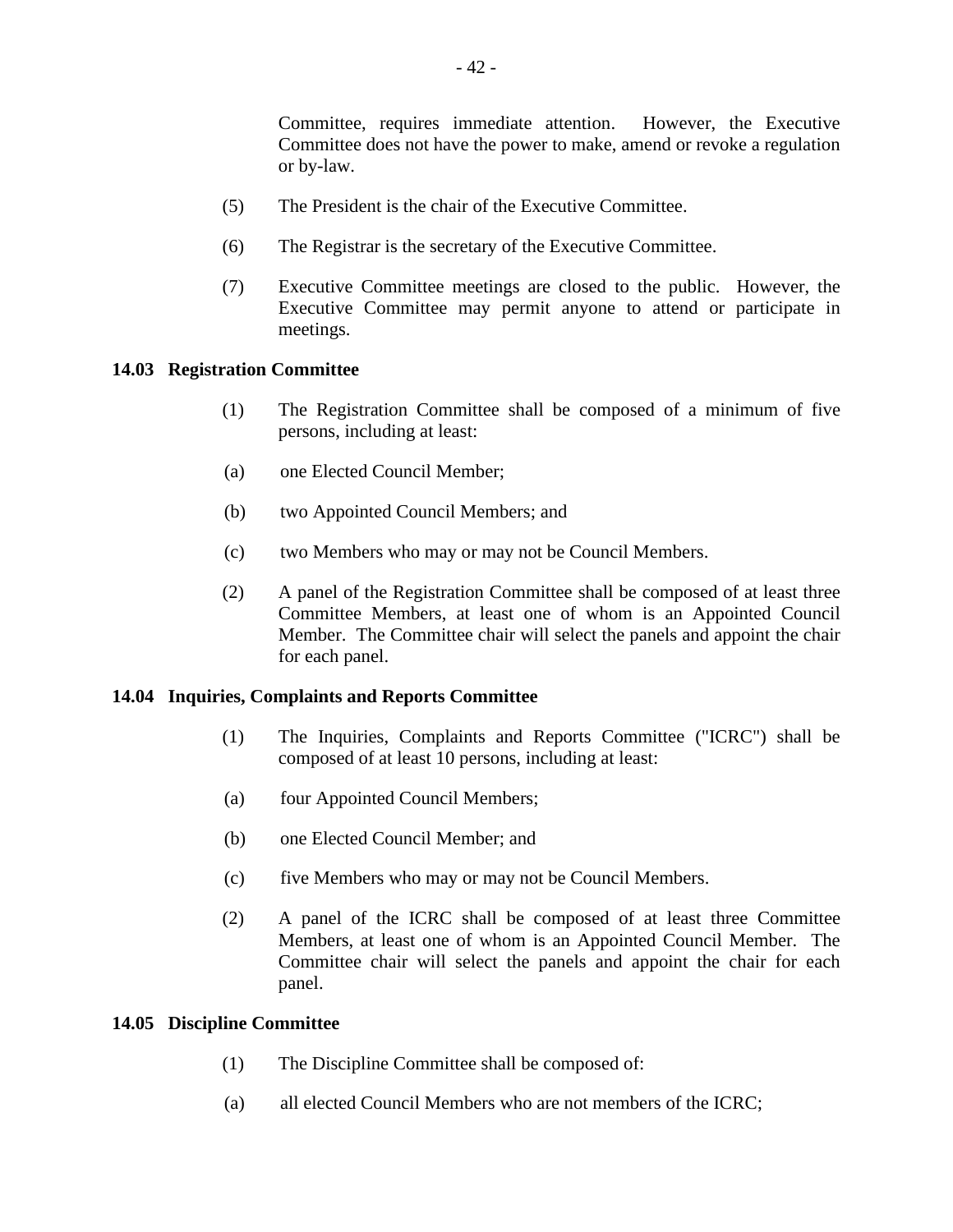- (b) all appointed Council Members; and
- (c) at least five Members who are not Council Members.
- (2) A panel of the Discipline Committee shall be composed of at least three and no more than five Committee Members, at least two of whom are Appointed Council Members. The Committee chair will select the panels and appoint the chair for each panel.

## **14.06 Fitness to Practise Committee**

- (1) The Fitness to Practise Committee shall be composed of at least three persons, including:
- (a) one Elected Council Member;
- (b) one Appointed Council Member; and
- (c) one Member who may or may not be a Council Member.
- (2) No person may be selected for a panel of the Fitness to Practise Committee who has taken part in an investigation or decision made by the ICRC that is to be the subject-matter of the Fitness to Practise panel's hearing.
- (3) A panel of the Fitness to Practise Committee shall be composed of at least three Committee Members, at least one of whom is an Appointed Council Member. The Committee chair will select the panels and appoint the chair for each panel.

## **14.07 Quality Assurance Committee**

- (1) The Quality Assurance Committee shall be composed of at least thirteen persons, including:
- (a) two Elected Council Members;
- (b) three Appointed Council Members; and
- (c) eight Members who may or may not be Council Members.
- (2) A panel of the Quality Assurance Committee shall be composed of at least three Committee Members, at least one of whom is an Appointed Council Member. The Committee chair will select the panels and appoint the chair for each panel.

## **14.08 Patient Relations Committee**

The Patient Relations Committee shall be composed of at least seven persons, including: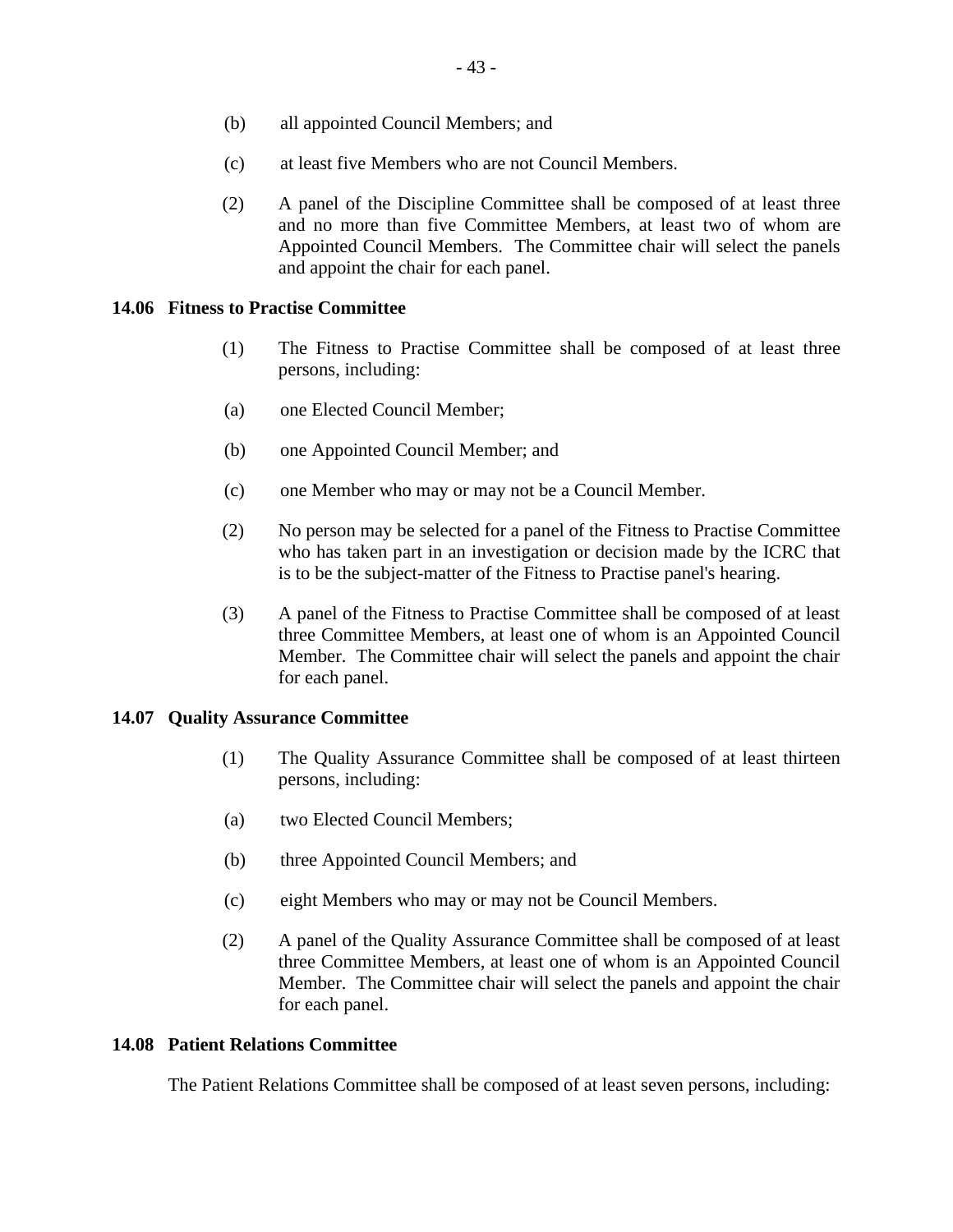- (a) one Elected Council Member;
- (b) three Appointed Council Members; and
- (c) three Members who may or may not be Council Members.

## **14.09 Ad Hoc and Standing Committees**

Council may, by Resolution, appoint and fill such Ad Hoc and/or Standing Committees as it deems necessary.

## **14.10 Committee Chairs and Panel Chairs**

- (1) The term of a Committee chair is 1 year.
- (2) With the exception of the President as chair of the Executive Committee, no person may serve as a Committee chair for more than 3 consecutive years.
- (3) When a panel chair is not able to attend a meeting, hearing or proceeding of a panel, the remaining panel members shall designate a chair for the duration of the absence.

## **14.11 Quorum for Committees and Panels**

- (1) The quorum for any:
- (a) Committee Meeting is a majority of that Committee's Members; and
- (b) panel of a Committee is at least three panel members, at least one of whom shall be an Appointed Council Member.
- (2) In determining whether or not a quorum has been met, the number of Committee Members or panel members shall be deemed not to be reduced as a result of any vacancy.

## **PART 15 - RULES, POLICIES AND CODE OF ETHICS**

## **15.01 Creating Rules and Policies**

The College may create rules, policies and similar guiding documents to govern the College and the conduct of its Members, Council Members, Committees and panels.

## **15.02 Code of Ethics**

- (1) All Members shall act in accordance with the College's Code of Ethics.
- (2) The College's Code of Ethics for all Members includes: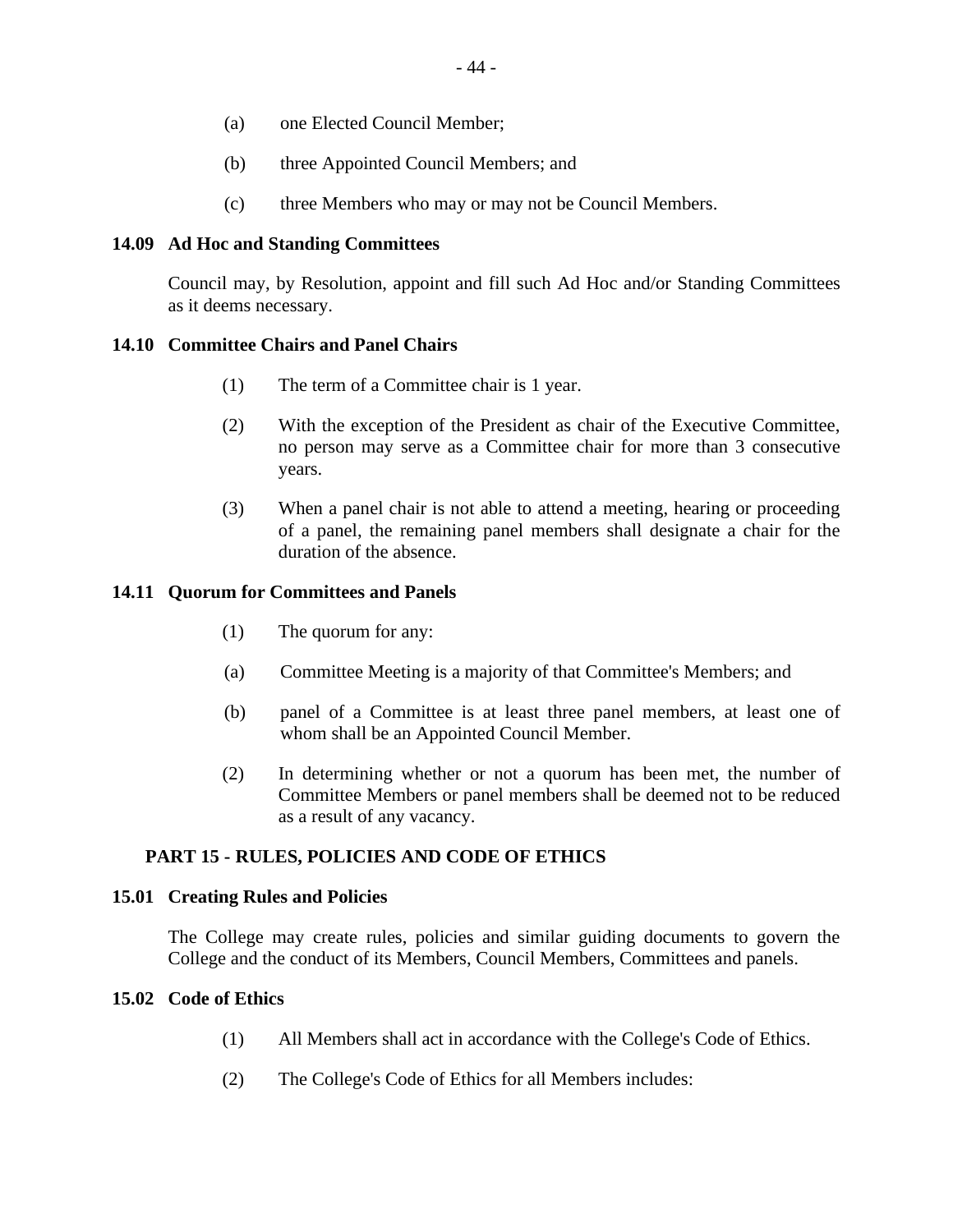## (a) **General Responsibilities**

- (i) The first priority for a Member should be their patient's visual well-being and the provision of appropriate care for all of their patients.
- (ii) Members shall:
	- (A) treat all patients with respect;
	- (B) practise optometry with competence;
	- (C) recognize their limitations;
	- (D) when indicated, recommend that additional opinions and services be sought;
	- (E) be prepared to collaborate with colleagues in the care of patients; and
	- (F) engage in lifelong learning to maintain and improve their professional knowledge, skills and judgment.
- (iii) Members shall not:
	- (A) exploit their patients for personal advantage; or
	- (B) discriminate against any patient.

## (b) **Communication, Decision-Making and Consent**

- (i) Members shall:
	- (A) make reasonable efforts to inform their patients of the diagnosis, prognosis, choices of care and diagnostic and therapeutic procedures in a manner which allows them to make fully informed decisions concerning their care.
	- (B) respect the informed decisions of their patients.

## (c) **Confidentiality**

- (i) Members shall:
	- (A) whenever possible maintain all of their patients' personal information in confidence. In the rare circumstances, when a Member is required to breach this confidence, the Member shall promptly inform the patient.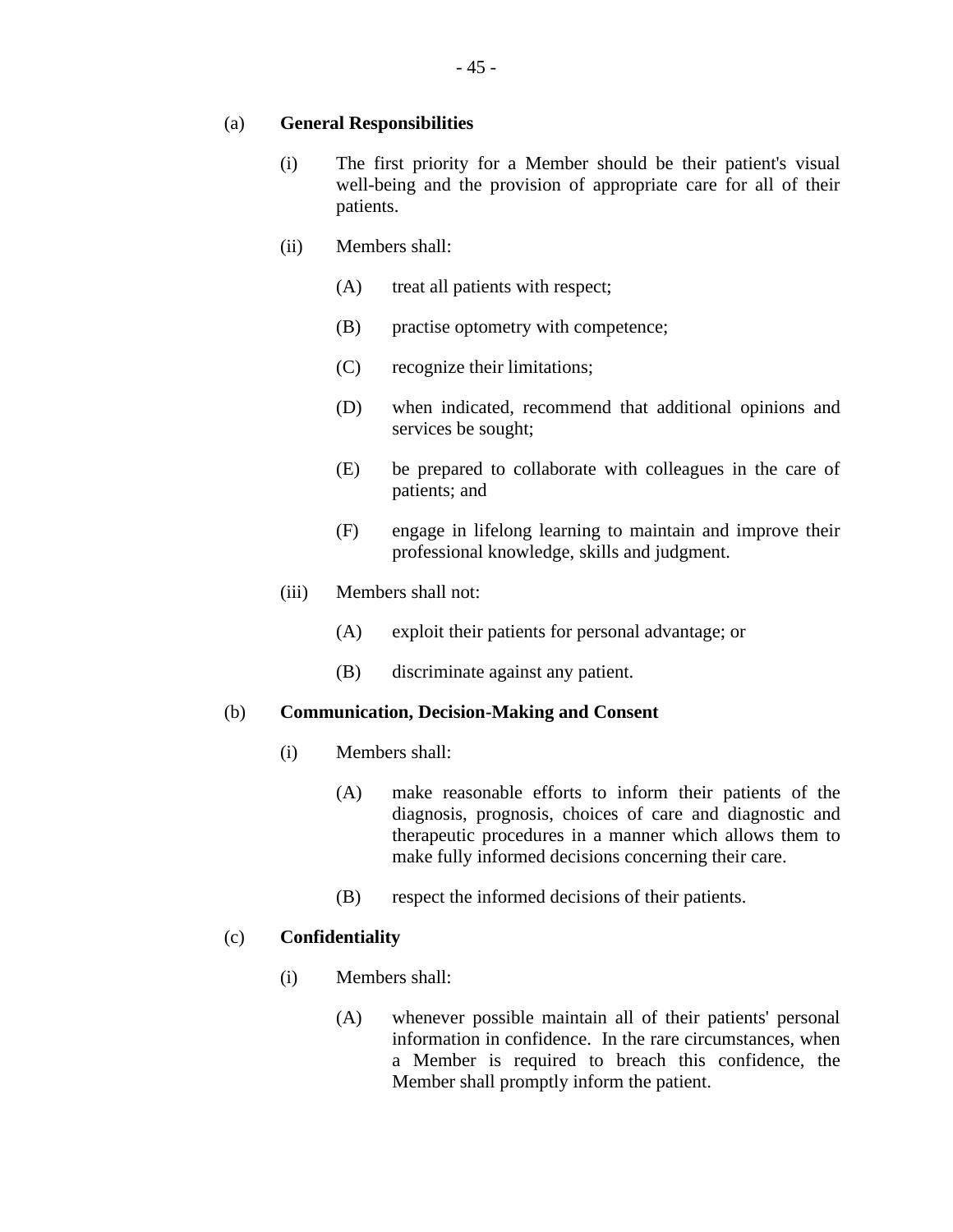(B) when acting on behalf of a third party, take reasonable steps to ensure that the patient understands the nature of the Members role.

## (d) **Clinical Research**

- (i) Members shall:
	- (A) ensure that any research a Member conducts has been evaluated scientifically and ethically, is approved by a responsible committee and is sufficiently planned and supervised such that research subjects are unlikely to suffer disproportionate harm.
	- (B) fully inform the potential research subject about the purpose of the study, its source of funding, the risk and benefits, and the nature of the Member's participation.
	- (C) before proceeding with the study, obtain the informed consent of the subject and advise prospective subjects that they have the right to decline or withdraw from the study at any time, without prejudice to their ongoing care.

## (e) **Responsibility to Society**

- (i) Members shall:
	- (A) make efforts to provide persons in need with optometric care.
	- (B) share in the profession's responsibility to society in matters relating to public health, health education, environmental protection, and legislation affecting the health or well-being of the community.
	- (C) use health care resources prudently.

## (f) **Responsibility to the Profession**

- (i) Member's shall:
	- (A) avoid impugning the reputation of colleagues.
	- (B) attempt to resolve disputes with colleagues in a respectful way.

## (g) **Responsibility of Oneself**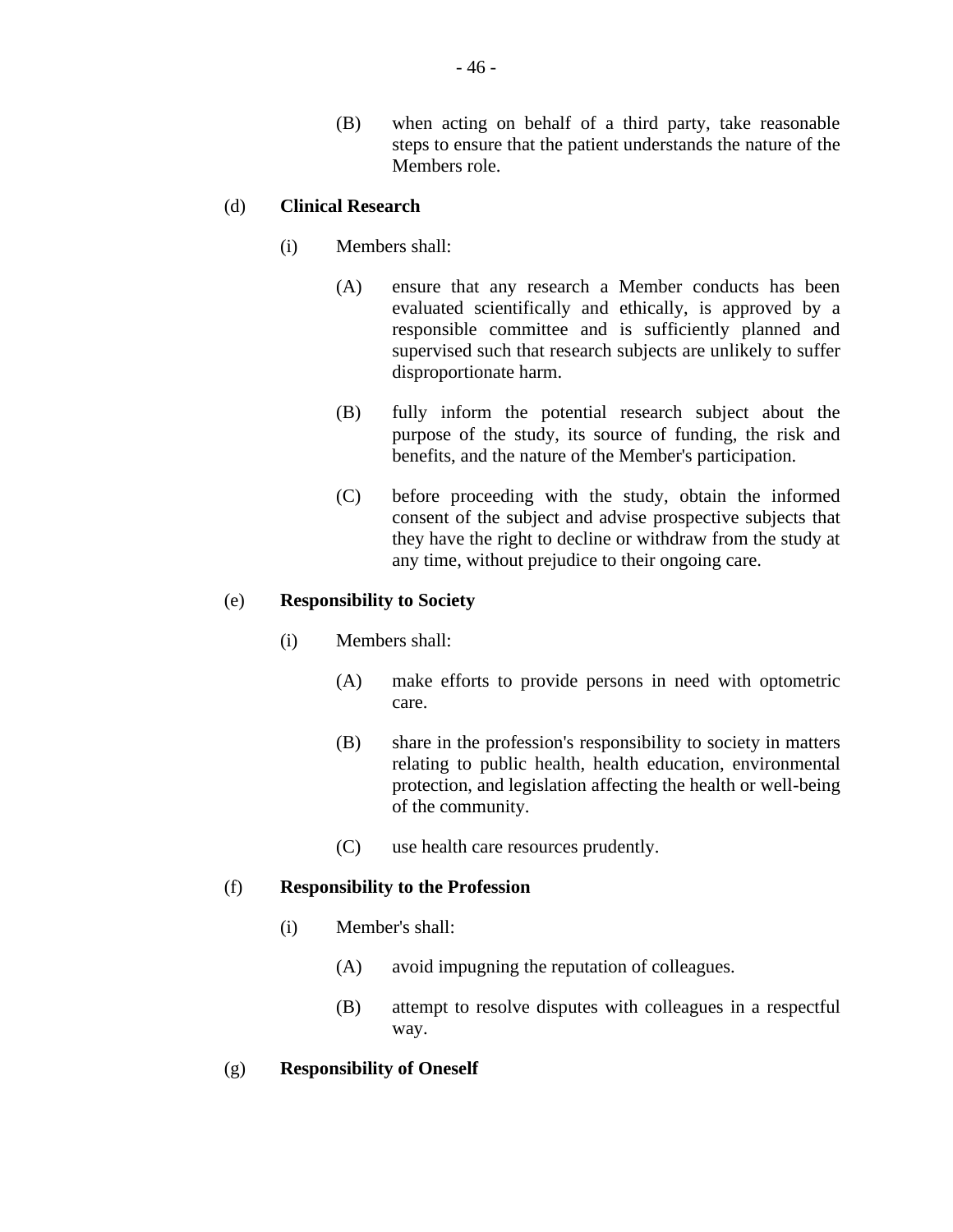Members shall seek help for problems that may adversely affect service to patients.

## **PART 16 - INFORMATION PROVIDED BY MEMBERS**

### **16.01 Member Obligations to Provide Information**

- (1) Upon written request for information by the College, a Member shall respond in writing within the time provided.
- (2) A Member shall provide written notice of any change to information previously provided to the College within 14 days of the change.

#### **16.02 Member Reports**

- (1) A Member's certificate of registration must be renewed annually.
- (2) The College shall send a member report to each Member by mail or e-mail requesting any information required by the Registrar and provide the Members with at least 30 days to respond.
- (3) The College may request:
- (a) the Member's birth date;
- (b) the Member's certificate of registration number;
- (c) the Member's e-mail address;
- (d) the address and telephone number of each Member's principal residence;
- (e) the name of each business where the Member practises optometry, including the address, telephone number, fax number and e-mail address;
- (f) the preferred address for receiving College communications;
- (g) information respecting the Member's participation in continuing professional development and other professional training;
- (h) whether the member is licenced or registered to practice another profession either inside or outside Ontario;
- (i) information about actions taken by other regulatory bodies against the Member;
- (j) information relating to a finding of professional negligence or malpractice made against the Member;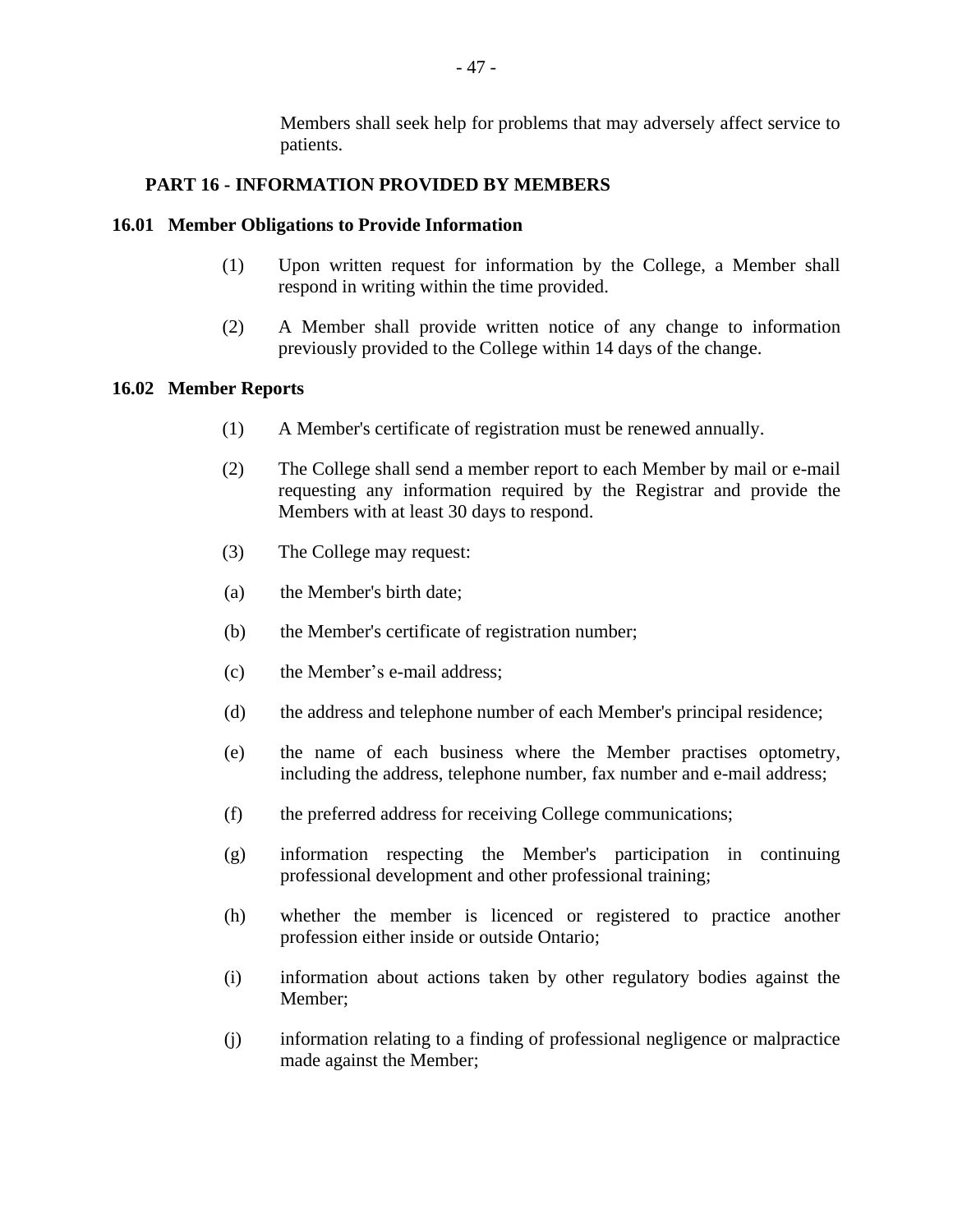- (k) information related to findings of guilt for a federal, provincial or other offence;
- (l) information related to any current charges in respect of a federal, provincial or other offence;
- (m) information related to any current existing conditions, terms, orders, directions or agreements relating to the custody or release of the Member with respect to federal, provincial or other offences;
- (n) the nature of the Member's practise and services a Member may offer in their practise such as:
	- (i) ADP Authorizer;
	- (ii) Automated Visual Fields;
	- (iii) Binocular Vision Training;
	- (iv) Contact Lens Therapy;
	- (v) Corneal Topography;
	- (vi) Digital Retinal Imaging;
	- (vii) Home Visits;
	- (viii) Infant Examinations (0 to 24 months);
	- (ix) Institution Visits;
	- (x) Low Vision Therapy;
	- (xi) Occupational Safety Eyewear;
	- (xii) Optical Coherence Tomography/Retinal Tomography;
	- (xiii) Orthokeratology;
	- (xiv) Pre-School Children (2 to 5 years);
	- (xv) Punctal Occlusion;
	- (xvi) Refractive Surgery Co-management;
	- (xvii) Spectacle Therapy;
	- (xviii) Sports Vision; and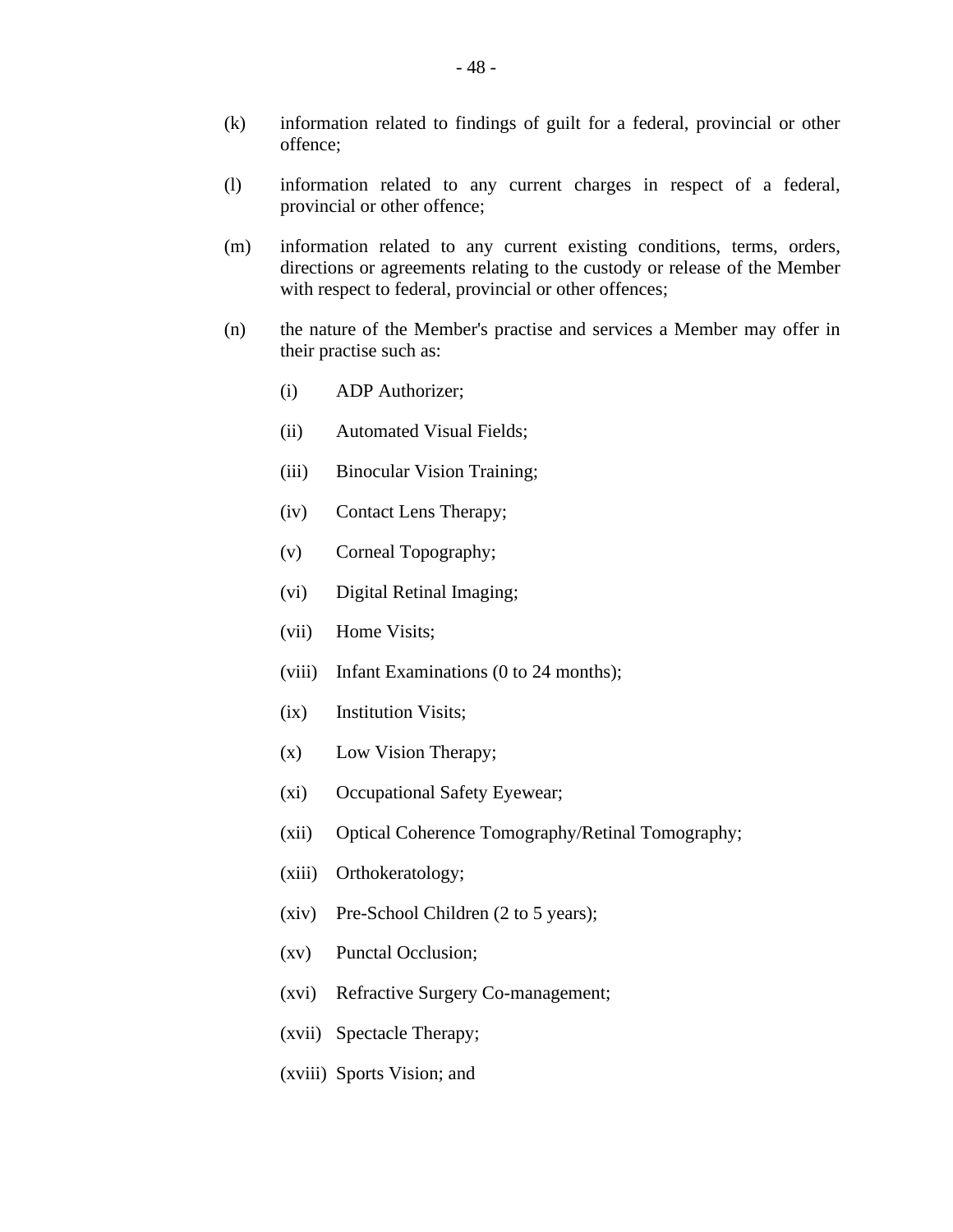- (o) whether the Member prefers to communicate with the College in English or French;
- (p) the Member's electoral district;
- (q) the number of hours of direct patient care;
- (r) information that the College is required to maintain in the register;
- (s) a copy of the declarations page from the Member's professional liability insurance policy setting out:
	- (i) the coverage amount;
	- (ii) the name of the insurer;
	- (iii) the policy term; and
	- (iv) the policy number;
- (t) information which allows the College to maintain statistics related to the College and the Member; and
- (u) any other information the College requires.
- (4) If a Member fails to return a completed member report to the College within the time provided (which shall be not less than 30 days), the Registrar shall:
- (a) notify the Member in writing of such failure; and
- (b) provide the Member with a reasonable period to return a completed member's report to the College.
- (5) If the Member fails to rectify the failure within the time provided, the College may, without notice, suspend the Member's certificate of registration until a completed member report is returned.
- (6) A Member must advise the Registrar in writing of a change to any information required for issuance of a certificate of registration within 14 days of such change. The College may, depending on the change of information:
- (a) issue a revised certificate of registration;
- (b) decline to revise the existing certificate of registration; or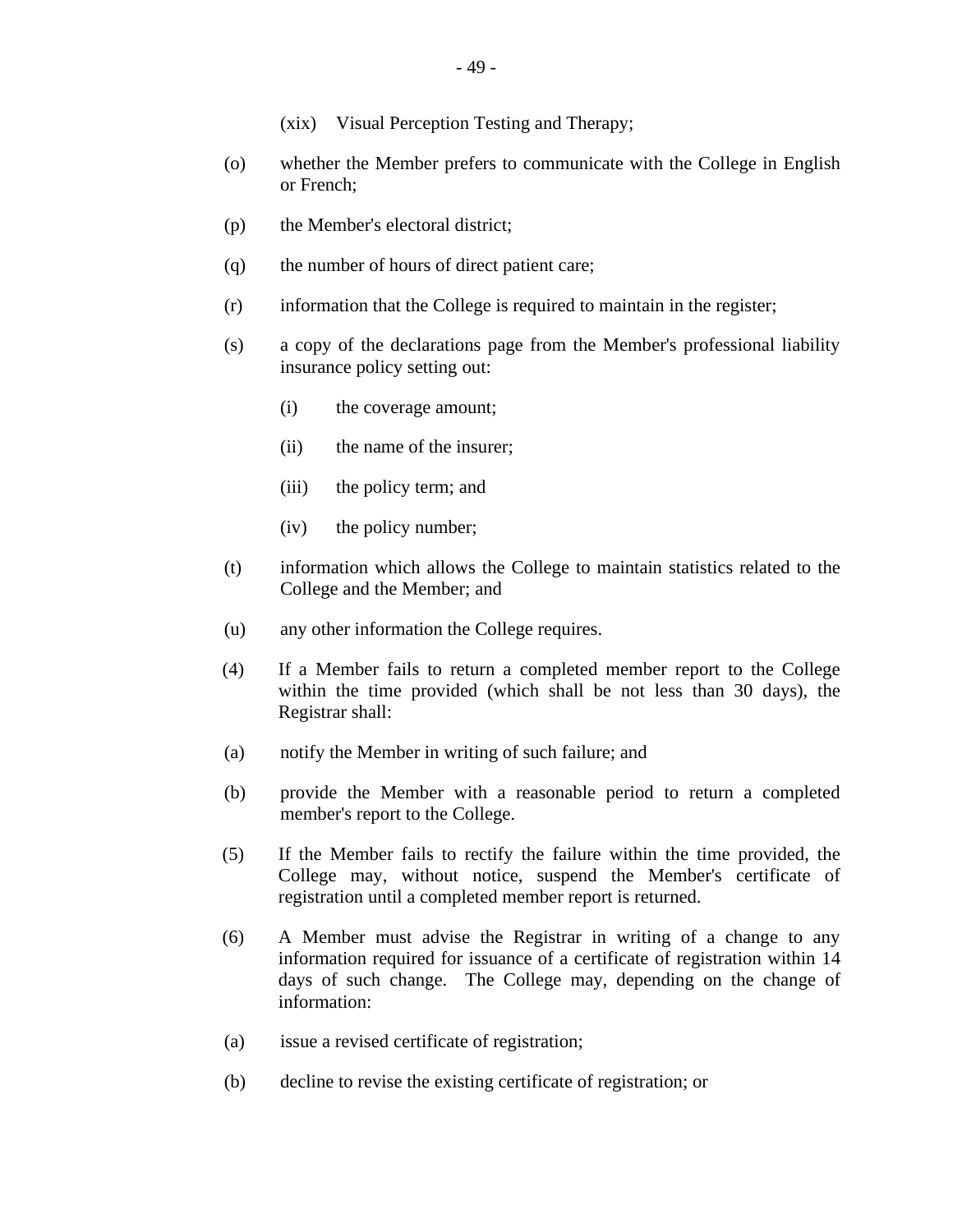(c) revoke a certificate of registration.

## **PART 17 - INFORMATION PROVIDED BY HEALTH PROFESSION CORPORATIONS**

### **17.01 Application of a Health Profession Corporation**

- (1) A health profession corporation is eligible to hold a certificate of authorization if:
- (a) the articles of the corporation provide that the corporation cannot carry on a business other than the practise of optometry and activities related to or ancillary to the practise of optometry;
- (b) all of the issued and outstanding shares of the corporation are legally and beneficially owned, directly or indirectly, by one or more Members; and
- (c) all the requirements set out in the *Ontario Business Corporations Act*, the RHPA, the Act and in and any other applicable statute or regulation, and these By-laws have been satisfied.
- (2) In order to obtain a certificate of authorization, a health profession corporation shall apply to the College. The application must include:
- (a) the name of the health profession corporation;
- (b) all business names of the corporation, if any;
- (c) all phone numbers, fax numbers and addresses of all business locations along with the address of its head office;
- (d) the capital structure of the corporation and shareholdings of each shareholder;
- (e) the name, phone number, address, e-mail address and, when applicable, the College registration number of each shareholder;
- (f) the name, phone number, address, e-mail address and, when applicable, the College registration number of each director and officer;
- (g) a certified copy of the corporation's:
	- (i) articles of incorporation, continuance and/or amalgamation, as applicable; and
	- (ii) by-laws;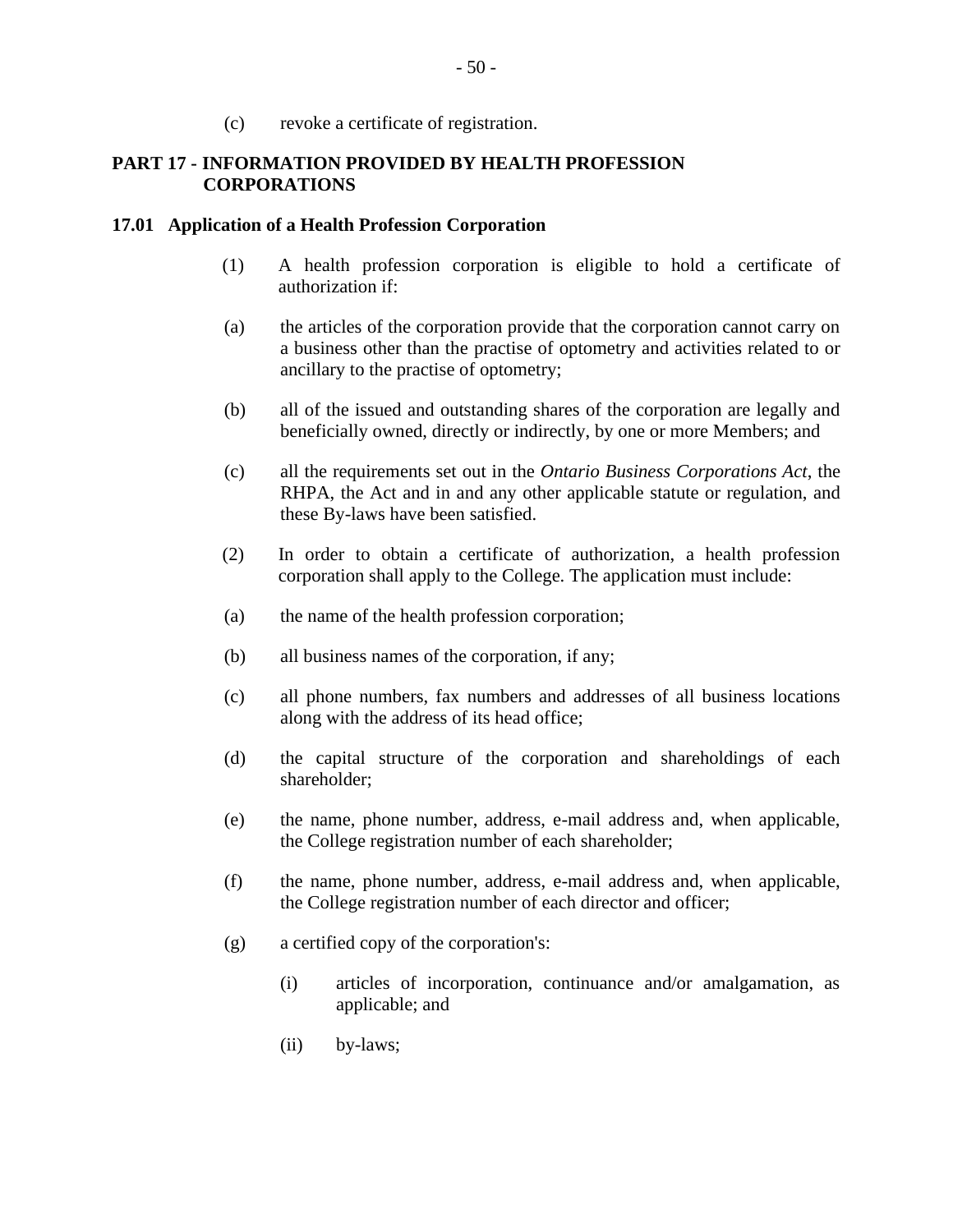- (h) a corporation profile report that has been issued no more than 30 days before submitting the application indicating that the corporation has not been dissolved;
- (i) a statutory declaration of a director of the corporation, executed not more than 15 days before submitting the application, certifying that:
	- (i) the corporation complies with Section 3.2 of the *Ontario Business Corporations Act*, and its regulations;
	- (ii) the corporation does not carry on, and does not plan to carry on, any business that is not the practise of optometry or practises related to or ancillary to the practise of optometry;
	- (iii) there has been no change in the status of the corporation since the date of the certificate of status; and
	- (iv) the information contained in the application is complete and accurate as of the date the statutory declaration is executed;
- (j) any other information the College deems necessary; and
- (k) the signature of all shareholders of the health profession corporation.

## **17.02 Corporate Reports**

- (1) A certificate of authorization must be renewed annually.
- (2) The date of renewing a certificate of authorization shall be no more than 30 days before the anniversary or renewal date.
- (3) The College shall send a corporate report to each health profession corporation by mail or e-mail requesting any information required by the Registrar and provide the health profession corporation with at least 30 days to respond.
- (4) If a health profession corporation fails to return a completed corporate report to the College within the time provided, the Registrar may:
- (a) notify the health profession corporation in writing of such failure;
- (b) provide the health profession corporation with at least 60 days to return a completed corporate report to the College; and
- (c) advise the health profession corporation that failure to return a completed corporate report to the College will result in revocation of the health professional corporation's certificate of authorization.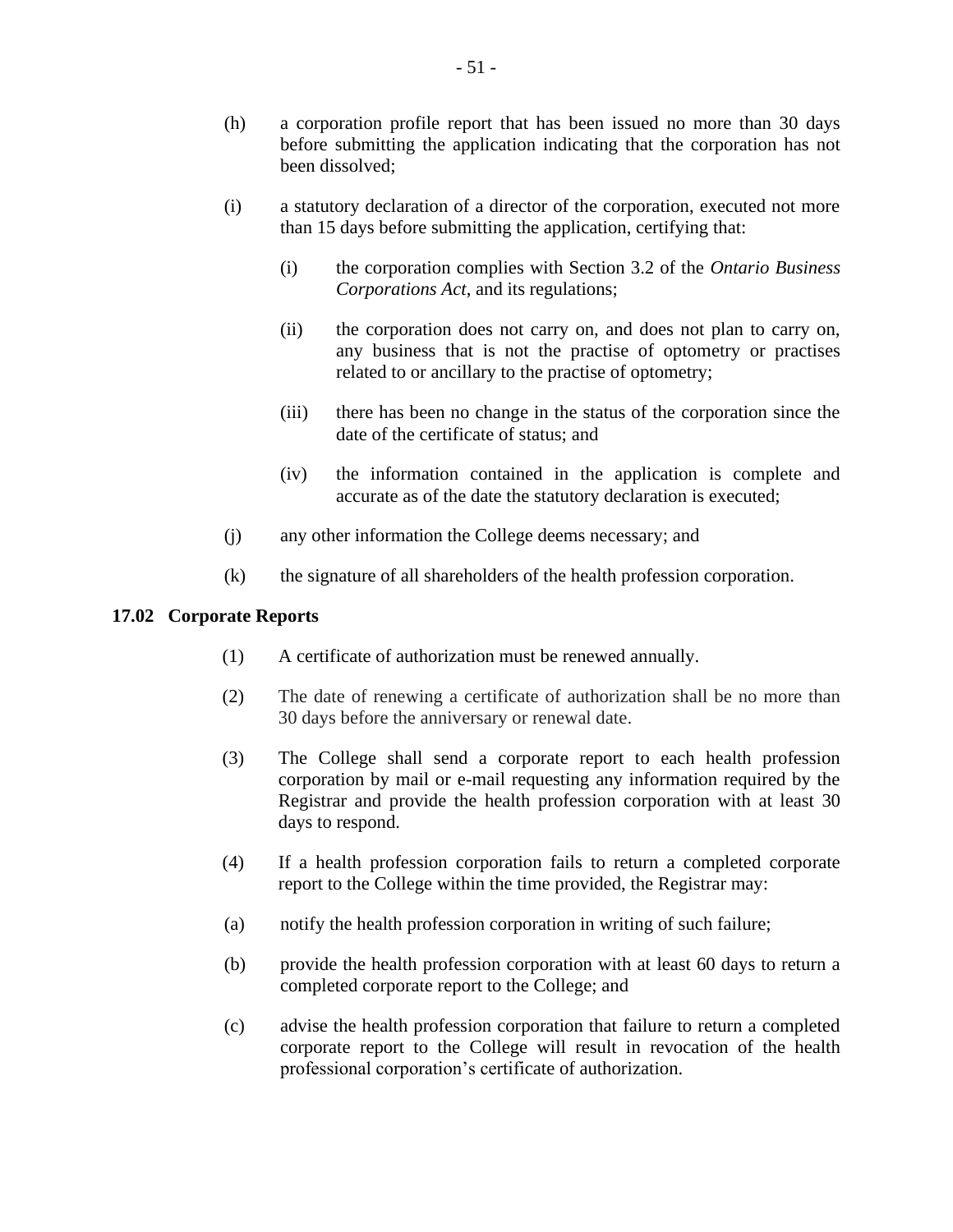- (a) issue a revised certificate of authorization;
- (b) decline to revise the existing certificate of authorization; or
- (c) revoke a certificate of authorization.

## **17.03 Health Profession Corporation Obligations to Provide Information**

- (1) Upon written request for information from the College, a health profession corporation shall respond in writing within the time provided.
- (2) A health profession corporation shall provide written notice of any change to information previously provided to the College within 14 days of the change.

## **PART 18 - REGISTER**

## **18.01 Maintaining the Register**

The Registrar shall maintain a register on behalf of the College in an up to date manner.

## **18.02 Information that the Code Requires be Kept in the Register**

Under subsection 23(2) of the Code and subject to certain exceptions contained in the Code, certain information must be contained in the register and must be available to the public.

- (1) each Member's name, business address and business telephone number, and, if applicable, the name of every health profession corporation of which the member is a shareholder:
- (2) where a member is deceased, the name of the deceased member and the date upon which the member died, if known to the Registrar;
- (3) the name, business address and business telephone number of every health profession corporation;
- (4) the names of the shareholders of each health profession corporation who are Members;
- (5) the Member's class of registration and specialist status (specialist status not applicable to the College at this time);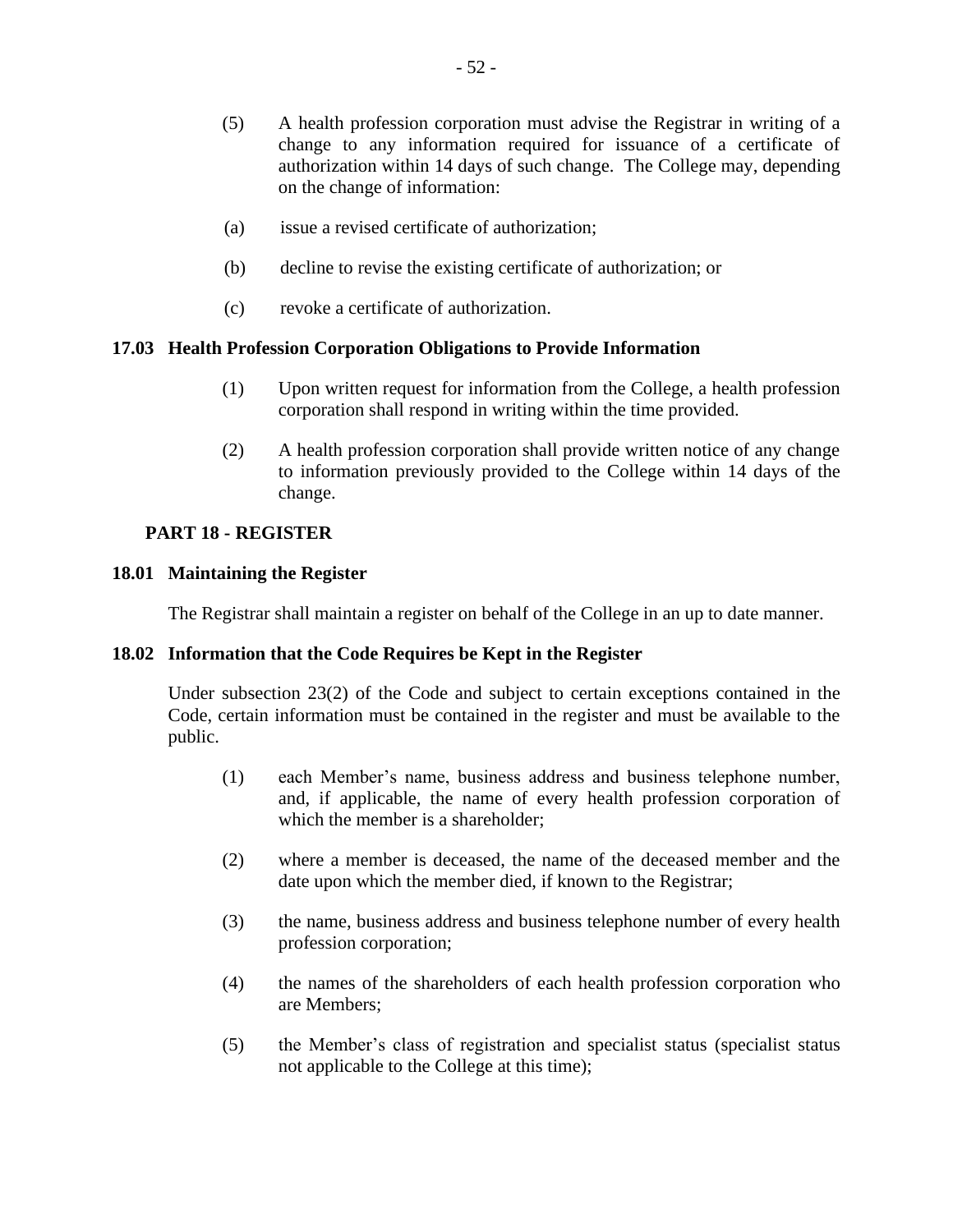- (6) the terms, conditions and limitations that are in effect on each Member's certificate of registration;
- (7) a notation of every caution that a member has received from a panel of the Inquiries, Complaints and Reports Committee under paragraph 3 of subsection 26 $(1)$ ;
- (8) a notation of any specified continuing education or remedial programs required by a panel of the Inquiries, Complaints and Reports Committee using its powers under paragraph 4 of subsection 26 (1);
- (9) a notation of every matter that has been referred by the ICRC to the Discipline Committee under Section 26 of the Code and that has not been finally resolved, including the date of the referral and the status of the hearing before a panel of the Discipline Committee, until the matter has been resolved;
- (10) a copy of the specified allegations against a member for every matter that has been referred by the Inquiries, Complaints and Reports Committee to the Discipline Committee under section 26 and that has not been finally resolved;
- (11) the result of every disciplinary and incapacity proceeding;
- (12) a notation and synopsis of any acknowledgements and undertakings in relation to matters involving allegations of professional misconduct or incompetence before the Inquiries, Complaints and Reports Committee or the Discipline Committee that a member has entered into with the College and that are in effect;
- (13) a notation of every finding of professional negligence or malpractice, which may or may not relate to the Member's suitability to practise, made against the Member, unless the finding is reversed on appeal;
- (14) a notation of every revocation or suspension of a certificate of registration;
- (15) a notation of every revocation of a certificate of authorization;
- (16) information that a panel of the Registration Committee, Discipline Committee or Fitness to Practise Committee specifies shall be included in the register;
- (17) where findings of a panel of the Discipline Committee are appealed, a notation that they are under appeal, until the appeal is finally disposed of;
- (18) where, during or as a result of a proceeding under Section 25 of the Code, the Member has resigned and agreed never to practise again in Ontario, a notation of the resignation and agreement;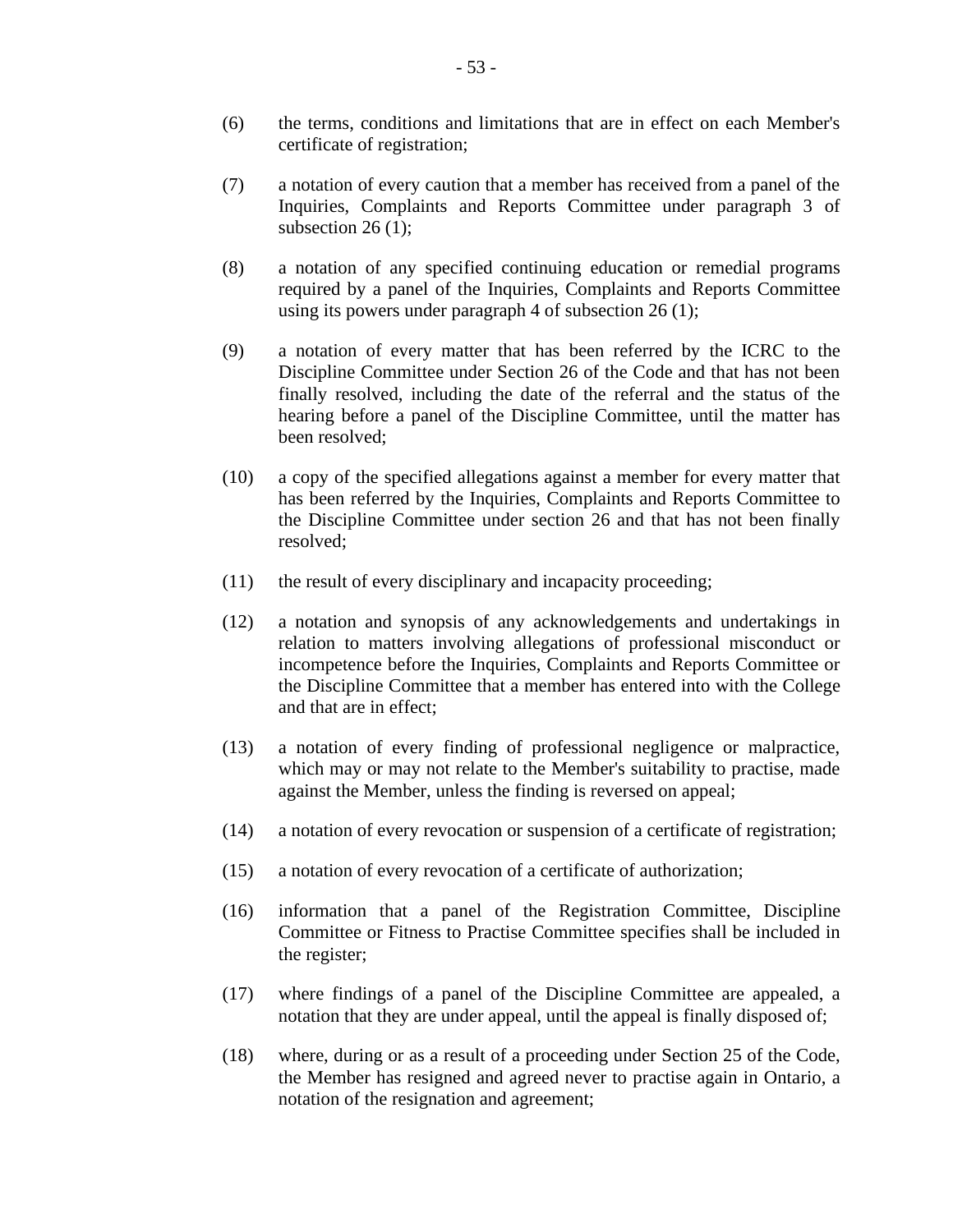- (19) where the College is aware that the Member is currently licenced or registered to practise another profession inside or outside of Ontario, a notation of that fact;
- (20) where the College is aware that a finding of professional misconduct or incompetence or a similar finding has been made against a Member registered or licensed to practise a profession inside or outside of Ontario, and that finding has not been reversed on appeal,
- (a) a notation of that fact;
- (b) the name of the governing body that made the finding;
- (c) the date the finding was made if available;
- (d) a brief summary of the facts on which the finding was based if available;
- (e) the order made if available; and
- (f) information regarding any appeals of the finding or order if available;
- (21) where the College is aware that a finding of incapacity or similar finding has been made against a Member registered or licensed to practise a profession inside or outside of Ontario, and that finding has not been reversed on appeal,
- (a) a notation of the finding;
- (b) the name of the governing body that made the finding;
- (c) the date the finding was made if available;
- (d) a summary of any order made if available; and
- (e) information regarding any appeals of the finding or order if available;
- (22) any existing conditions of release, of which the College is aware, following a charge for an offence under the *Criminal Code(Canada)* or *Controlled Drugs and Substances Act (Canada)* or subsequent to a finding of guilt and pending appeal or any variations to those conditions.
- (23) any outstanding charge for an offence, of which the College is aware, under the *Criminal Code (Canada)* or the *Controlled Drug and Substances Act (Canada)* including the following information
- (a) the fact and content of the charge; and
- (b) the date and place of the charge;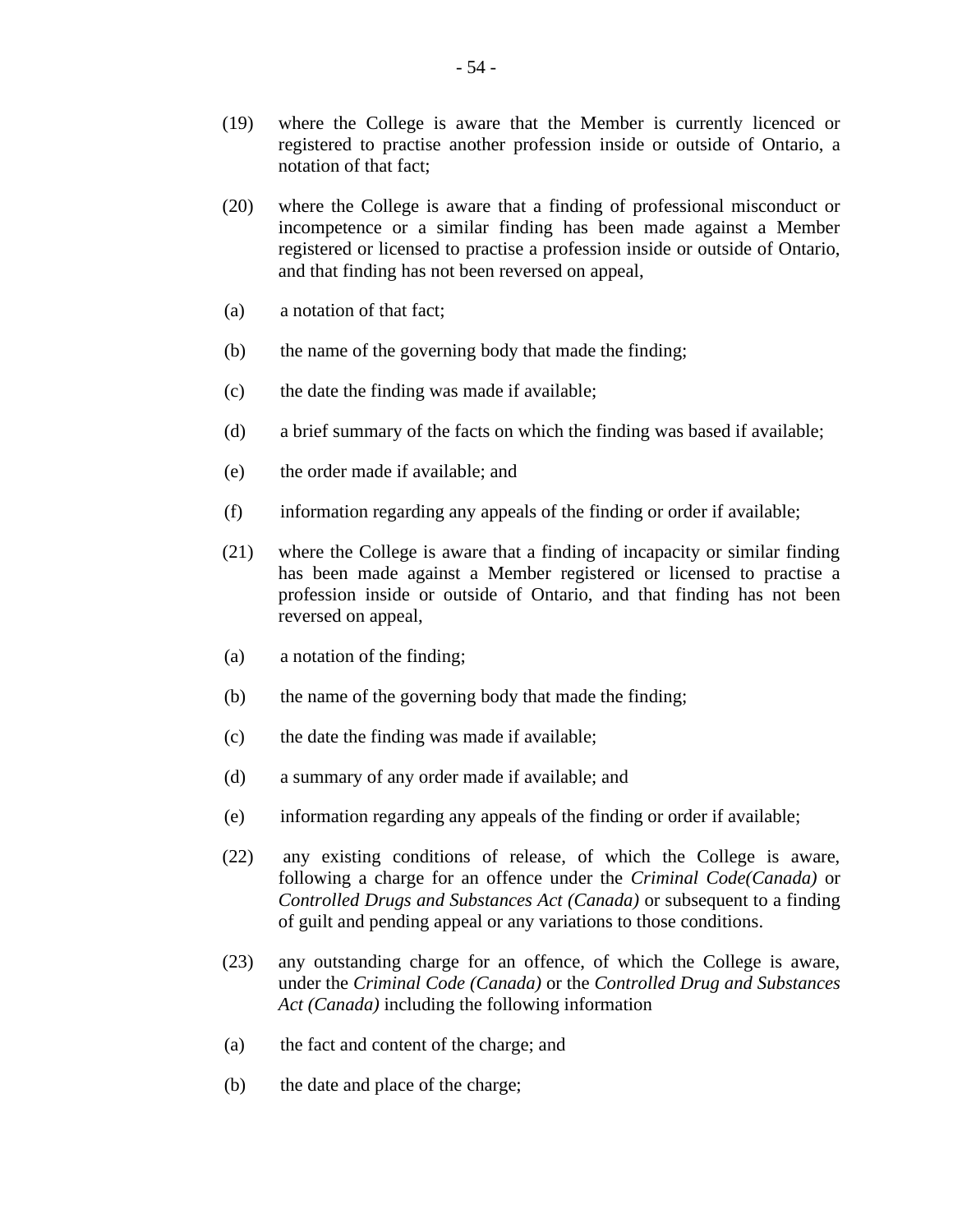- (24.1) any findings of guilt, of which the College is aware, under the *Criminal Code (Canada)*or *Controlled Drugs and Substances Ac (Canada)t,*  including the following information unless the conditions in subsection 24.2 apply:
- (a) a summary of the finding;
- (b) a summary of the sentence; and
- (c) if the finding is under appeal, a notation that it is under appeal until the appeal is disposed of;
- (24.2) the conditions where a finding of guilt referred to in subsection (24.1) shall not be entered on the register are as follows:
- (a) The Parole Board has ordered a record suspension in respect of the conviction;
- (b) A pardon in respect to the conviction has been obtained; or
- (c) The conviction has been overturned on appeal.

(25) information that is required to be kept in the register in accordance with regulations made pursuant to clause 43 (1) (t) of the *Regulated Health Professions Act, 1991*; and

(26) any other information that is required to be kept in the register in accordance with these By-laws.

## **18.03 Additional Information that the College Requires Be Kept in the Register**

For the purposes of paragraph 20 of subsection 23(2) of the Code, and subject to sections 18.05 and 18.06, the register shall contain the following information, which is designated by the College as public pursuant to subsection 23(5) of the Code:

- (1) the Member's gender;
- (2) the date that the Member first became a Member or, if the Member was licensed under the *Health Disciplines Act*, the date when the Member was first issued a licence by the College;
- (3) each Member's certificate of registration number and the date it was issued;
- (4) a description of the Member's degree in optometry (or equivalent academic achievement) held by the Member and the year the Member obtained the degree (or equivalent academic achievement);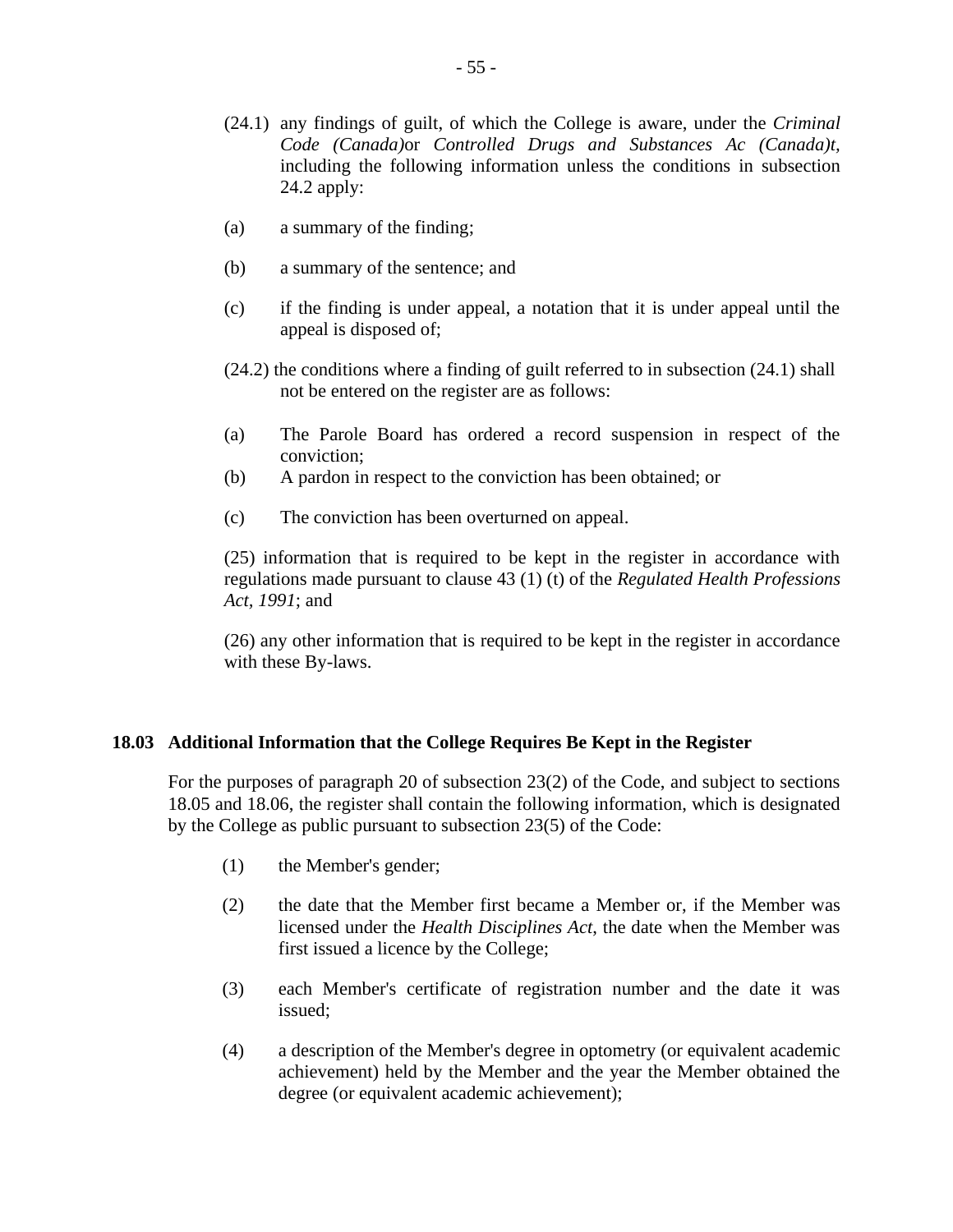- (5) any language in which the Member is able to communicate and provide services to patients;
- (6) the name and address of any optometric practise for which the Member is an employee, contractor or otherwise;
- (7) if applicable, a notation concerning the authorization by the College to prescribe drugs, and the date on which the Member received such authorization;
- (8) each Member's certificate of authorization, including:
- (a) the name of the corporation; and
- (b) the date it was issued;
- (9) upon revision of a certificate of registration or certificate of authorization:
- (a) details of the revision; and
- (b) the effective date of the revision;
- (10) the effective date of resignation of the Member;
- (11) a summary of any current charges against a Member, other than those required by Part 18.02, of which the College is aware in respect of a federal, provincial or other offence that the Registrar believes is relevant to the Member's suitability to practise;
- (12) a summary of any currently existing conditions, terms, orders, directions or agreements relating to the custody or release of the Member in provincial, federal or other offence processes, other than those required by Part 18.02, of which the College is aware and that the Registrar believes is relevant to the Member's suitability to practise;
- (13) a summary of any findings of guilt, other than those required by Part 18.02, of which the College is aware if made by a court after January 17, 2015, against a Member in respect of a federal, provincial or other offence that the Registrar believes is relevant to the Member's suitability to practice;
- (14) where the Member's certificate of registration is subject to any terms, conditions and limitations, the reason for them, the Committee that imposed them and the date they took effect;
- (15) where terms, conditions or limitations on the Member's certificate of registration have been varied or removed, the effective date of the variance or removal of those terms, conditions and limitations;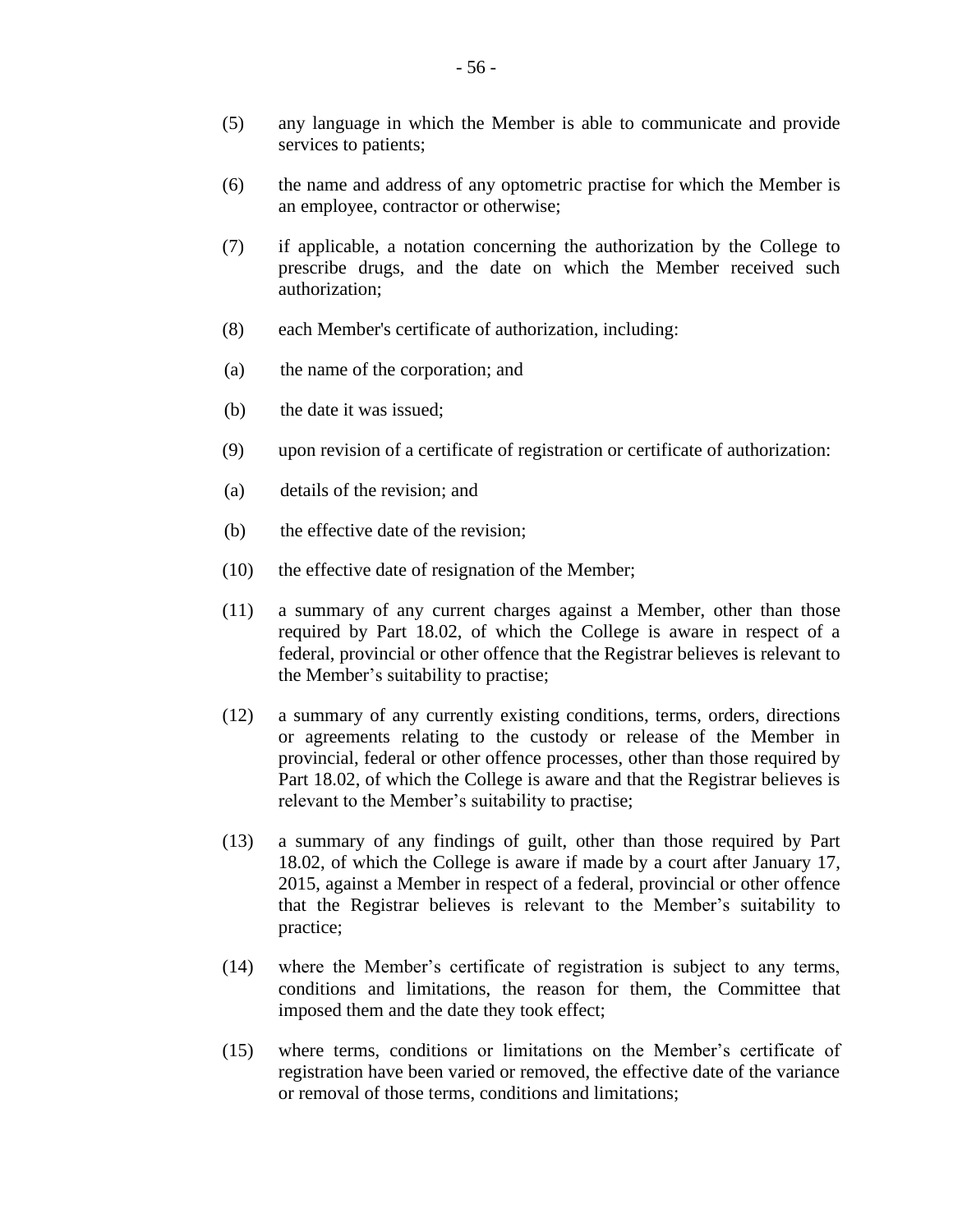- (16) where the Member's certificate of registration is subject to a suspension for failure to pay a fee, the reason for the suspension and the date of the suspension in addition to the fact of the suspension;
- (17) where a suspension of the Member's certificate of registration is lifted or otherwise removed, the effective date of the lifting or removal of that suspension;
- (18) where the Member's certificate of registration is reinstated, the effective date of the reinstatement;
- (19) where a finding of professional negligence or malpractice is contained in the College's register, the following information;
- (a) the date of the finding;
- (b) the court and the court file number;
- (c) a summary of the finding; and
- (d) the status of any appeal respecting the finding made against the Member;
- (20) where applicable, a summary of any restriction on the Member's right to practise:
- (a) resulting from an undertaking given by the Member to the College or an agreement entered into between the Member and the College; or
- (b) of which the College is aware and which has been imposed by a court or other lawful authority, in which event the summary of the restriction shall also include the source of the restriction;
- (21) the following information regarding every caution that a member has received on or after October 1, 2015, from a panel of the Inquiries, Complaints and Reports Committee under paragraph 3 of subsection 26 (1) of the Code;
- (a) a notation of that fact,
- (b) a summary of the panel's decision, including a summary of the caution,
- (c) the date of the panel's decision, and
- (d) if applicable, a notation that the panel's decision is subject to review and therefore is not yet final, which notation shall be removed once the review is finally disposed of;
- (22) the following information regarding any specified continuing education or remediation program that has been required by the Inquiries, Complaints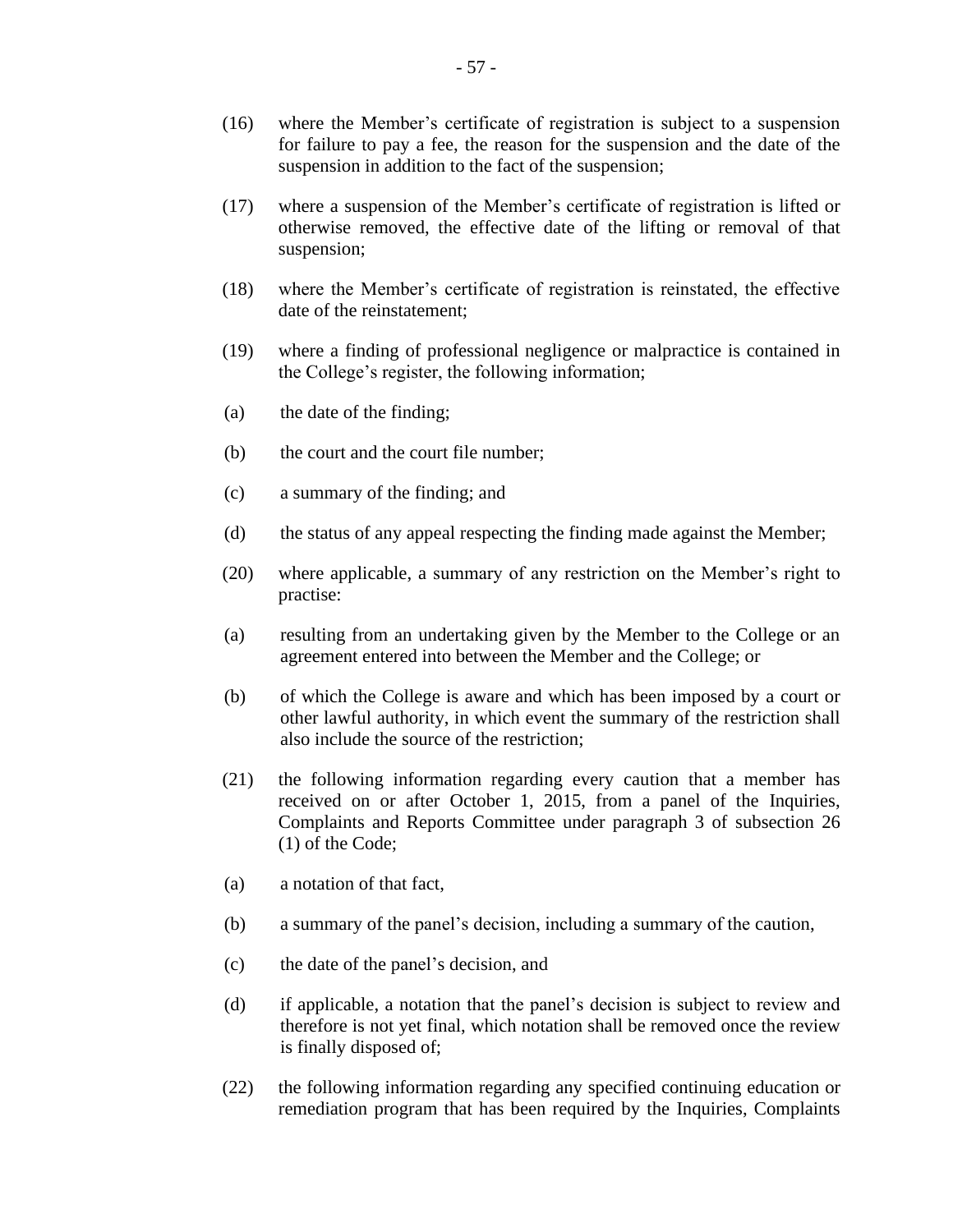and Reports Committee on or after October 1, 2015 under paragraph (4) of subsection 26(1) of the Code,

- (a) a notation of that fact,
- (b) a summary of the panel's decision, including a summary of the specified continuing education or remediation program,
- (c) the date of the panel's decision, and
- (d) if applicable, a notation that the panel's decision is subject to review and therefore is not yet final, which notation shall be removed once the review is finally disposed of.
- (23) the following information regarding any undertaking that the member has been directed to comply with by the Inquiries, Complaints and Reports Committee on or after October 1, 2015 under paragraph (4) of subsection 26(1) of the Code:
- (a) a notation of that fact;
- (b) a summary of the panel's decision, including a summary of the undertaking; and
- (c) the date of the undertaking and of the panel's decision;
- (24) where the Member's certificate of registration is subject to an interim order of the ICRC, a notation of that fact, the nature of that order and its effective date;
- (25) where an allegation of a Member's professional misconduct or incompetence has been referred to the Discipline Committee or where the Registrar has referred an application for reinstatement to the Discipline Committee under section 73 of the Code and the matter is outstanding,
- (a) the date of the referral;
- (b) a brief summary of each specified allegation, if applicable;
- (c) the notice of hearing;
- (d) the anticipated date of the hearing, if the hearing date has been set or the next scheduled date for the continuation of the hearing if the hearing has commenced;
- (e) if the hearing is awaiting scheduling, a statement of that fact; and
- (f) if the hearing of evidence and arguments is completed and the parties are awaiting a decision of the Discipline Committee, a statement of that fact;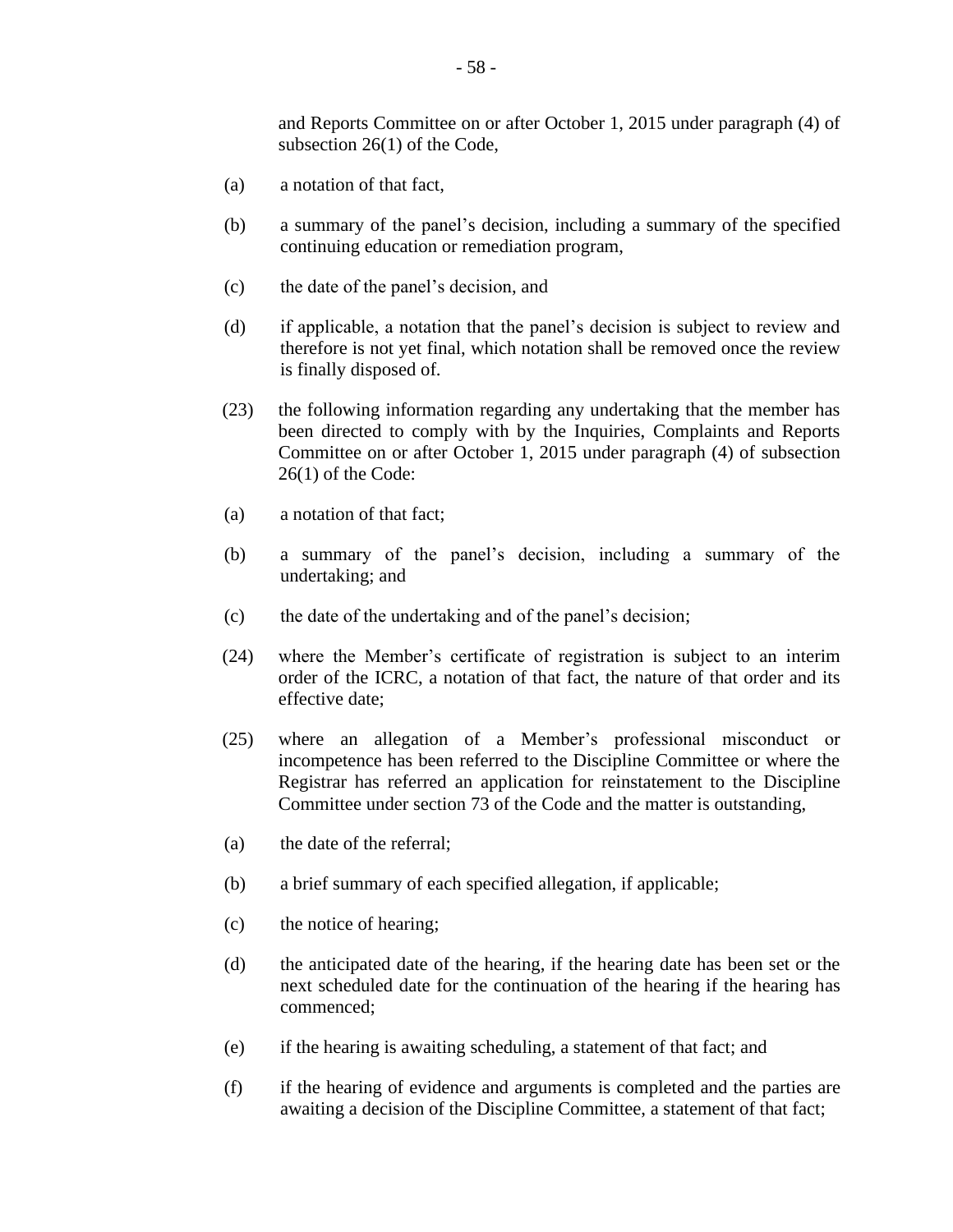- (26) where a decision of the Discipline Committee has been published by the College with the Member's name:
- (a) a notation of that fact; and
- (b) identification of the specific publication of the College which contains the information;
- (27) the reasons for decision of every disciplinary proceeding:
- (a) in which a panel of the Discipline Committee makes a finding of professional misconduct or incompetence; and
- (b) in which a panel of the Discipline Committee makes no finding with regard to the proceeding but the Member requests that the reasons be posted in the register;
- (28) where the question of a Member's capacity has been referred to the Fitness to Practise Committee or where the Registrar has referred an application for reinstatement to the Fitness to Practise Committee under section 73 of the Code and the matter is outstanding:
- (a) the date of the referral; and
- (b) a notation of the referral.
- (29) where the College is aware that a pending allegation of professional misconduct or incompetence or a similar allegation has been referred to a discipline type of hearing against a Member registered or licensed to practise a profession inside or outside of Ontario and the Registrar believes that it is relevant to the Member's suitability to practise,
- (a) a notation of that fact;
- (b) the name of the governing body that made the referral;
- (c) the date of the referral if available;
- (d) a brief summary of each allegation if available; and
- (e) the notice of hearing if available.
- (30) in respect of a former Member, any information that was in the register at the time the former Member's registration terminated, for a period of at least two years after the termination of registration, except for any information related to discipline proceedings in Ontario, which shall be entered in the register for a period of 50 years after the termination of registration; and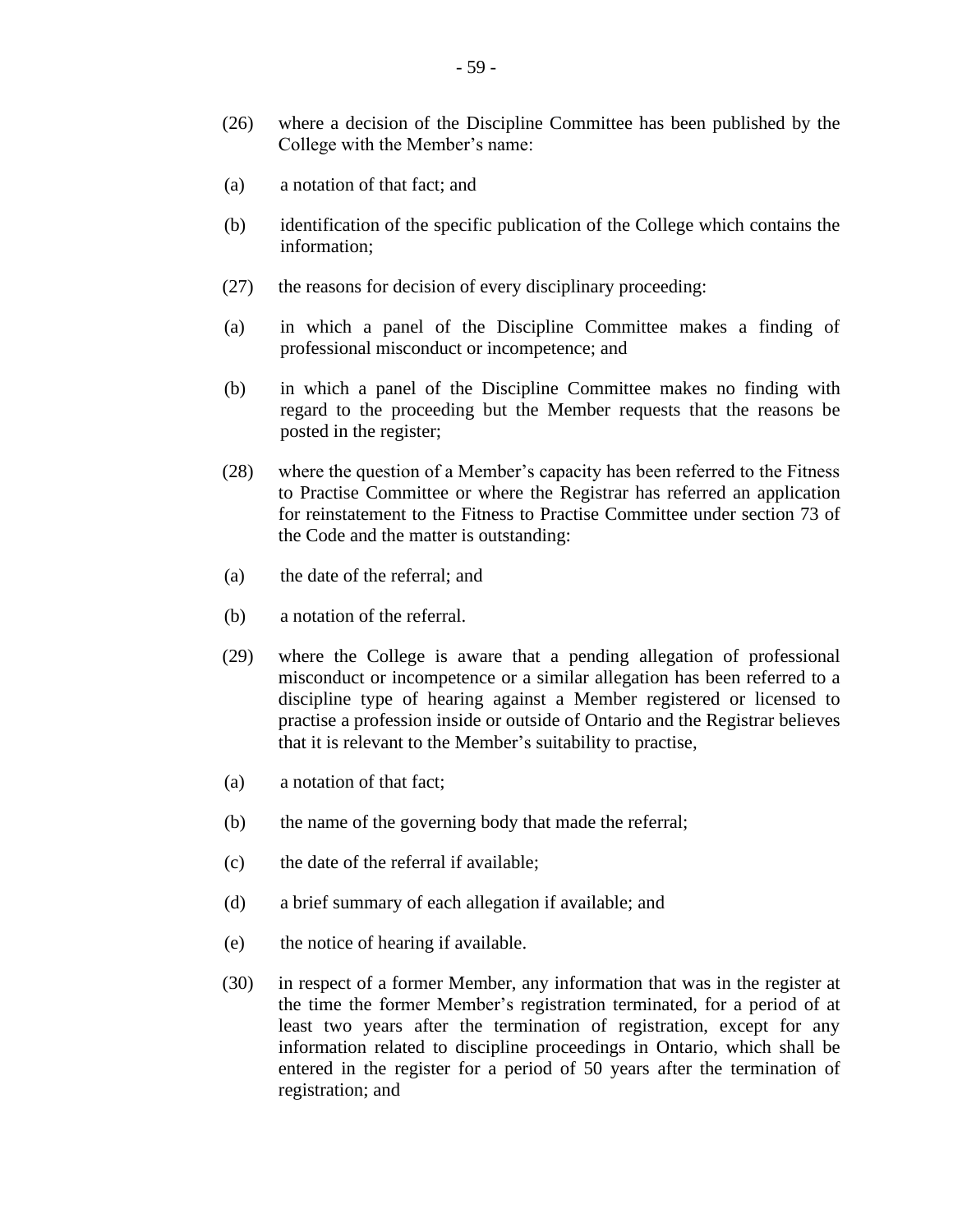(31) any other information not otherwise referred to in this section, which the College and the Member have agreed shall be available to the public.

## **18.04 Designated Information for Safety Exception**

(1) All of the information required to be kept in the register under subsection 23(2) of the Code and all of the information kept in the register under 18.03 of these By-laws is designated as information that may be withheld from the public pursuant to subsection 23(6) of the Code if the Registrar has reasonable grounds to believe that disclosure of that information may jeopardize the safety of an individual.

## **18.05 Deletion of Information**

- (1) Notwithstanding section 18.03, where after a review the ICRC has been required to remove or vary the requirement to appear for a caution or to complete a specified continuing education or remediation program:
- (a) the Registrar may delete from the register any information which would otherwise have been required to be maintained under section 18.03(23) or section 18.03(24); and
- (b) the Registrar may enter a summary of the process leading up to and the results of any variation of a caution or a specified continuing education or remediation program.

## **18.06 Publication Ban and Disclosure**

- (1) Pursuant to Section 23(3) of the Code, no action shall be taken by the College with respect to information that would violate a publication ban.
- (2) The Registrar may refuse to disclose or post on the College's website information that is otherwise required to be public if:
- (a) the Registrar has reasonable grounds to believe that such disclosure may jeopardize the safety of an individual; or
- (b) the Registrar has reasonable grounds to believe that the information is obsolete and no longer relevant to a Member's suitability to practise.
- (3) The Registrar shall not disclose or post on the College's website information that is otherwise required to be public if it is personal health information, unless it is the personal health information of a Member and it is in the public interest that such information be disclosed. Any disclosure of a Member's personal health information shall be limited to not more than what is reasonably necessary. For the purposes these Bylaws, "personal health information" means information that identifies an individual and that is referred to in clauses (a) through (g) of the definition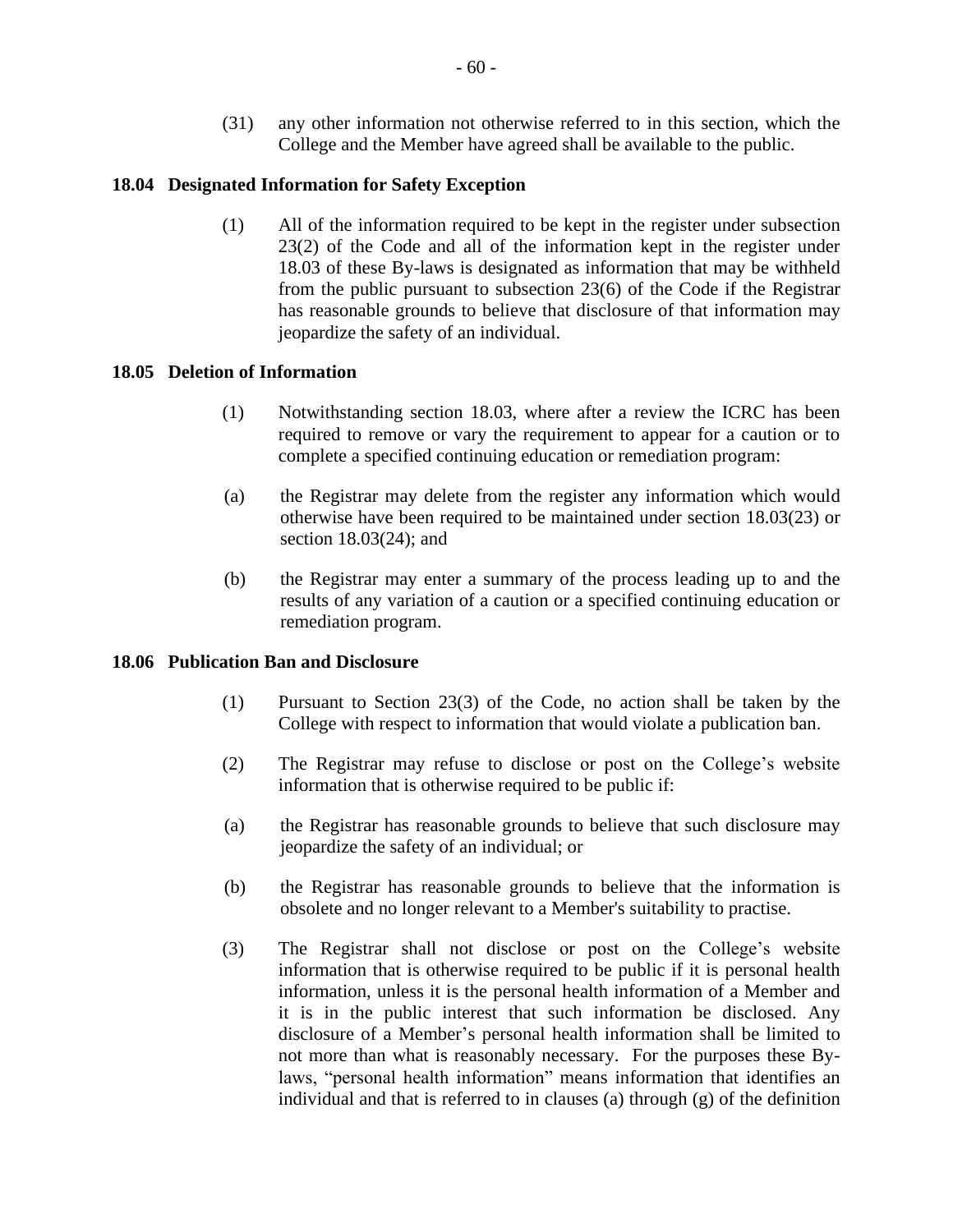of "personal health information" in subsection 4(1) of the *Personal Health Information Protection Act, 2004*.

- (4) The Registrar shall refuse to disclose information regarding a Member relating to disciplinary or incapacity proceeding if:
- (a) a finding of professional misconduct was made against a Member and the order made was only a reprimand or only a fine, or a finding of incapacity was made against a Member;
- (b) more than 6 years have passed since the information was prepared or last updated;
- (c) the Member has made an application to the relevant Committee for the removal of the information from public access because the information is no longer relevant to the Member's suitability to practise, and if:
	- (i) the relevant Committee believes that a refusal to disclose the information outweighs the desirability of public access to the information in the interest of any person affected or the public interest; and
	- (ii) the relevant Committee has directed the Registrar to remove the information from public access; and
- (d) the information does not relate to disciplinary proceedings concerning sexual abuse as defined in clause (a) or (b) of the definition of "sexual abuse" in Subsection 1(3) of the Code.
- (5) The Registrar shall refuse to disclose to an individual or to post on the College's website information required by paragraph 11 of section 18.02 if
- (a) the result of a discipline proceeding was that no finding of professional misconduct or incompetence was made against the member; and
- (b) more than 90 days have passed since the information was prepared or last updated, unless before the expiry of the 90 days the member to whom the information relates specifically requests in writing that the Registrar continue to maintain public access to the information.

## **PART 19 - LIFE MEMBERS**

- (1) A Member or a former Member may apply to the College to be designated as a Life Member by the College's Registrar;
- (2) A Member or a former Member is eligible to be a Life Member if he or she: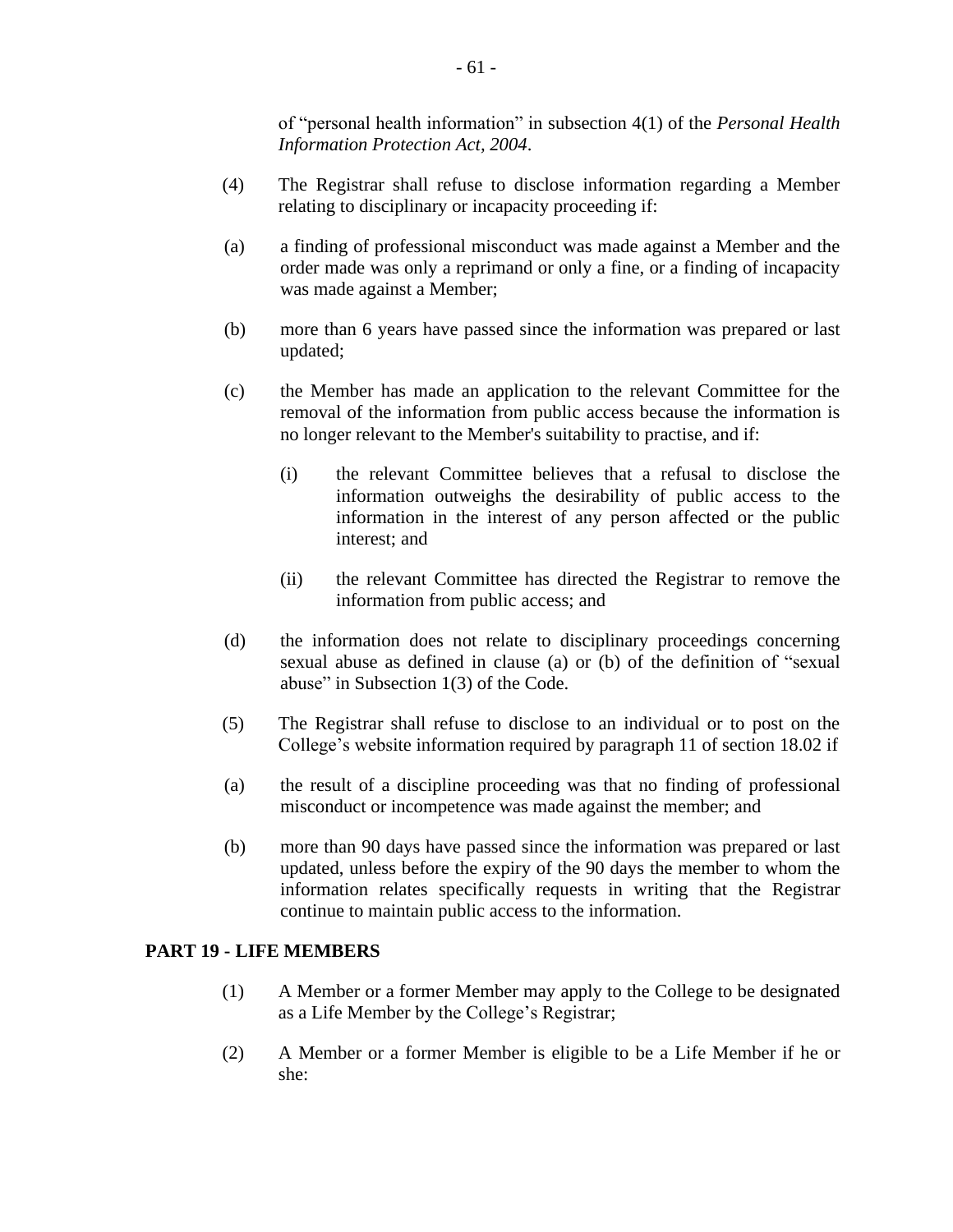- (a) holds or has ever held a general certificate of registration or academic certificate of registration with the College for at least 25 years;
- (b) has retired from practising optometry;
- (c) was in good standing with the College when he or she resigned his or her membership with the College;
- (d) is not a Council Member;
- (e) after having been provided with an opportunity to rectify any failure of his or her obligations to the College:
	- (i) has paid any fee, penalty or order for costs owing to the College;
	- (ii) has submitted to the College all required forms and documents; and
	- (iii) is otherwise in good standing with the College;
- (f) has not had his or her certificate of registration suspended or revoked in the previous 6 years;
- (g) has not had a term, condition or limitation on their certificate of registration in the previous 6 years other than one that does not already apply to every Member who possesses that class of certificate;
- (h) is not the subject of any disciplinary or incapacity proceedings; and
- (i) has not otherwise acted in a manner that is inconsistent with an ongoing association with the College.
- (3) A Life Member shall not:
- (a) practise optometry;
- (b) hold himself or herself out as qualified to practise optometry in Ontario; or
- (c) be eligible for election to Council or vote in Council elections.
- (4) A Life Member's designation may be revoked by the Registrar if the Life Member:
- (a) is found by a panel of the Discipline Committee to be incompetent or to have committed an act of professional misconduct;
- (b) acts in a manner that is inconsistent with an ongoing association with the College provided that, before making a determination, the Registrar first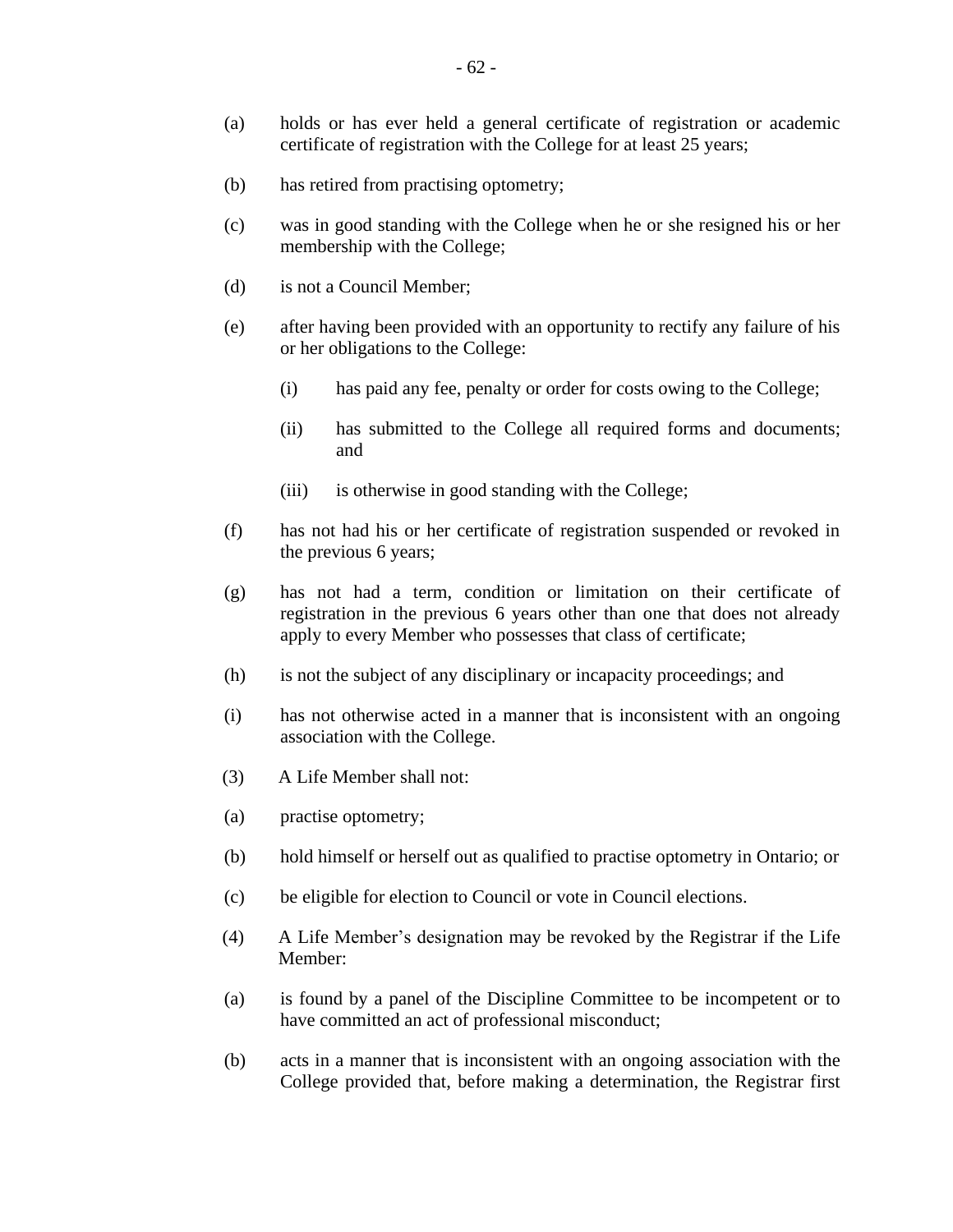provides the Life Member with a reasonable opportunity to make written submissions; or

- (c) after having been provided with an opportunity to rectify any failure in his or her obligations to the College:
	- (i) remains in default of any fee, charge or order for costs owing to the College,
	- (ii) fails to submit to the College all required forms and documents, or
	- (iii) ceases to otherwise be in good standing with the College.
- (5) A Life Member who wishes to re-obtain a general or academic certificate of registration must apply for one and meet the registration requirements in effect at the time of application.

## **PART 20 - FUNDING FOR THERAPY AND COUNSELLING**

#### **20.01 Sexual Abuse Funding Program**

- (1) The College shall establish funding for therapy and counselling for persons who, while patients of a Member, were sexually abused by the Member (the "Sexual Abuse Funding Program").
- (2) The definition of "sexual abuse" is set out in Section 1(3) of the *Code.*

## **20.02 Role of Patient Relations Committee**

The Patient Relations Committee shall:

- (1) administer the Sexual Abuse Funding Program;
- (2) determine the eligibility of an individual for funding based on whether:
- (a) it is alleged, in a complaint or report, that the person was sexually abused by a Member while the person was a patient of the Member;
- (b) the individual confirms that the therapy will be at least partially related to the sexual abuse committed by the Member. However, the individual is not required to undergo a psychological or other assessment before receiving funding;
- (c) the funding will only be used by the individual for therapy or counselling. The College may request signed receipts from the therapist or counsellor, and all payments for therapy or counselling shall be made by the College directly to the therapist or counsellor; and
- (d) the individual's therapist or counsellor;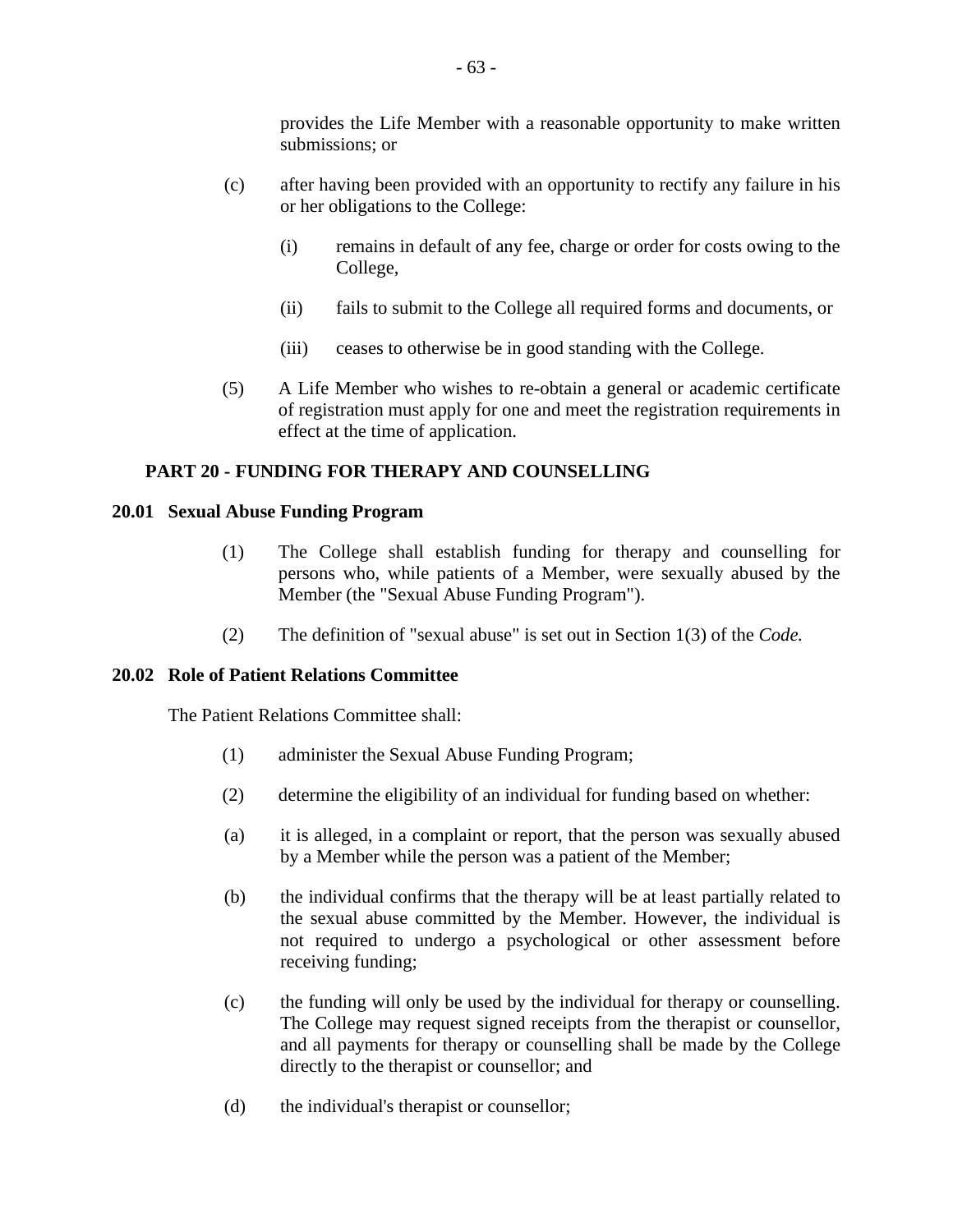- (ii) is not a person who has, at any time or in any jurisdiction, been found guilty of professional misconduct of a sexual nature, or been found civilly or criminally liable for an act of a similar nature; and
- (e) the application for funding is made within the time prescribed under Ontario Regulation 59/94 ("Funding for Therapy or Counselling for Patients Sexually Abused by Members").

## **20.03 Application Process**

- (1) To obtain funding, the individual must apply in writing to the College. As part of the application, the College may require that the individual provide the College with:
	- (i) details of the therapist or counsellor's training, experience and contact information;
	- (ii) written confirmation that the individual has no family relation to the therapist or counsellor;
	- (iii) if requested by the College to do so, a document acknowledging that the therapist or counsellor is not a member of a regulated professional and therefore not subject to professional discipline; and
	- (iv) any other information the College deems necessary.
- (2) The maximum amount the College shall fund an individual's therapy or counselling shall be governed by Ontario Regulation 59/94 and Section 85.7(11) of the Code.
- (3) Any decision, including reasons, of the Patient Relations Committee to approve or deny funding shall be provided in writing to the individual.

## **PART 21 - PROFESSIONAL LIABILITY INSURANCE**

#### **21.01 Mandatory Insurance for Members**

- (1) No Member shall engage in the practise of optometry unless he or she is personally insured against professional liability under a professional liability insurance policy that provides coverage based on when an "occurrence" allegedly took place.
- (2) The professional liability insurance policy must provide:
- (a) at a minimum, coverage in the amount of: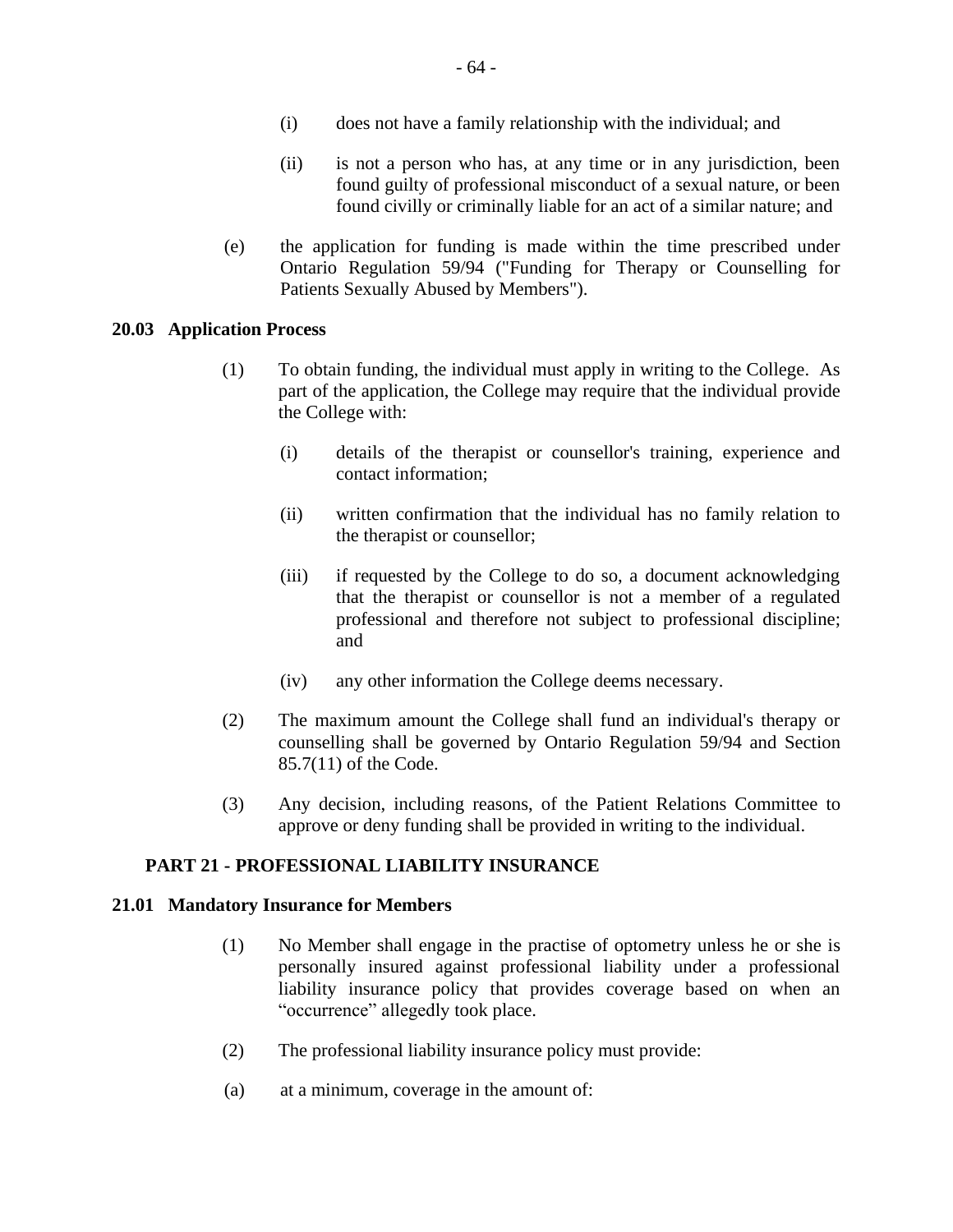- (i) \$2,000,000 per occurrence; and
- (ii) \$5,000,000 in the aggregate per year; and
- (b) a deductible of not more than \$5,000.
- (3) A Member must, at all times, keep a copy of the Member's professional liability insurance policy at all of his or her places of business.

#### **PART 22 - FEES AND PENALTIES**

#### **22.01 Setting and Imposing Fees and Penalties**

- (1) The College shall maintain, as a schedule to these By-laws, a list of all fees and penalties which may be charged or imposed by the College. Council may, without amending these By-laws, adjust the amount of any fees or penalties set out in the schedule to reflect annual changes to the Consumer Price Index (Canada) plus up to 2%.
- (2) Where no fee or penalty has been set out in the schedule, a Member or person shall pay to the College the fee or penalty set by the College.

### **22.02 Obligation to Pay Fees and Penalties**

- (1) A Member's obligation to pay a fee or penalty continues regardless of whether:
- (a) the College fails to send notice; or
- (b) the Member fails to receive notice;

of a fee or penalty.

(2) The College may waive all or a portion of any fee or penalty.

#### **22.03 Consequences for Failure to Pay Fees and Penalties**

- (1) Any fee or penalty charged or imposed by the College not paid by a Member shall be included as part of a Member's next annual membership fee.
- (2) If a Member fails to pay a fee or penalty or part thereof:
- (a) the Registrar must give the Member notice if the College intends to suspend the Member; and
- (b) may suspend the Member's certificate of registration for failure to pay the fee or penalty within 30 days after notice is given.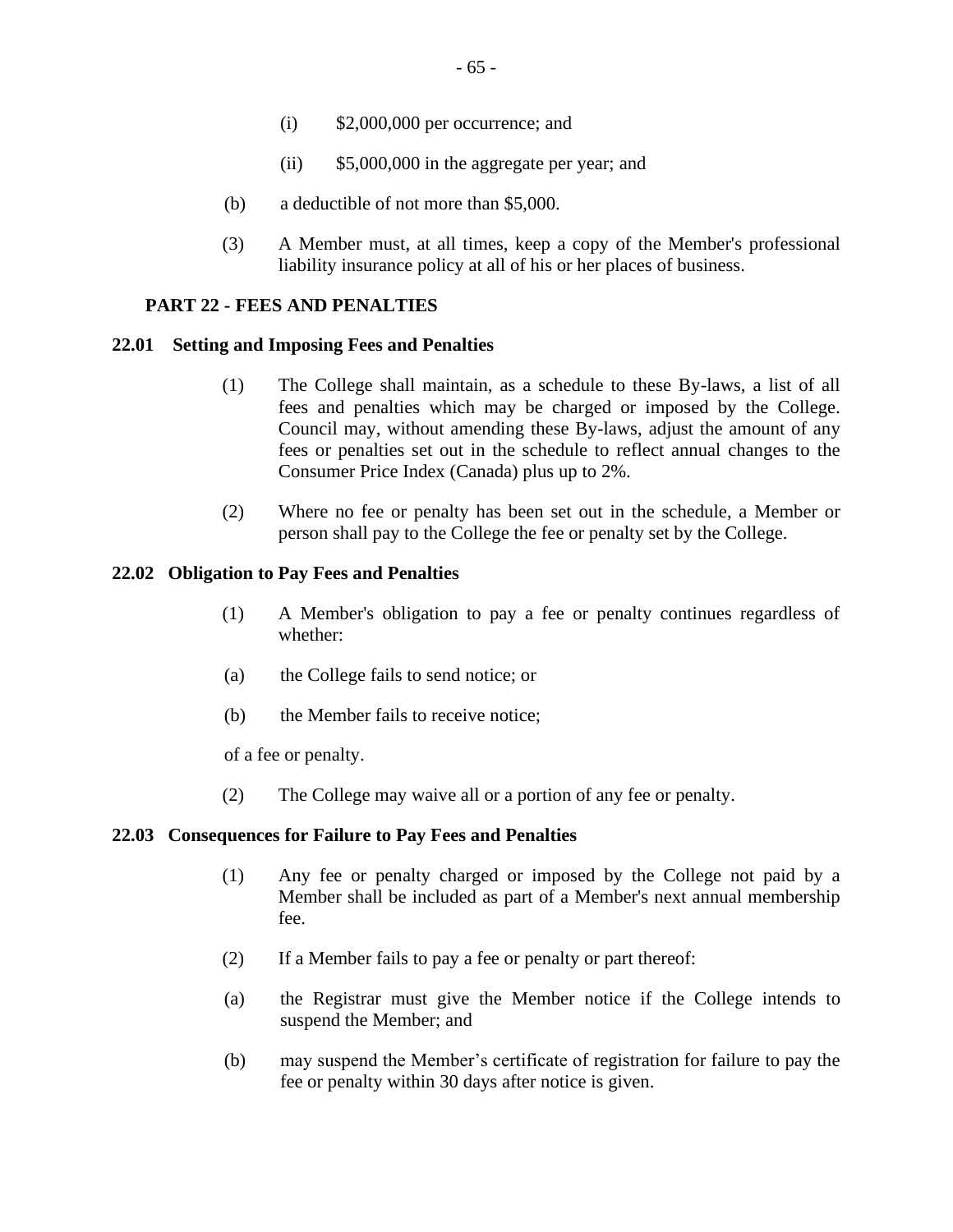- ENACTED the  $3<sup>rd</sup>$  day of August 2012
- Revised the 4<sup>th</sup> day of September 2012
	- Revised the 16<sup>th</sup> day of January 2015
		- Revised the 8th day of April 2015
- Revised the 30<sup>th</sup> day of September 2015
	- Revised the  $20<sup>th</sup>$  day of January 2016
- Fee Schedule Effective the 20<sup>th</sup> day of April 2016
- Fee Schedule Effective the 16<sup>th</sup> day of January 2017
	- Revised the 22nd day of June 2017
	- Revised the 19th of September 2017
		- Revised the 21st of June 2018
	- Revised the 27<sup>th</sup> of September 2019
	- Fee Schedule Effective the 1<sup>st</sup> day of January 2020
		- Revised the 23rd day of March 2022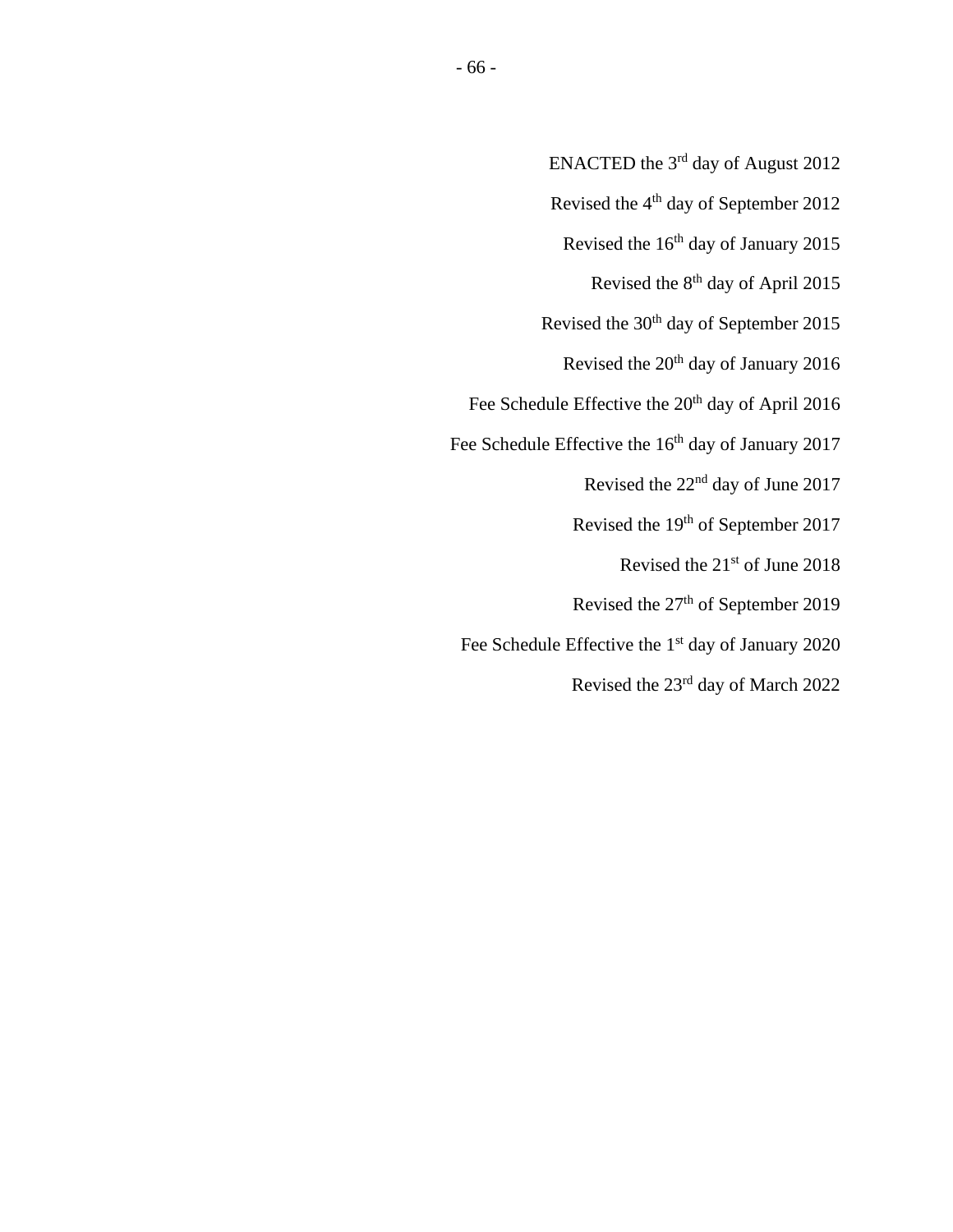# **Schedule of Fees and Penalties – effective January 1, 2020**

All of the following fees are in Canadian funds and subject to 13% HST.

|                                                                                             | Fee        |
|---------------------------------------------------------------------------------------------|------------|
| Application Fee including Jurisprudence Seminar and Exam Fee                                | \$420.00   |
| Jurisprudence Reassessment Fee                                                              | \$184.00   |
| Certificate Fee upon completion of all College registration requirements                    | \$26.00    |
| Duplicate Certificate fee:                                                                  |            |
| when ordered at the same time as the initial certificate<br>$\bullet$                       | \$11.00    |
| when ordered some time after ordering the initial certificate<br>$\bullet$                  | \$26.00    |
| Annual Membership Fee (non-refundable)                                                      | \$945.00   |
| Annual Non-Practising Membership Fee (non-refundable)                                       | \$472.50   |
| Late Penalty Fee<br>(application, membership renewal, Certificate of Authorization renewal) | \$105.00   |
| Reinstatement Fee (membership)                                                              | \$210.00   |
| Certificate of Authorization (Incorporation) Application Fee                                | \$440.00   |
| Certificate of Authorization (Incorporation) Certificate Fee                                | \$26.00    |
| Certificate of Authorization (Incorporation) Revision                                       | \$220.00   |
| Certificate of Authorization (Incorporation) Annual Renewal Fee                             | \$220.00   |
| Quality Assurance Practice Assessment Fee (CRA)                                             | \$2,400.00 |
| Quality Assurance Short Record Assessment Fee (for CE deficient hours):                     |            |
| Deficient by 5 hours or less (5 records)                                                    | \$1,000.00 |
| Deficient by more than 5 hours (25 records)                                                 | \$5,000.00 |
| Incorrectly Underreported CE Hours Audit Fee                                                | \$350.00   |
| <b>Quality Assurance Evaluation Fee</b>                                                     | \$3,176.00 |
| Certificate of Standing                                                                     | \$105.00   |
| Address Labels:                                                                             |            |
| For members and other professionals on profession-related business (e.g., referrals)        | \$32.00    |
| For continuing education providers (e.g., UWSO, Vision Institute, University of Toronto)    | \$95.00    |
| For any commercial organization                                                             | \$315.00   |
| <b>NSF Cheques</b>                                                                          | \$42.00    |